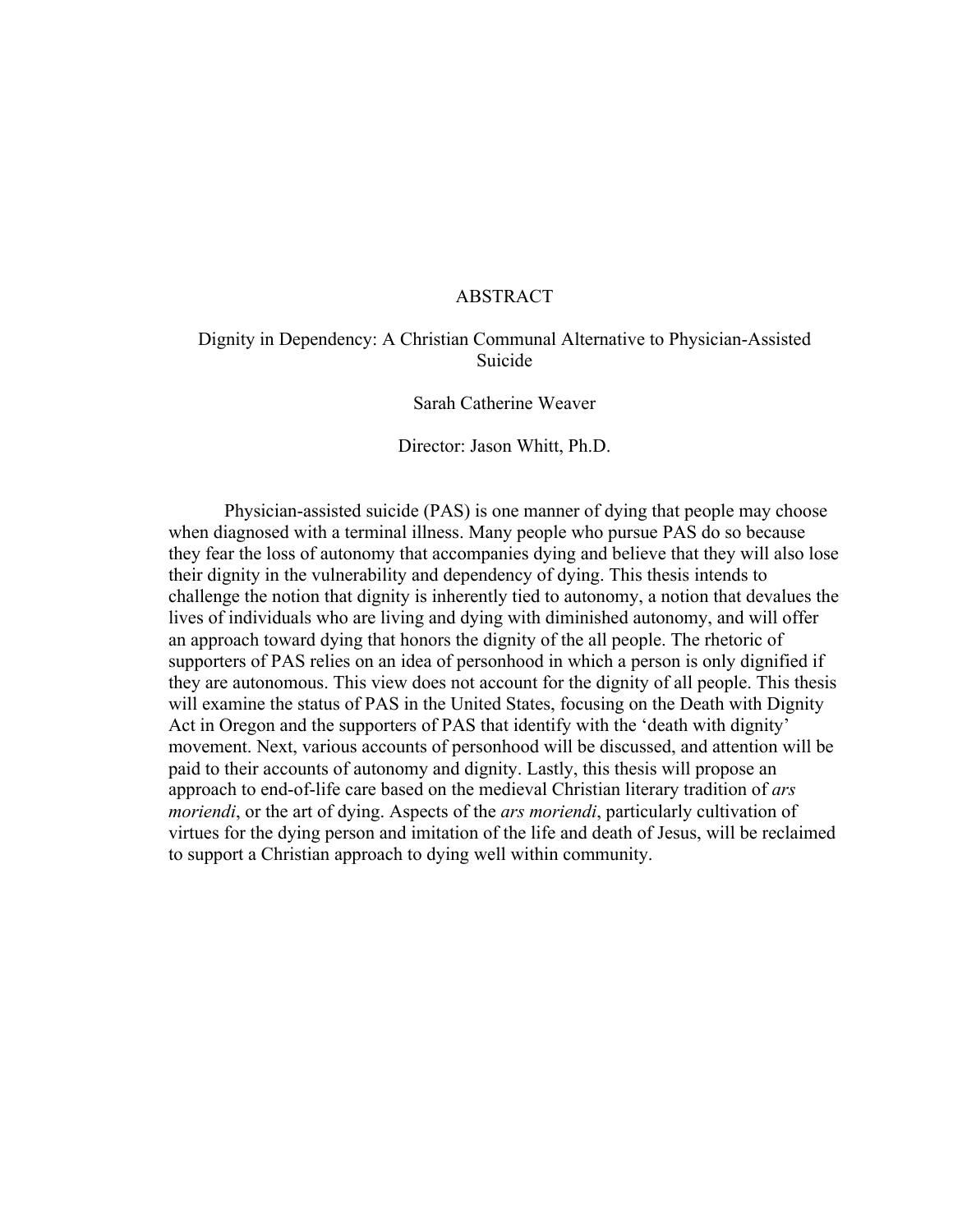APPROVED BY DIRECTOR OF HONORS THESIS:

Dr. Jason Whitt, Honors Program

\_\_\_\_\_\_\_\_\_\_\_\_\_\_\_\_\_\_\_\_\_\_\_\_\_\_\_\_\_\_\_\_\_\_\_\_\_\_\_\_\_\_\_\_\_\_\_\_\_\_

APPROVED BY THE HONORS PROGRAM:

\_\_\_\_\_\_\_\_\_\_\_\_\_\_\_\_\_\_\_\_\_\_\_\_\_\_\_\_\_\_\_\_\_\_\_\_\_\_\_\_\_\_\_\_\_\_\_\_\_\_

Dr. Elizabeth Corey, Director

DATE: \_\_\_\_\_\_\_\_\_\_\_\_\_\_\_\_\_\_\_\_\_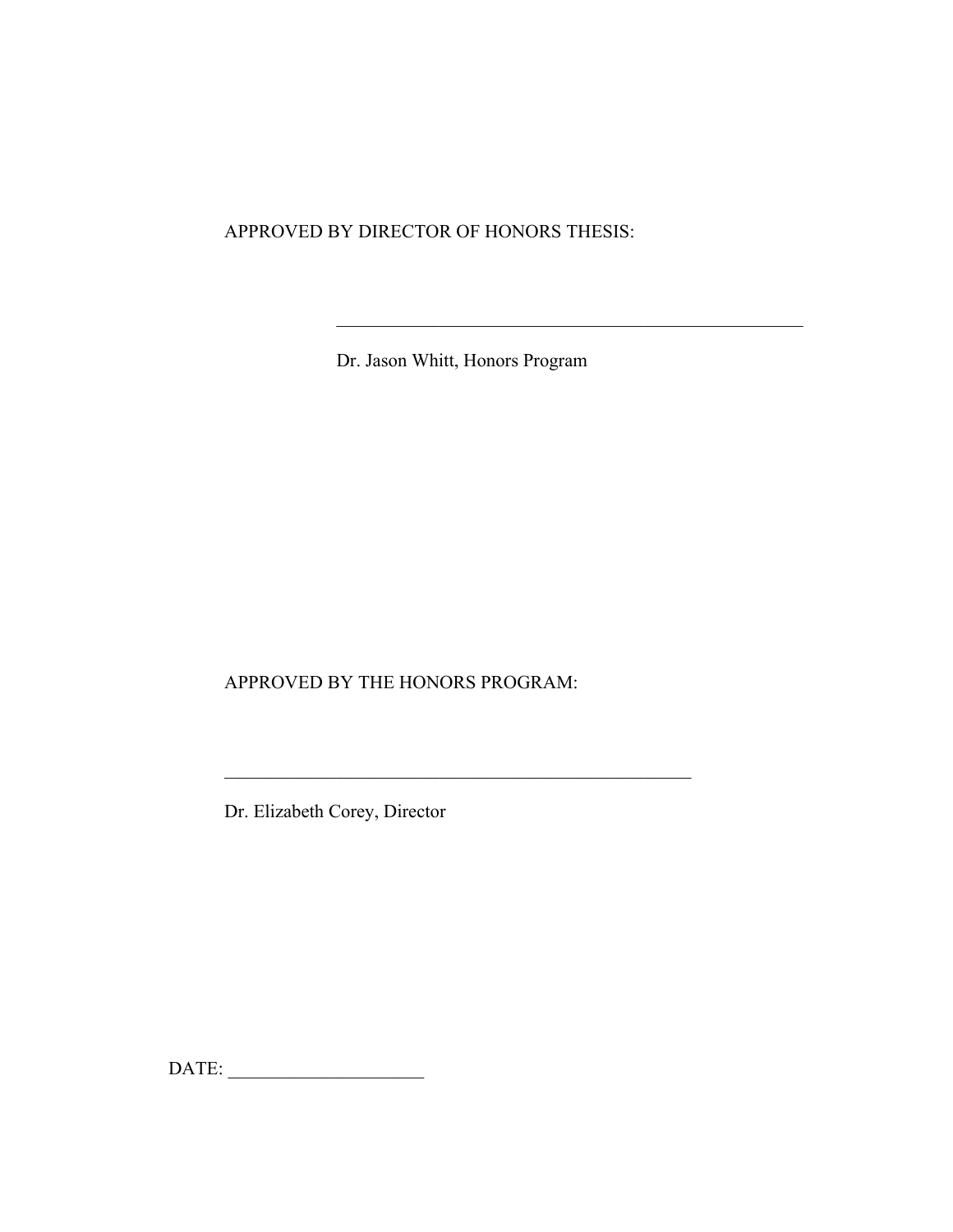# DIGNITY IN DEPENDENCY: A CHRISTIAN COMMUNAL ALTERNATIVE TO PHYSICIAN-ASSISTED SUICIDE

A Thesis Submitted to the Faculty of

Baylor University

In Partial Fulfillment of the Requirements for the

Honors Program

By

Sarah Catherine Weaver

Waco, Texas

July 2021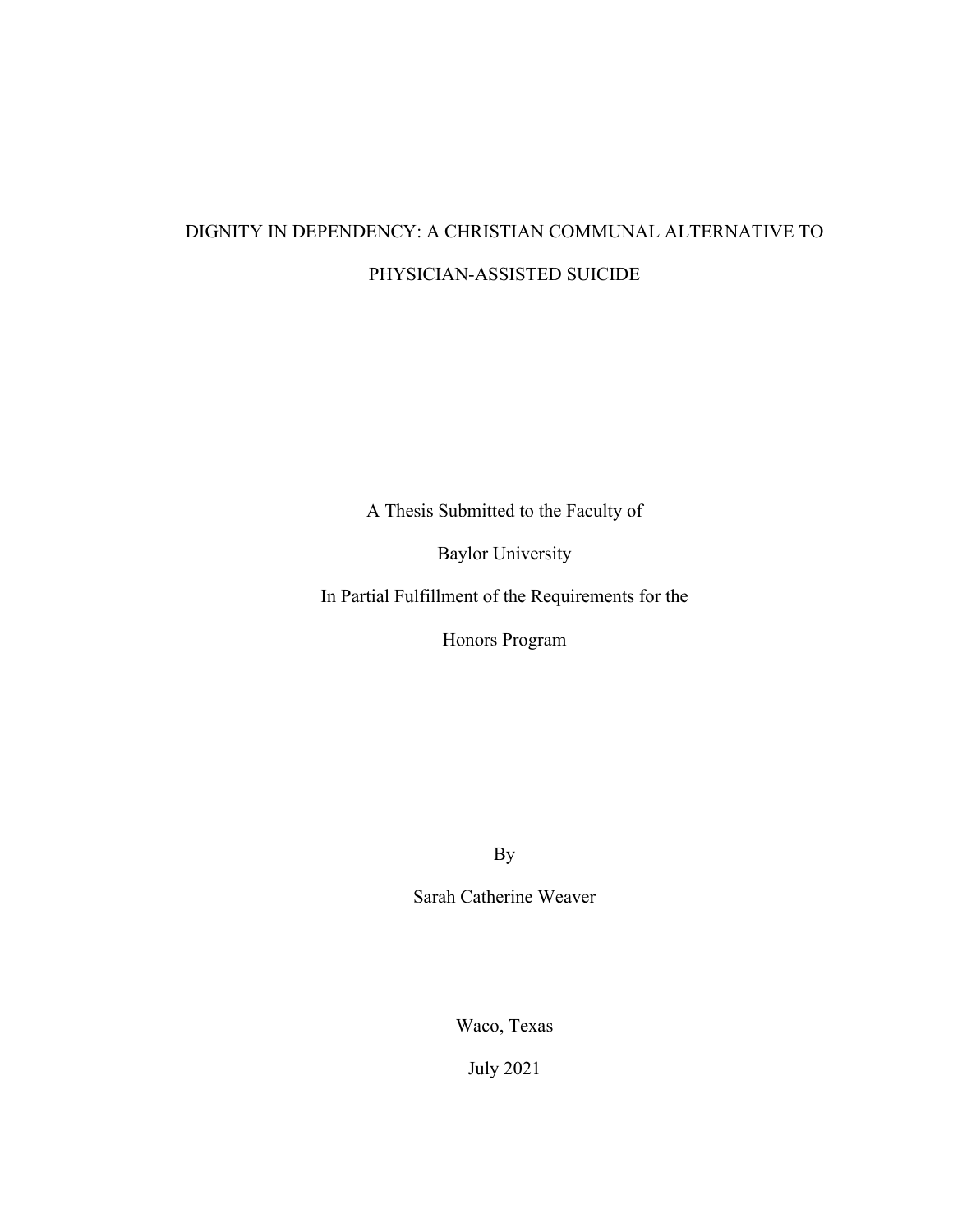# TABLE OF CONTENTS

| Chapter One: Physician Assisted Suicide and 'Death with Dignity'. 1 1                                                                                                                                                          |  |  |  |  |  |  |
|--------------------------------------------------------------------------------------------------------------------------------------------------------------------------------------------------------------------------------|--|--|--|--|--|--|
| Chapter Two: Personhood and Human Dignity (Chapter Two: Personhood and Human Dignity (Chapter 2014)                                                                                                                            |  |  |  |  |  |  |
| Chapter Three: Reclaiming Dignity in Dependency . The contract of the contract of the chapter of the chapter of the chapter of the chapter of the chapter of the chapter of the chapter of the chapter of the chapter of the c |  |  |  |  |  |  |
| Bibliography 58                                                                                                                                                                                                                |  |  |  |  |  |  |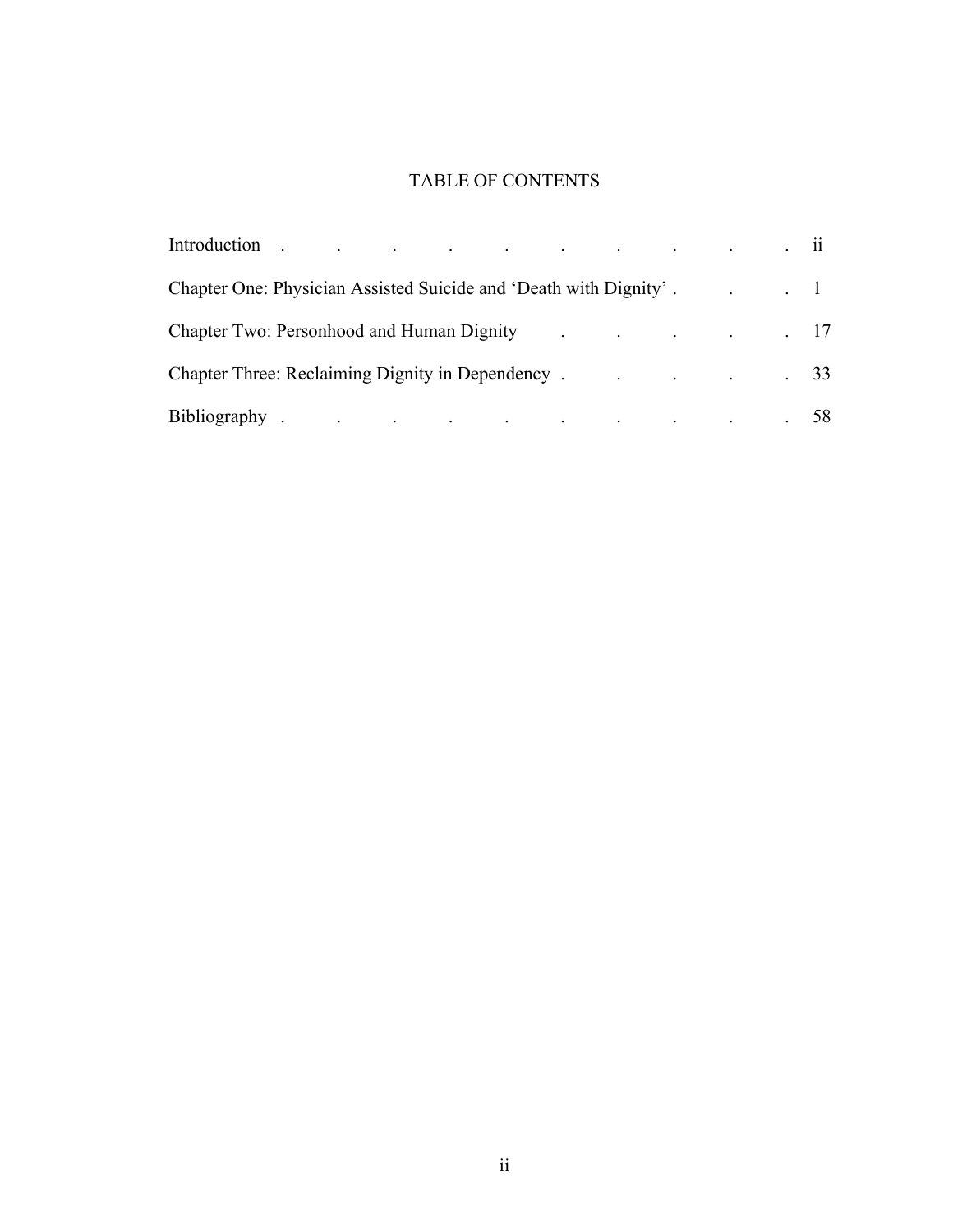#### INTRODUCTION

Death is an experience shared by all human beings, yet the experience of dying is intensely personal and unique to the dying individual. While people are dying, the values that shaped their life come to the forefront and influence their death, determining the attitudes they have, the decisions they make, the people and ideas they cling to. The way a person dies is usually greatly influenced by the way they have lived and the values they have. This thesis was inspired by the author's interest in the ability of death and dying to bring life into such sharp relief. The ideals of an individual are often made known in their dying.

Physician-assisted suicide (PAS) is one manner of dying that people may choose in parts of the world that permit the practice, including in areas of the United States. In this practice, a physician prescribes a lethal dose of medication, and the patient takes the medication to end their life. For it to qualify as PAS, the patient must self-administer the medication; if the physician administers the lethal dose, then the practice is euthanasia, not PAS. This thesis will examine PAS and the people who pursue it as a paradigm for the preoccupation with autonomy in Western culture. Individuals who pursue PAS tend to cite concerns related to loss of autonomy that cause them to consider PAS. In a society that is fixated on autonomy as the fullest expression of being human, people facing debility and deterioration at the end of life may view their dependent state as wholly undignified. If dying strips away a person's autonomy and dignity, then opting for physician-assisted suicide rather than facing the experience of dying may appear to be a way of 'dying well.' The 'death with dignity' movement in the United States has formed

iii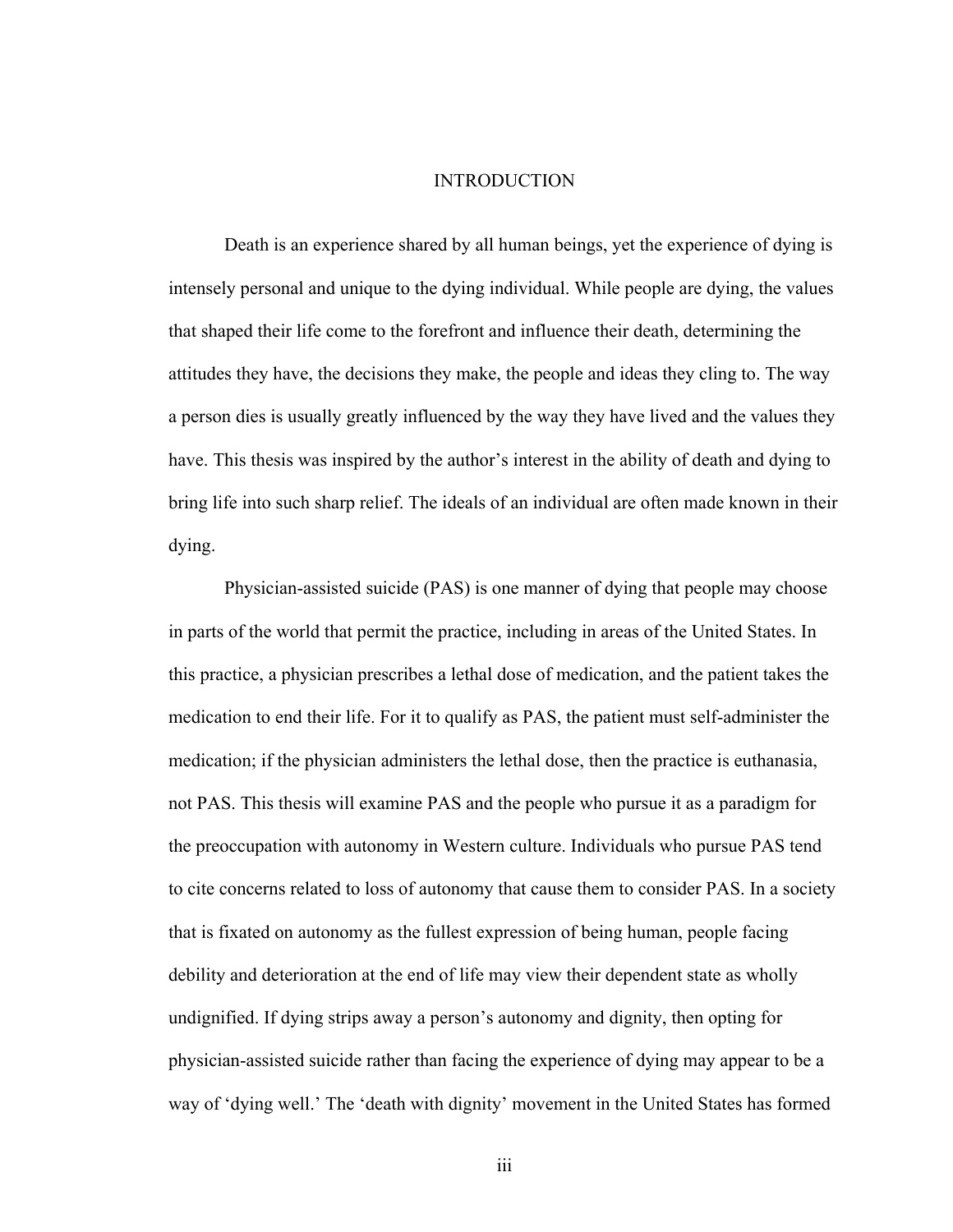based on the premise that PAS allows people to die with dignity by allowing them to exercise autonomy in death.

The purpose of this thesis is to assert that the rhetoric of the death with dignity movement is based upon an idea of personhood, rooted in an association between autonomy and dignity, that does not honor the dignity of all people. In response to this insufficiency, the author will propose an approach to end-of-life care based on the medieval Christian literary tradition of *ars moriendi*, or the art of dying. This approach aims to honor the dignity of the dying individual *throughout*—rather than *despite*—their weakness, dependence, and vulnerability.

The first chapter will discuss a brief history of euthanasia and physician-assisted suicide in the Western world. Then, the Oregon Death with Dignity Act (DWDA) will be examined as a model for understanding PAS and its practice in the United States, followed by an analysis of the conceptual relationship between dignity and autonomy through the lens of PAS and the 'death with dignity' movement. Next, the second chapter will discuss philosophical anthropologies, or accounts of what is means to be human, and examine the roles of autonomy and dignity in various accounts of personhood.

The last chapter of this thesis will share a phenomenological approach to addressing dignity at the end of life, beginning with the perspectives and personal experiences of two Christian disability scholars. From there, this paper will delve into the *ars moriendi* tradition, examining the history, structure, and contemporary applications of the medieval Christian tradition. This thesis will conclude that a modified adoption of the *ars moriendi* and the example of Jesus offer Christians a model for living and dying well within community, honoring the dignity of the dying and the vulnerable.

ii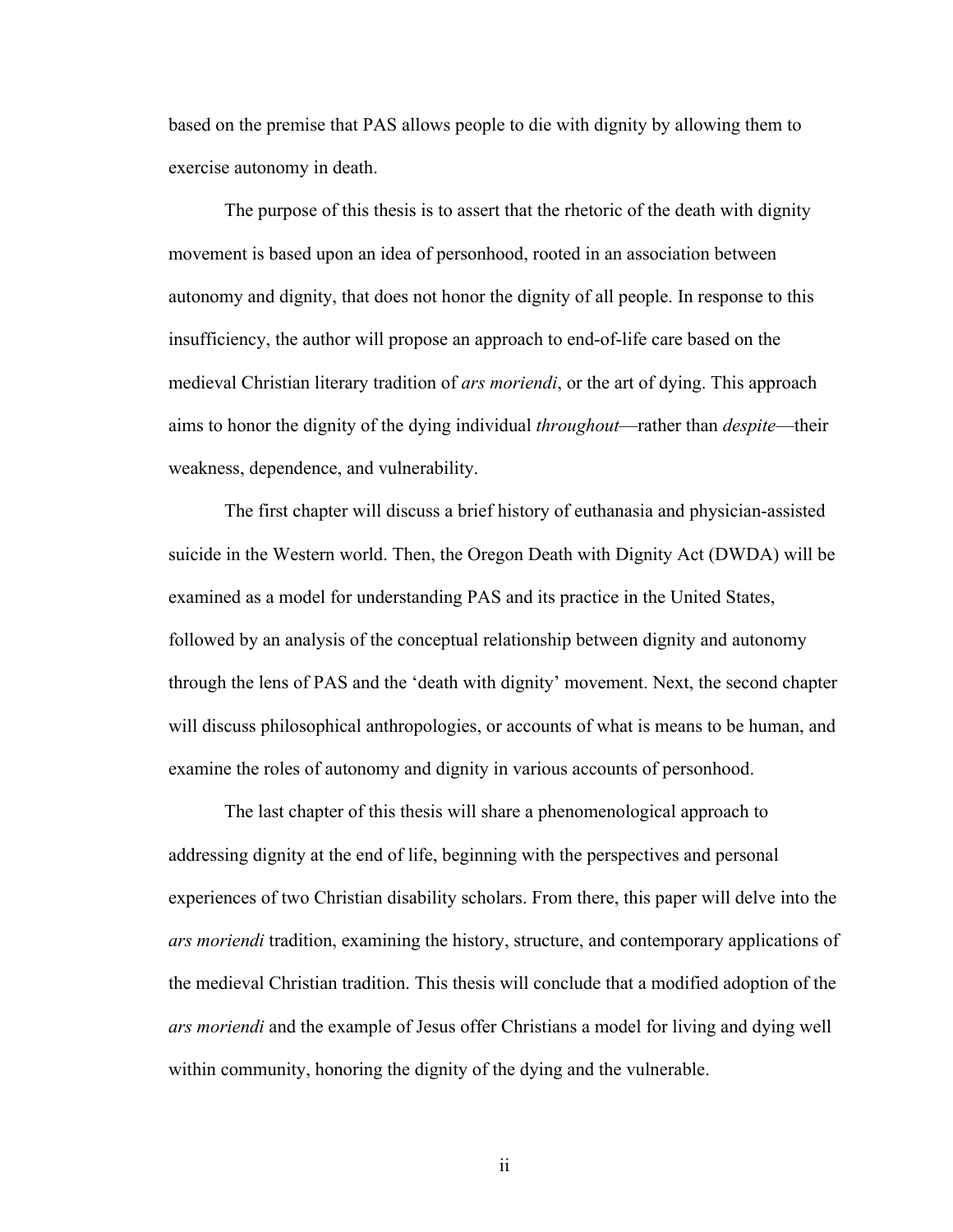#### CHAPTER ONE

Physician Assisted Suicide and 'Death with Dignity'

#### *Introduction*

Physician-assisted suicide, or PAS, goes by a number of names, including physician aid in dying, physician-assisted death or physician-assisted dying, and medical aid in dying, among others. Terms such as PAS and assisted suicide frequently appear in literature and are prominent in the cultural consciousness in the United States surrounding the topic. This paper will use the term 'physician-assisted suicide,' while recognizing that 'suicide' is a loaded term with significant social and legal implications. The Death with Dignity National Center (DWDNC), an American group that promotes legislation to legalize PAS, advocates for adopting value-neutral language such as physician-assisted dying, physician-assisted death, aid in dying, and death with dignity. They caution that physician-assisted suicide "is an inaccurate, inappropriate, and biased phrase" and that the word 'suicide' "implies a value judgement and carries with it a social stigma."1 The term 'suicide' can potentially introduce bias into conversation surrounding the ethics of physician aid in dying. Despite this recognition, this paper will use the term suicide as it is the most accurate term to describe the self-administration of a prescribed lethal dose of medication.

<sup>&</sup>lt;sup>1</sup> "Terminology of Assisted Dying," Death With Dignity, August 15, 2020, https://www.deathwithdignity.org/terminology/.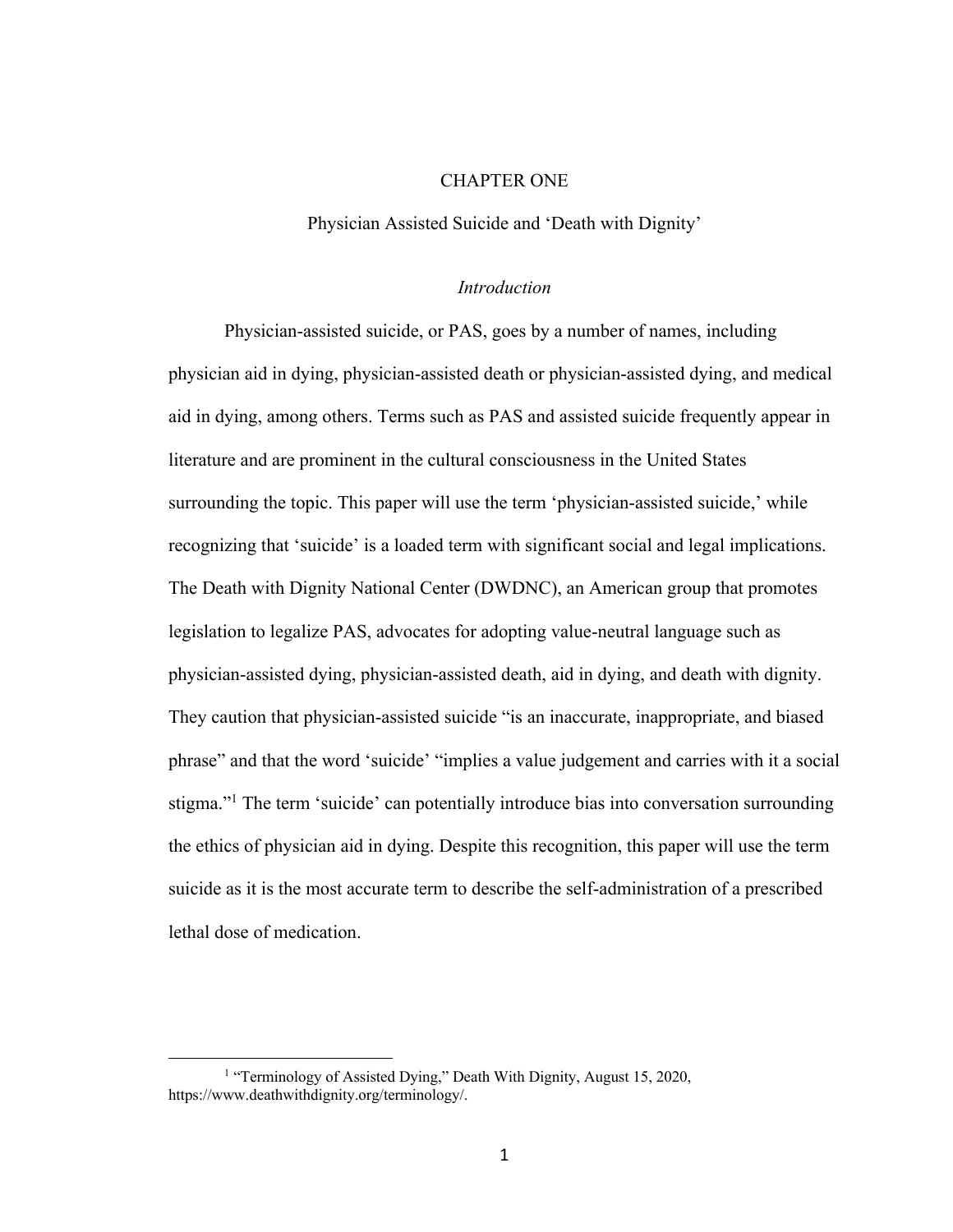Though the DWDNC and the 'death with dignity' movement disapprove of the term 'physician-assisted suicide' for its value-laden language, the first term on the DWDNC's list of "accurate, value-neutral language" is "death with dignity."<sup>2</sup> 'Death with dignity,' despite the claims of the DWDNC, is far from value-neutral language. This paper will use the term 'death with dignity' in reference to the death with dignity movement, a movement that consists of PAS supporters who identify with that terminology. However, this paper will not use the terminology of 'death with dignity' as an acceptable, value-neutral substitute for PAS. Contrary to what the DWDNC might suggest with their list of 'value-neutral language,' human dignity cannot be discussed without making value claims about human life. As such, this chapter will challenge the DWDNC's claim that 'death with dignity' is a value-neutral term and will explore the values inherent in the language of the death with dignity movement in the United States.

In an effort to examine the significance of the 'death with dignity' language of the physician-assisted suicide movement, this chapter will examine the values and the conception of human dignity at the heart of the death with dignity movement. To begin, the history of assisted dying, $3$  including PAS and euthanasia, in the Western world will be traced from classical antiquity to the modern United States. Next, the legal context of PAS in the United States will be examined, with particular interest paid to Oregon's Death with Dignity Act, a seminal piece of American PAS legislation. Lastly, this chapter

<sup>2</sup> "Terminology of Assisted Dying," Death With Dignity.

<sup>&</sup>lt;sup>3</sup> The term "assisted dying" will be used in this paper to refer broadly to euthanasia and physicianassisted suicide as they are understood in a modern context. Though euthanasia and PAS are relatively distinct issues in the current legal environment United States, they did not always bear the same distinction historically. Assisted dying will therefore be used to refer more ambiguously to aid in dying, whether it is a lethal measure directly administered by a physician (what we now call euthanasia) or one prescribed by the phsycian to be self-administered (what we now call physician-assisted suicide).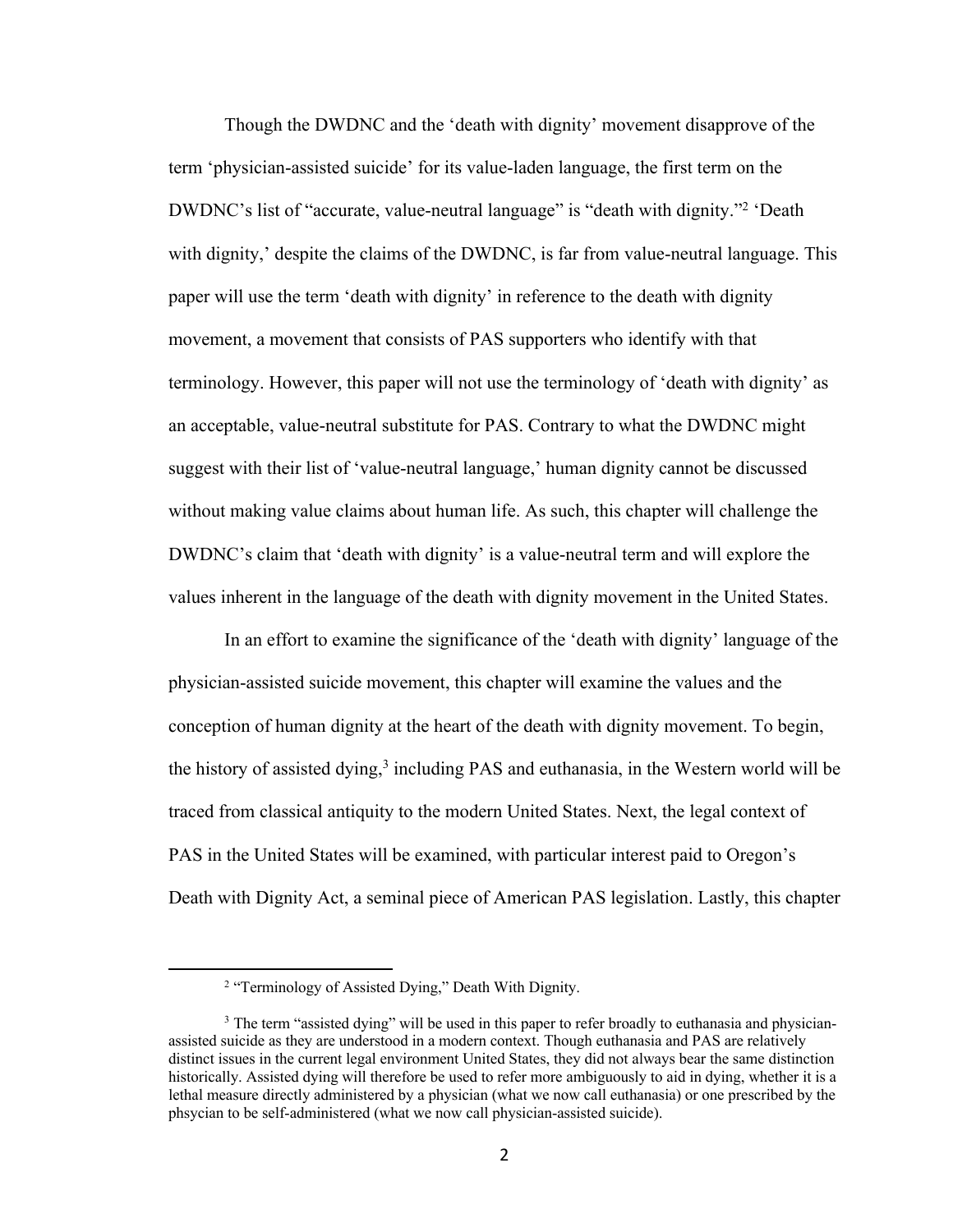will discuss the topic of autonomy in light of statistics gathered from PAS practices in Oregon.

# *Euthanasia and Assisted Suicide in the Western World*

To understand physician-assisted suicide, this paper will begin with euthanasia, PAS's conceptual origin. Euthanasia's meaning in classical antiquity was quite distinct from the modern bioethical definition of this term. Rosenfeld explains that the Romans and Greeks viewed euthanasia, or 'good death,' as referring to a person's state of mind and quality of being in their final moments. To them, "euthanasia implied a happy or easy death, but not necessarily a hastened one."4 Though the ancient understanding of euthanasia did not necessarily involve assisted dying, suicide was deemed acceptable in various contexts, particularly when quality of life was lacking.

In fact, Roman law did not punish attempted suicide or assistance in another's suicide, and Roman literature contains many references to physician aid in dying.<sup>5</sup> In his letters, Pliny the Younger discusses the intent of Titus Aristo, a man with a painful illness, to end his life if his illness could not be cured "for the sake of his wife, daughters and friends." Pliny characterizes Titus's intentions as "eminently high and praiseworthy."6 In situations like this one, it is evident how euthanasia in the classical sense could overlap with suicide or assisted death. When a person deemed that their quality of life was no longer worthwhile or that their life had simply become a burden to

<sup>4</sup> Barry Rosenfeld, *Assisted Suicide and the Right to Die: the Interface of Social Science, Public Policy, and Medical Ethics* (Washington, DC: American Psychological Association, 2004), 14.

<sup>5</sup> Rosenfeld, 15.

<sup>6</sup> Rosenfeld, 15.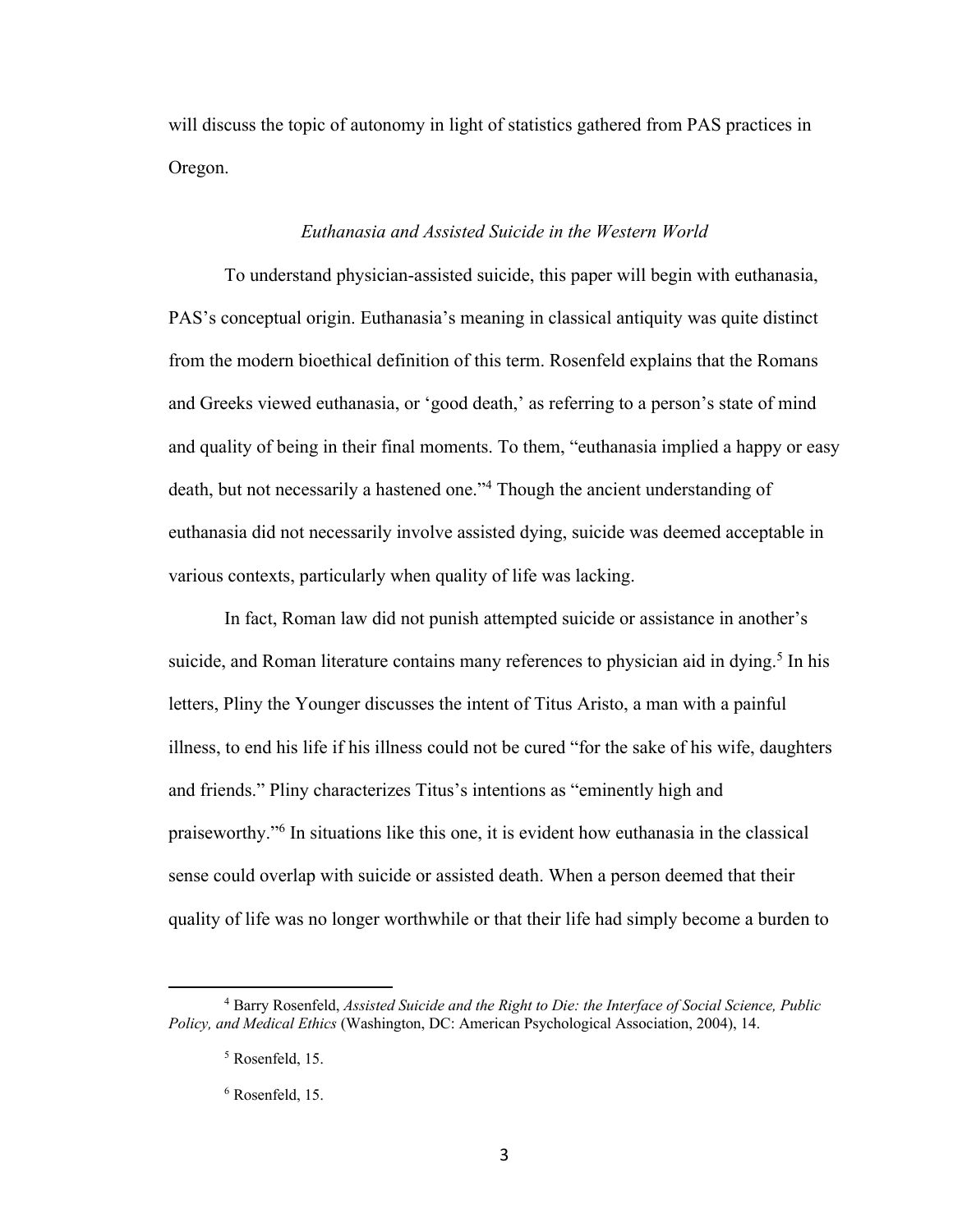others, assisted dying or suicide were options to provide an individual with a 'good death.'

The Hippocratic school of medicine diverged from the dominant attitude that recognized physician-assisted death as a form of euthanasia, or good death. According to Rosenfeld, the Hippocratic school was responsible for a shift in the understanding of illness away from divine causes and toward physical or physiological causes. Hippocratic physicians centered their work on alleviating symptoms to improve the patient's wellbeing, and assisted suicide did not fit into their framework of patient care. The Hippocratic Oath reflects the Hippocratic school's firm stance against assisted dying. The original oath had physicians declare, "I will neither give a deadly drug to anybody, not even if asked for it, nor will I make a suggestion to this effect."7 Despite the Hippocratic stance, condemnation of suicide and assisted dying did not become widespread until Christianity came to dominate Western society.

The rise of Christianity contributed to the diminished popularity of assisted dying, the acceptability of which was already declining in second- and third-century Europe. Christian teachings against suicide and in support of the sanctity of human life transformed the practice of assisted death into "an unthinkable act," even in the face of great suffering.<sup>8</sup> The writings of St. Thomas Aquinas, the thirteenth century theologian, represent the coalescence of a firm Christian stance against suicide, drawing on the contributions of Aristotle, St. Augustine, and Christian scriptures. St. Aquinas declares in his *Summa Theologica*, "It is altogether unlawful to kill oneself," and, "suicide is always

<sup>7</sup> Rosenfeld, 15-16.

<sup>8</sup> Rosenfeld, 16.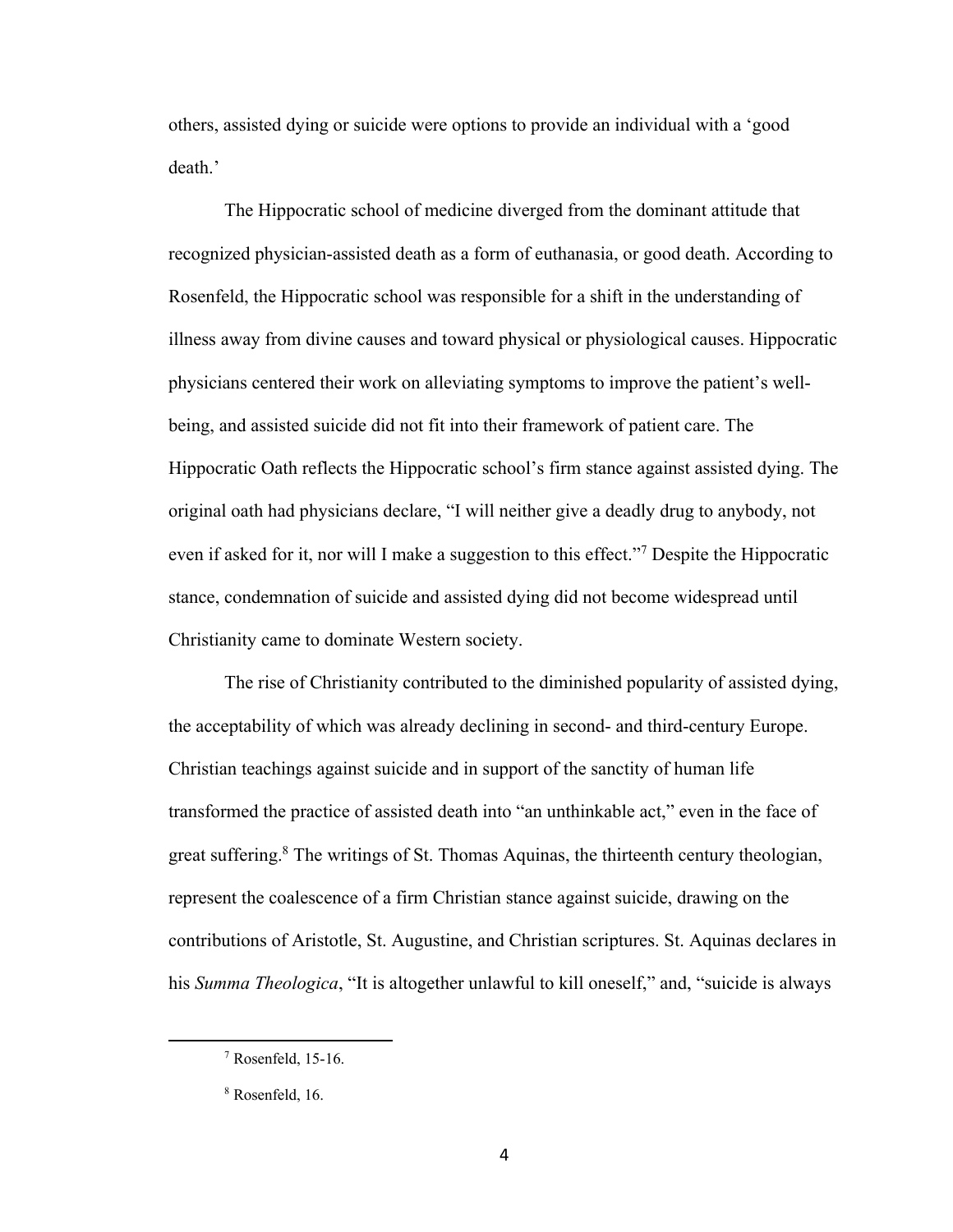a mortal sin, as being contrary to the natural law and to charity."9 Understanding euthanasia as 'good death,' assisted dying—intentionally causing the death of oneself or of another—could not be considered euthanasia because it was sinful and therefore detrimental to a person's soul. Christian society placed a 'good death' at odds with suicide and assisted dying.

Hippocratic teachings shaped European medical practice for centuries. Between the convictions of the Hippocratic school and Christianity, considerations of physicianassisted dying remained taboo until the nineteenth century. Through the Renaissance and the Enlightenment, some prominent philosophers, such as Sir Thomas More, Francis Bacon, and David Hume, wrote in favor of suicide and assisted dying in cases of unnecessary suffering. Despite the support for assisted dying and suicide from figures such as these, contemporary societal norms and medical practice did not reflect these philosophers' attitudes.10

Discussions around assisted dying and euthanasia began to reappear in the medical community in the eighteenth and nineteenth centuries. Accompanying medical and scientific advancements, more accurate diagnostic and prognostic capabilities enabled physicians to better predict death. As medical knowledge grew and physicians better understood the likelihood of their patients' survival, physicians and patients had to grapple with what to do with terminal diagnoses.<sup>11</sup> Furthermore, advances in pharmacology supplied analgesics, such as morphine, and the hypodermic syringe, which

<sup>9</sup> St. Thomas Aquinas, "Whether One Is Allowed to Kill Oneself (Excerpts)," in *Exploring the Philosophy of Death and Dying: Classical and Contemporary Perspectives*, ed. Michael Cholbi and Travis Timmerman (New York: Routledge, 2021), p. 211.

<sup>10</sup> Rosenfeld, *Assisted Suicide*, 16-17.

<sup>&</sup>lt;sup>11</sup> Rosenfeld, 17-18.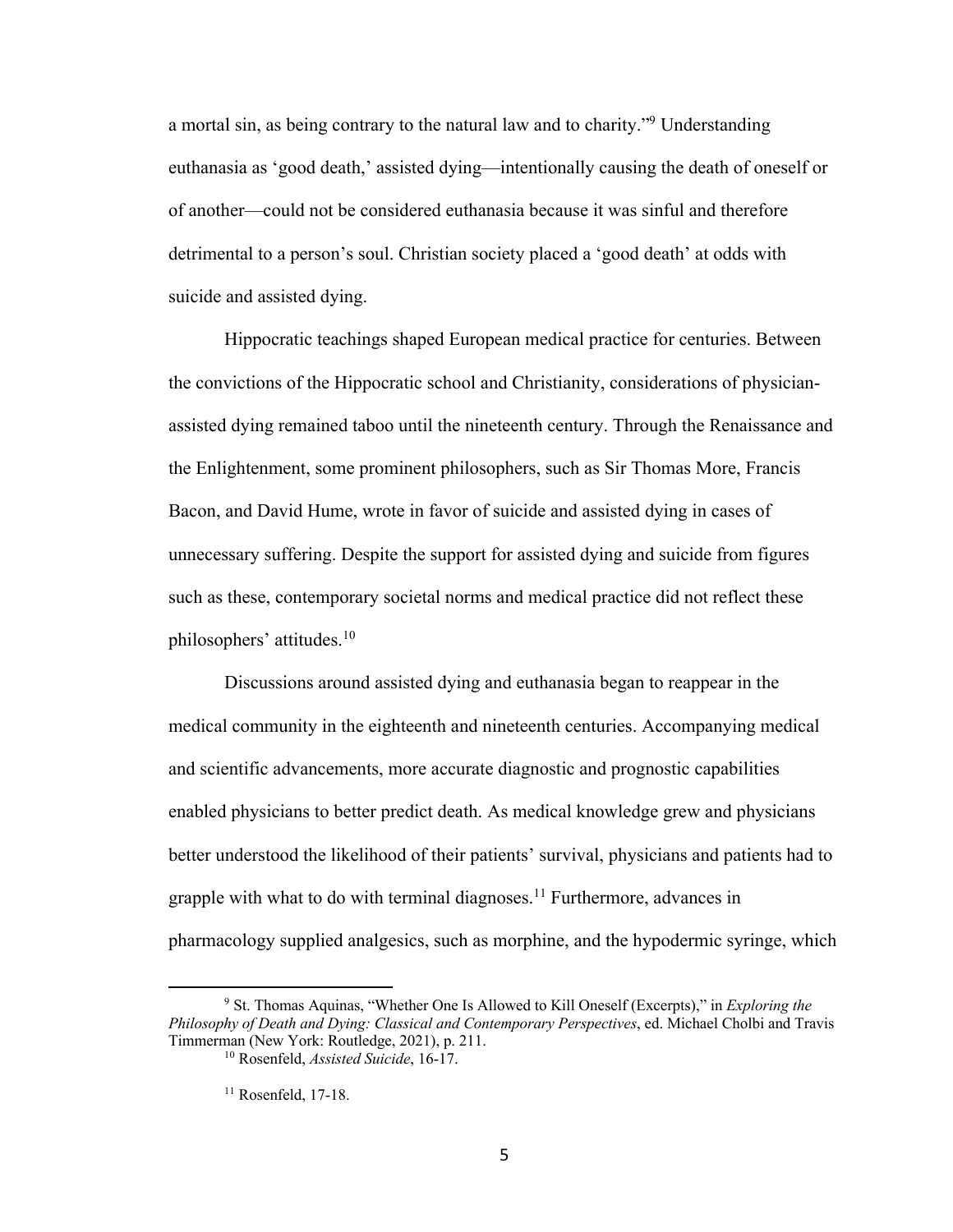together resulted in the potential for quickly and painlessly ending a person's life. Though most nineteenth century physicians were in favor of using the new drugs, the consensus was that such medications should be used to prolong life, not to invite death. Yet, there were those who saw the possibilities of these advances in relation to PAS and euthanasia. Between medical advances and changing scientific perspectives, euthanasia was becoming a topic of discussion and debate.<sup>12</sup> Assisted dying, formerly guarded by the values of Hippocratic physicians and Christian society, was no longer an untouchable subject.

Law professor Shai Lavi examines this shift in attitudes toward assisted dying in his book, *The Modern Art of Dying: A History of Euthanasia in the United States*. Lavi notes that dying, which had historically been attended to by family, community members, and religious figures, began transitioning into the realm of medicine in the nineteenth century. He writes, "Whereas in previous centuries the medical doctor would leave the bedside when it was clear that the patient was hopelessly ill, a new ethic developed in which the physician was expected to remain present at the deathbed."<sup>13</sup> Medical care for the dying, replacing the religious bent of the deathbed, became centered on providing hope and comfort for the dying patient.

Lavi describes the new, nineteenth century approach to death, in which physicians shaped the dying experiences of their patients. This approach:

…gave rise not only to euthanasia as the medical treatment of the dying patient but also to euthanasia as the medical hastening of death. Doctors believed that death should follow as soon as hope was gone. So if medicine could not create

<sup>12</sup> Rosenfeld, 18.

<sup>13</sup> Shai J Lavi, *The Modern Art of Dying: a History of Euthanasia in the United States* (Princeton, NJ: Princeton University Press, 2009), 6.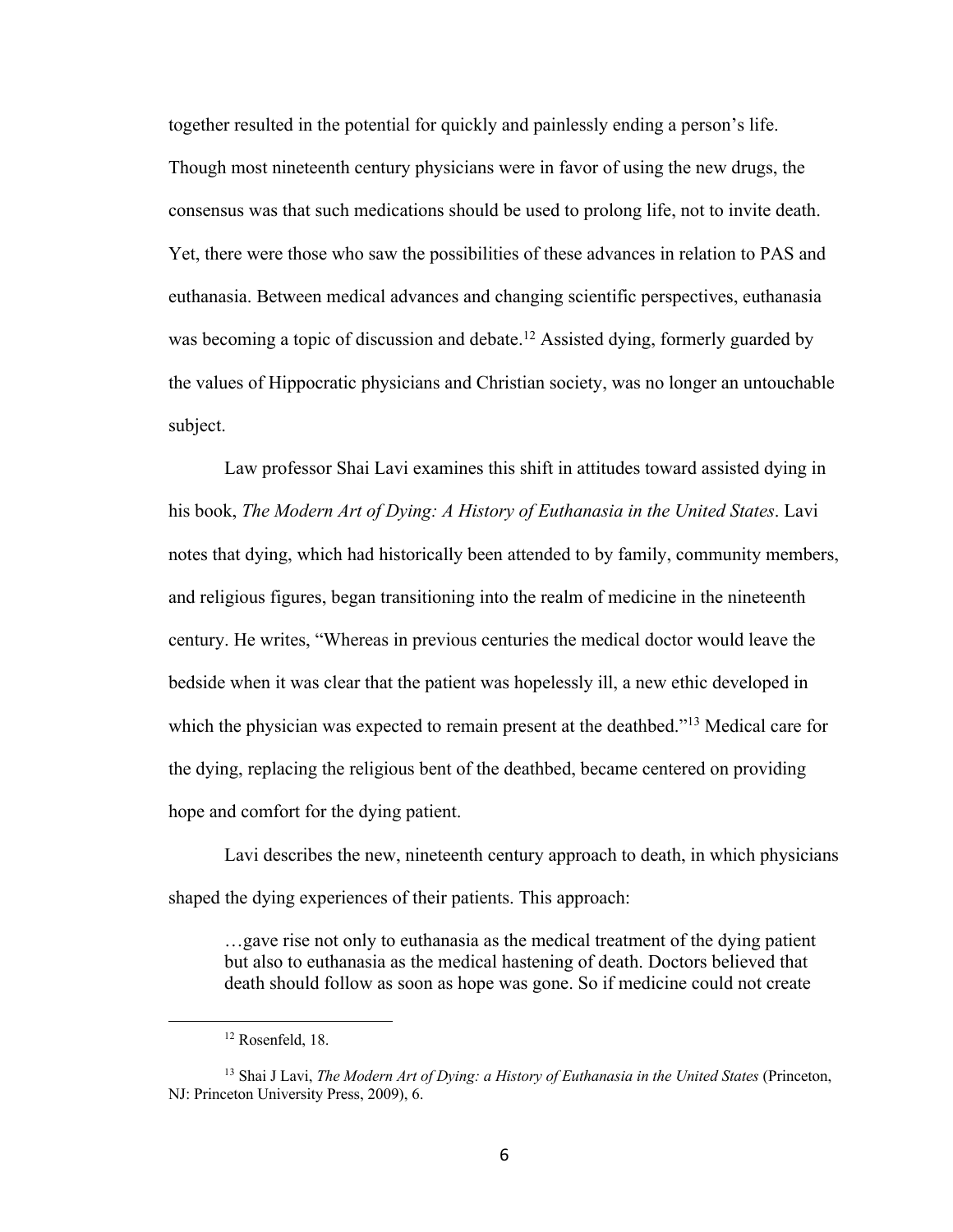hope, it should hasten death. The overambitious desire shared by patient and physician to profess hope at the deathbed was the origin of the medical hastening of death, a last resort to the problem of dying. The modern deathbed is simultaneously the place where all hope is lost but also the place where a final effort is made to overcome helplessness by hastening death.<sup>14</sup>

So, euthanasia, or 'good death,' became increasingly aligned with medically facilitated death, which was enabled by the advances in anesthetic drugs.

Advocacy for and arguments against assisted death grew in prevalence through the nineteenth century and into the twentieth. Support for euthanasia grew enough in areas of American society that in 1905 a bill to legalize euthanasia was introduced to the Ohio legislature, only for the bill to be thoroughly defeated. A similar bill was proposed and defeated again in Ohio the following year, and euthanasia fell from prominence in the US.15 Meanwhile, interest in PAS and euthanasia continued to grow in Germany, but such interest was "intertwined by the growing acceptability in eugenics," culminating in the atrocities of the Holocaust.<sup>16</sup> Assisted dying received little attention in the years after World War II, but public interest in PAS and euthanasia gained steam again beginning in the 1950s. In 1984, a court ruling in the Netherlands made it the first country to allow euthanasia, though euthanasia was not legalized there in any official capacity until  $2001<sup>17</sup>$  Euthanasia has remained illegal in the United States as a whole, but physicianassisted dying has been legalized in nearly one-fifth of its states since the 1990s.

<sup>14</sup> Lavi, 60.

<sup>15</sup> Rosenfeld, *Assisted Suicide*, 20-21.

<sup>16</sup> Rosenfeld, 21.

<sup>17</sup> Rosenfeld, 21-22.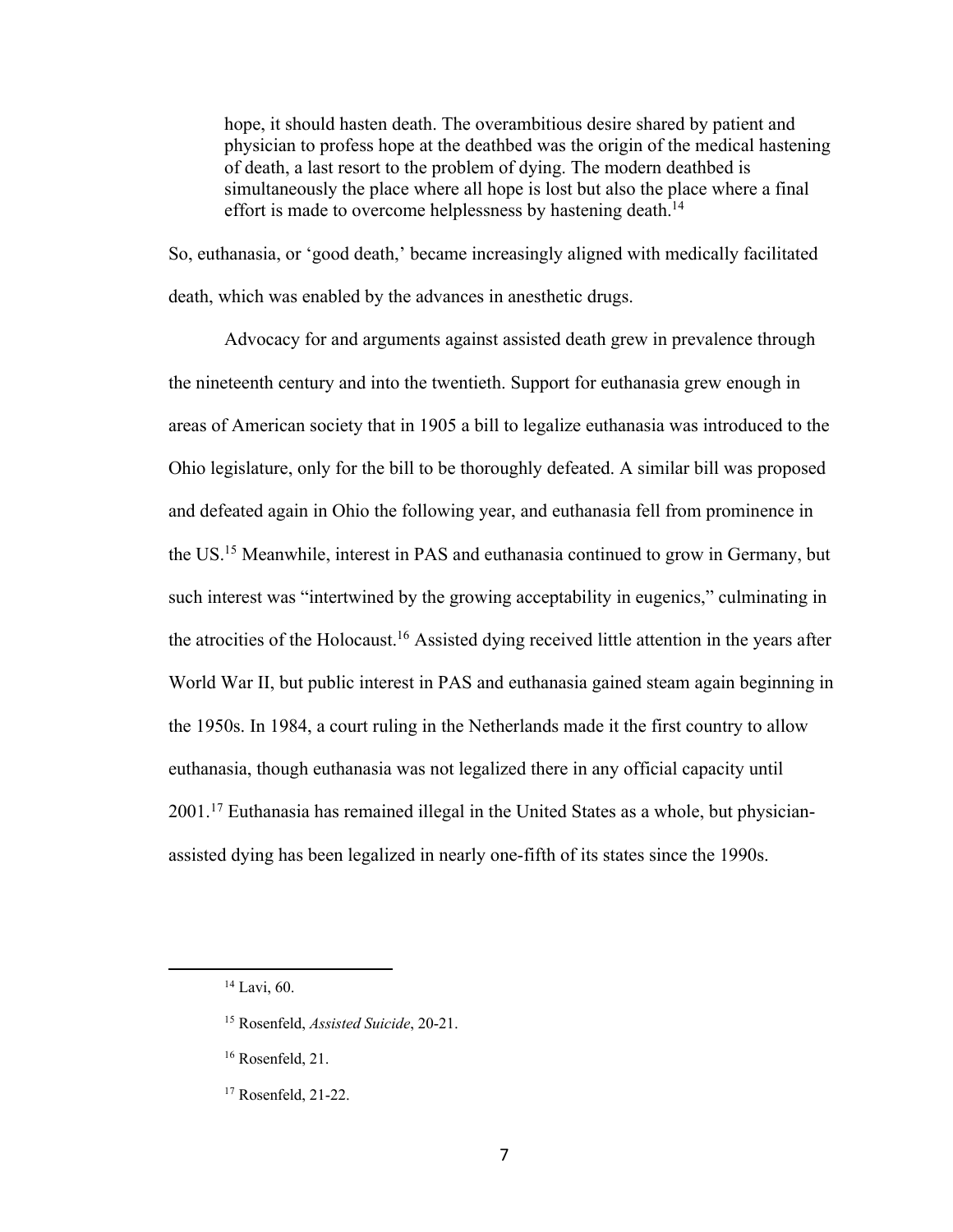#### *Physician-Assisted Suicide in the United States*

Legalization of physician-assisted dying in the United States began in Oregon in the 1990s. In 1994, a measure to legalize PAS was placed on the ballot in Oregon, and Oregonians voted in its favor. Oregon's newly crafted PAS legislation, called the Death with Dignity Act, was initially challenged in court and did not go into effect until 1997.<sup>18</sup> For over ten years, Oregon was the only state in the US with legislation that legalized PAS. In 2008, Washington state implemented its own Death with Dignity Act, and several more states have implemented PAS legislation since then—Vermont (2013), California (2015-16), Colorado (2016), the District of Colombia (2016-17), Hawai'i (2018-19), Maine (2019), and New Jersey (2019).<sup>19</sup> As of 2020, eight states and Washington, D.C. have statutes legalizing physician-assisted suicide. In addition to these eight states and D.C., PAS is permitted, but not legalized, in Montana. Though PAS is not codified in Montana state law, a 2009 Montana State Supreme Court ruling in *Baxter v. Montan*a determined that existing state laws do not prohibit PAS. Since then, a Death with Dignity Act has been proposed in Montana, as well as laws prohibiting PAS, but none of those measures have passed.20

Meanwhile, Oregon's Death with Dignity Act (DWDA) has been in effect for over two decades. Oregon has the longest-running history of legal PAS in the US, and its DWDA has been the inspiration for other states' statutes legalizing PAS. Because of this

<sup>18</sup> Marjorie B. Zucker, *The Right to Die Debate: a Documentary History* (Westport, Conn: Greenwood Press, 1999), 282.

<sup>&</sup>lt;sup>19</sup> "Death with Dignity Acts - States That Allow Assisted Death," Death With Dignity, July 15, 2020, https://www.deathwithdignity.org/learn/death-with-dignity-acts/.

<sup>&</sup>lt;sup>20</sup> "Montana," Death With Dignity, June 29, 2020, https://www.deathwithdignity.org/states/montana/.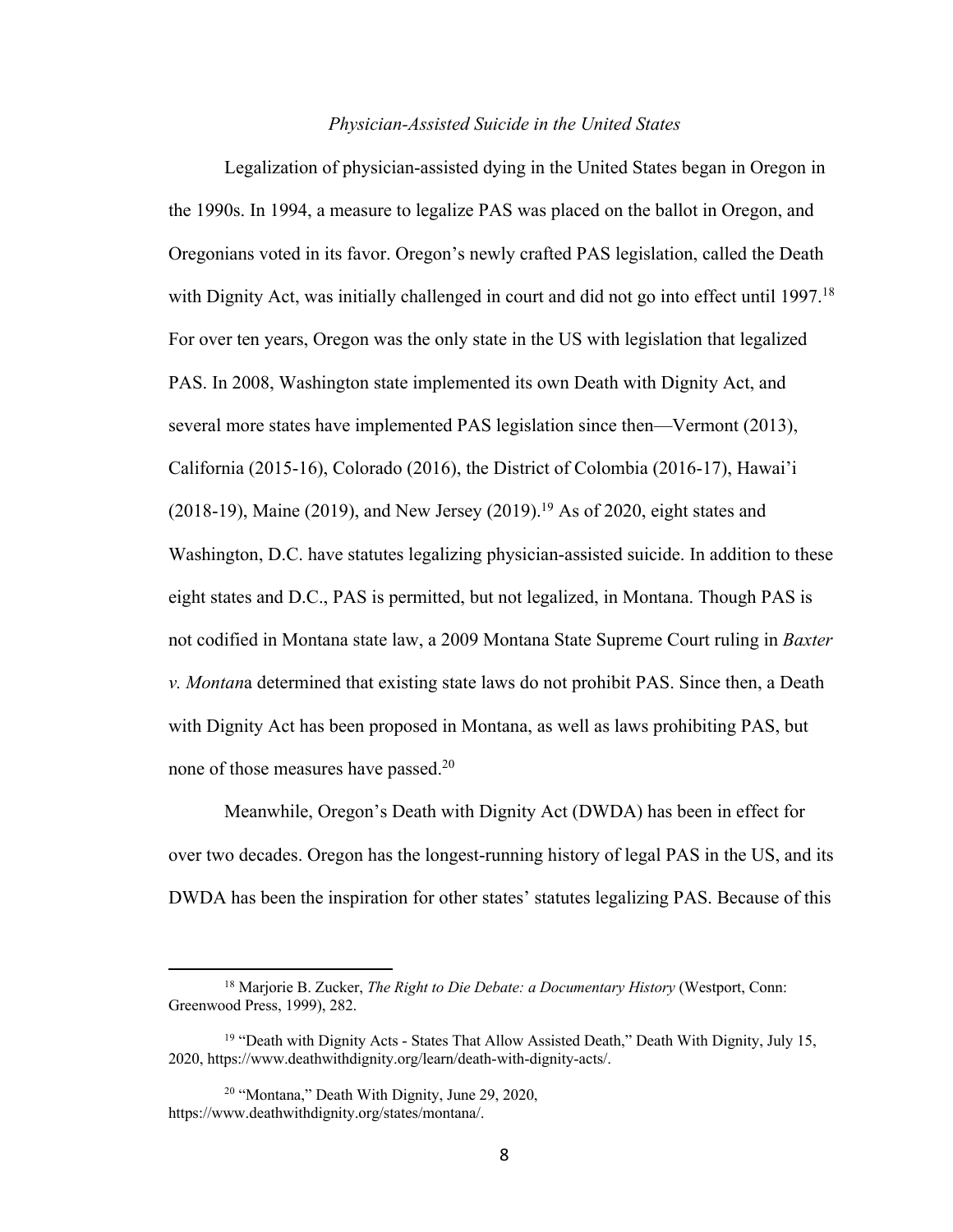history and the robust statistical reports from the Oregon DWDA, this paper will use Oregon as its model to discuss PAS. To understand the logistics of PAS, the following section will examine the regulations and practices under the Oregon DWDA.

### *The Case in Oregon*

The Oregon DWDA has specific requirements of both patients and physicians that must be followed before a patient can receive a lethal prescription. Patients seeking a prescription under the DWDA must meet four criteria before submitting a written request: they must  $(1)$  be at least eighteen years of age,  $(2)$  be a resident of Oregon,  $(3)$ have a terminal diagnosis with a life expectancy of less than six months, and (4) be capable of making reasonable decision about their healthcare.<sup>21</sup> Additionally, the attending physician must fulfill several responsibilities that act as safeguards for the patient:

- 1. The physician must determine whether the patient meets the aforementioned criteria and is acting voluntarily.
- 2. The physician must inform the patient of their (a) diagnosis, (b) prognosis,  $(c)$ risks associated with the medication prescribed for PAS, (d) the likely lethal result of taking the prescribed medication, and (e) reasonable alternatives to PAS, such as hospice and palliative care.
- 3. The physician must refer the patient to another physician to confirm the diagnosis and that the patient meets the criteria and is acting voluntarily.
- 4. The physician must refer the patient to counseling if they may be suffering from depression or another psychological disorder.
- 5. The physician must ask the patient to inform next of kin of their decision (though patient is not required to do so).
- 6. The physician must inform the patient of their ability to rescind their request at any time.

<sup>21</sup> Zucker, *The Right to Die*, 274-275.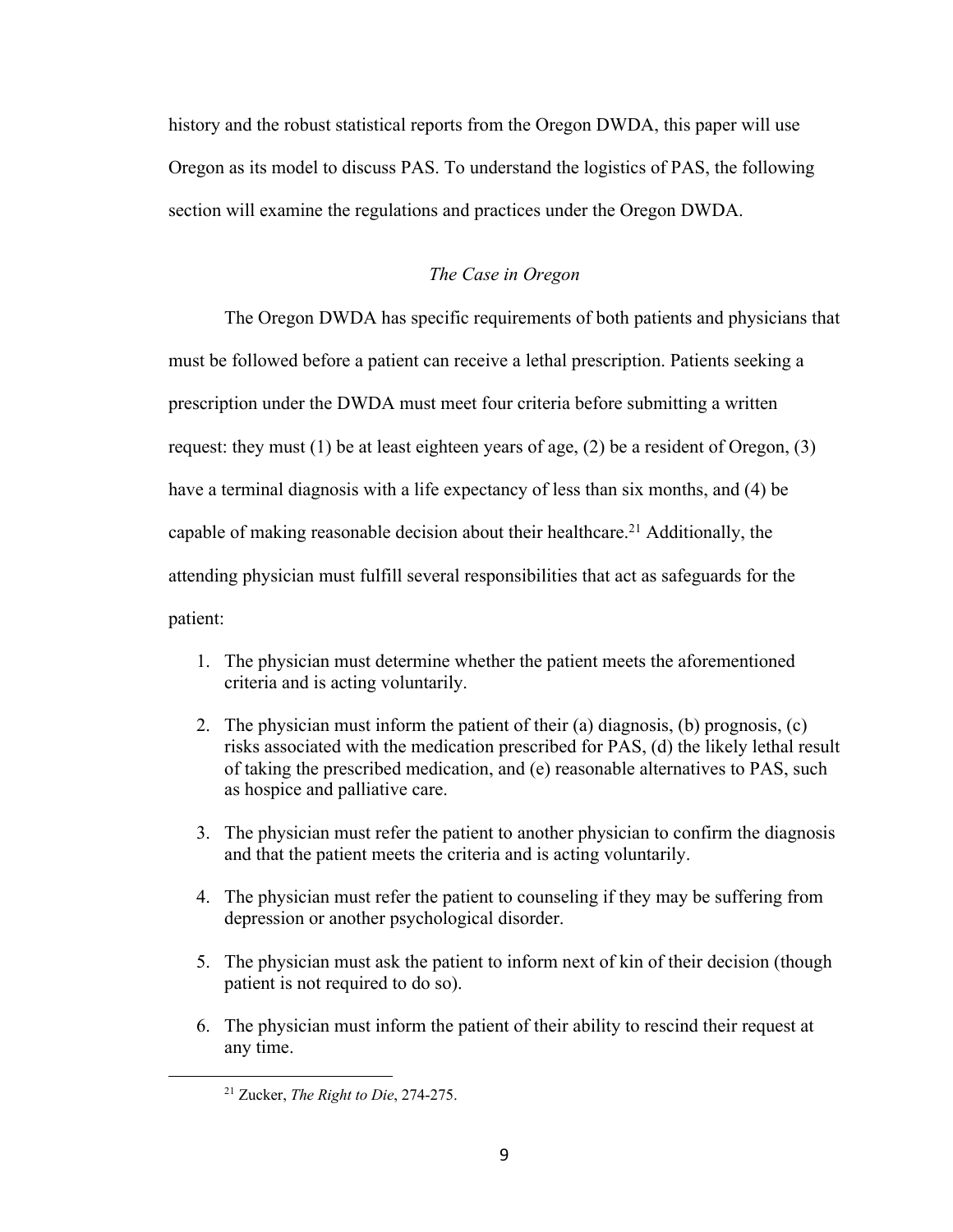- 7. The physician must confirm that the patient is making an informed decision.
- 8. The physician must file the appropriate documentation in the patient's medical record.
- 9. The physician must ensure that all of the previous steps have been followed prior to writing the prescription. $^{22}$

This is just a sampling of the content of Oregon's Death with Dignity Act, but it demonstrates the intent of the act. The act is only intended for a small subset of the population, and it has measures in place to ensure that only the intended population can follow through with PAS.

In addition to the legal criteria and requirements to be met by the patient and physician, the patient must be physically capable of ingesting the lethal medication. PAS under the Oregon Death with Dignity Act is only physician-assisted to the extent that a physician assesses the patient and prescribes the lethal medication to be ingested. The patient bears the burden of initiating their own death by ingesting the medication. Assisted dying wherein another person administers lethal medication to a patient, such as by lethal injection, is considered euthanasia and is legal neither in Oregon nor in the rest of the United States.

#### *Autonomy and Death with Dignity*

Though Oregon is not the only state in the US to have legalized PAS, it was the first, and Oregon's Death with Dignity Act has become archetypal for PAS-related laws and movements in the United States. In fact, supporters of PAS in the United States often

<sup>&</sup>lt;sup>22</sup> "Oregon Revised Statute: Oregon's Death with Dignity Act," Oregon Health Authority, 2019, https://www.oregon.gov/oha/PH/PROVIDERPARTNERRESOURCES/EVALUATIONRESEARCH/DEA THWITHDIGNITYACT/Pages/ors.aspx.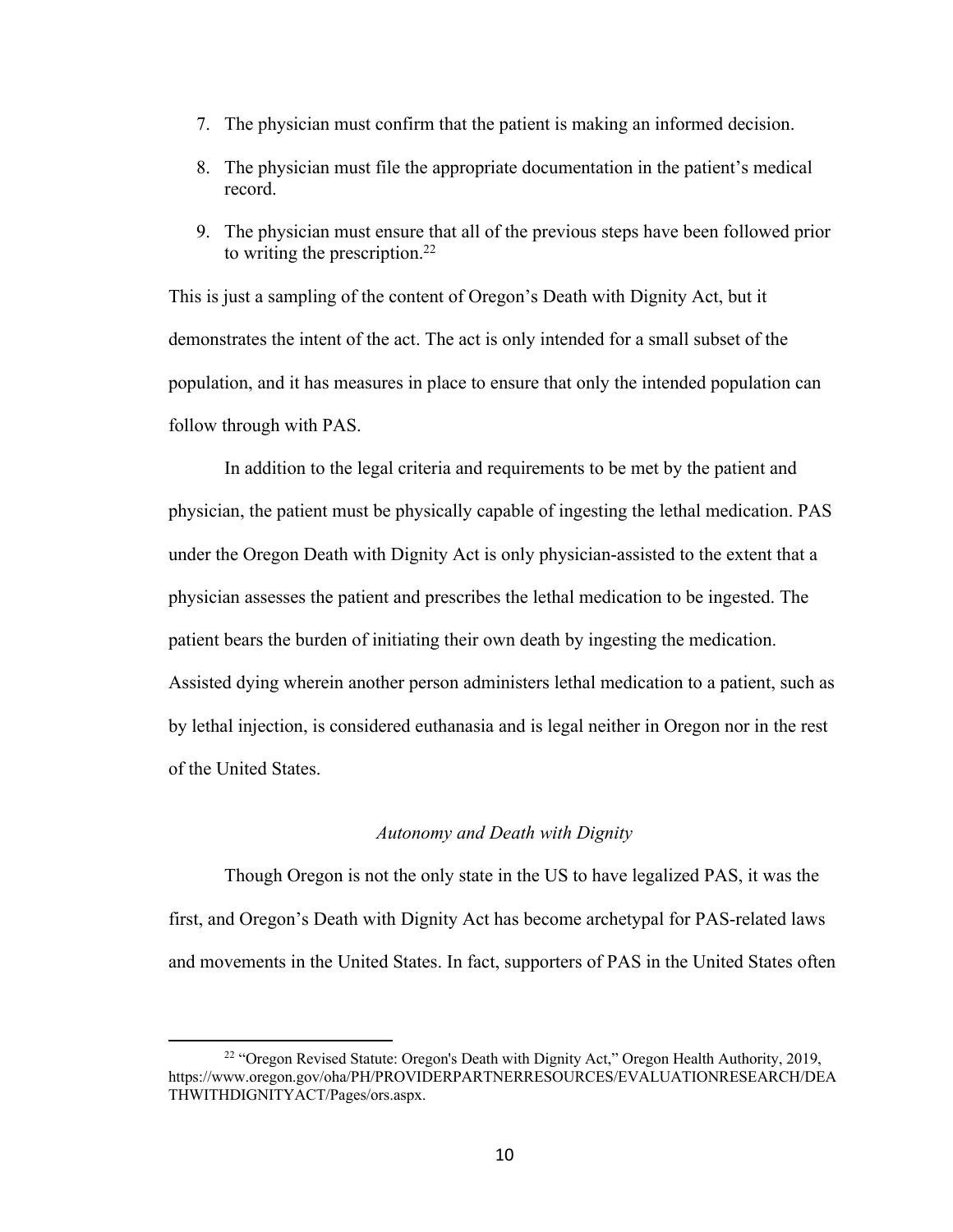refer to themselves as the "death with dignity movement."<sup>23</sup> The language used to discuss the end of life is inextricably linked to the user's attitudes toward life and human dignity, as demonstrated by the association between PAS and the phrase "death with dignity."

Proponents of PAS typically view their position as one that affirms and preserves a person's dignity and autonomy. That perspective is evident in the language of PASrelated legislation in the US—four Death with Dignity Acts; two End of Life Options Acts; the Our Care, Our Choice Act; the Patient Choice and Control at the End of Life Act.24 The names of these statutes ˙clearly point to what PAS does *for* patients rather than what it does *to* them. PAS laws and their advocates frame laws for physician-assisted dying with language of dignity, choice, and control. In addition to their emphasis on autonomy, "advocates of legalization [of PAS] buttress their case on the basis of compassion."25 Discussing the goals and benefits of PAS, the Death with Dignity National Center writes that:

Death with dignity legislation yields numerous direct and indirect benefits. For the terminally ill, the greatest comfort these laws provide is having the freedom to control their own ending. Most people who obtain medications under these laws value being able to make their own decisions, including the where and when of their death. We know this because people using the law cite loss of autonomy as their chief end-of-life concern. In addition, if you are terminally ill the option to die a peaceful death at a time and place of your choosing provides you with invaluable peace of mind, which is especially important at the end of life. In fact, so many people get reassurance from simply filling the prescription that one in three choose not to use it.<sup>26</sup>

<sup>23</sup> Susan M Behuniak, "Death with 'Dignity': The Wedge That Divides the Disability Rights Movement from the Right to Die Movement," *Politics and the Life Sciences* 30, no. 01 (2011): pp. 17-32, https://doi.org/10.1017/s0730938400017652.

 $24$  "Death with Dignity Acts - States That Allow Assisted Death," Death With Dignity, July 15, 2020, https://www.deathwithdignity.org/learn/death-with-dignity-acts/.

<sup>25</sup> Rosenfeld, *Assisted Suicide*, 9.

<sup>26</sup> "FAQs - Physician-Hastened Death," Death With Dignity, June 24, 2020, https://www.deathwithdignity.org/faqs/.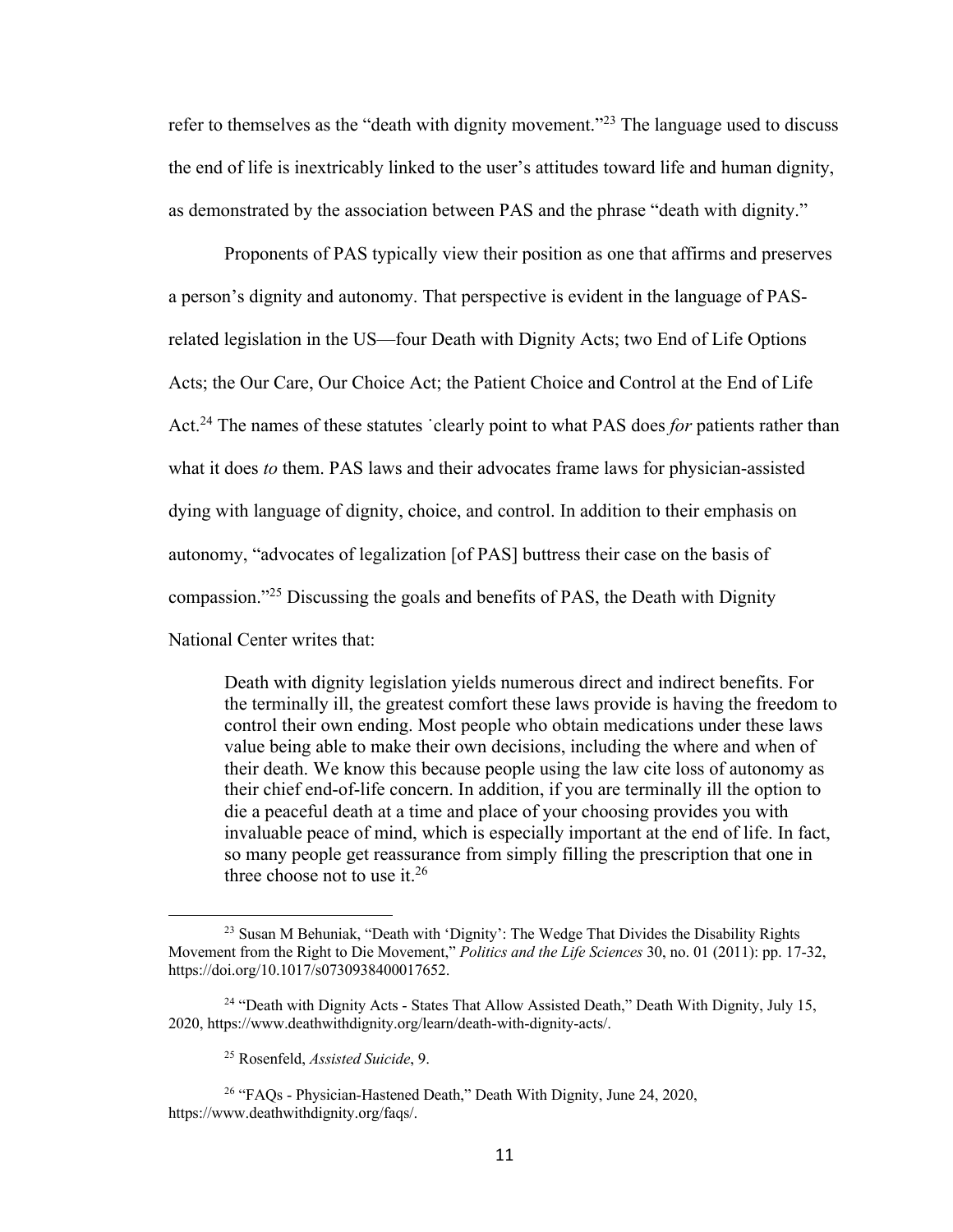This suggests the interrelatedness of dignity, autonomy, and compassionate care as conceived of by PAS advocates. Even the illusion of control given by an unused lethal prescription is understood as a dignifying phenomenon.

The values of autonomy and self-determination are woven into the fabric of American culture and are particularly apparent in the legal system. Rosenfeld asserts that "personal autonomy, the right to make decisions for oneself and to control one's destiny, is a central principle of American law."<sup>27</sup> Legal arguments in favor of PAS tend to argue for the importance of choice and self-determination in the dying process and point to autonomy in death as an expression of the personal liberties guaranteed to Americans. Though autonomy and freedom of choice are central values to US law and American identity, federal courts, including the Supreme Court, have not counted PAS as a right protected by the Constitution. Supporters of PAS in New York and Washington sued the states for prohibiting PAS, claiming that such prohibitions violated the  $14<sup>th</sup>$  Amendment's due-process and equal-protection clauses. The US Court of Appeals for the Second Circuit did not recognize the right to die (by PAS) as a fundamental right protected by the Constitution.28 The case was appealed to the US Supreme Court, which in 1997 upheld the ruling made by the Court of Appeals, and decisions around the legality of PAS have since been left to the states.<sup>29</sup>

<sup>27</sup> Rosenfeld, *Assisted Suicide*, 9.

<sup>28</sup> Zucker, *The Right to Die,* 282.

<sup>29</sup> Zucker, xxx.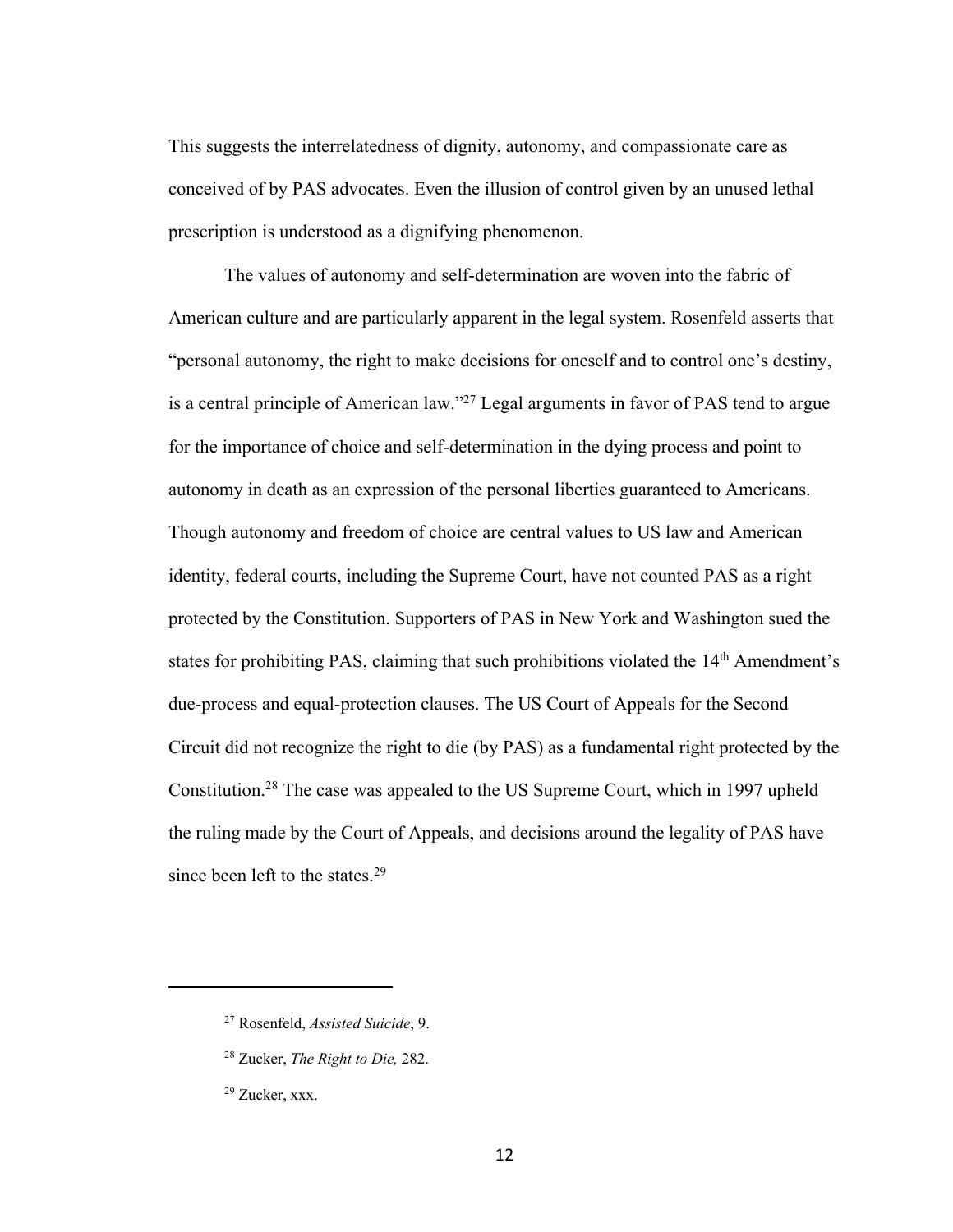Whether or not claims based on autonomy in dying have legal merit, the concept of autonomy is ever-present in the minds of those pursuing PAS and those advocating for its legalization. As a provision of Oregon's Death with Dignity Act, the Oregon Health Authority (OHA) must collect and publish data about the act's implementation each year. The OHA's annual statistical report includes the number of prescriptions given under the DWDA, the number of patients who ingest the lethal dose of medication, and demographic information on the patients. The Oregon DWDA annual report also includes the end-of-life concerns given by patients who pursue PAS. Of the 1,585 patients who have died by PAS in Oregon from 1998 to 2019, 90.2% cited "losing autonomy" as one of their end-of-life concerns. The second leading concern has been "less able to engage in activities making life enjoyable," at 89.3%, and 74.0% expressed concern over "loss of dignity."30

The PAS movement in the US has adopted the phrase 'death with dignity' to define the movement and its goals and thus has centered discussion of PAS around dignity. Patients pursuing PAS certainly cite dignity as a concern, but autonomy is the most prevalent concern of those who have died by PAS in Oregon. As noted earlier, the choice alone to obtain a lethal prescription under the DWDA provides comfort for many patients, assuaging their fears of completely losing autonomy in the dying process. In fact, one in three people who fill the prescription for their lethal dose of medication choose not to take it.31 This one-third receives enough comfort from the option to die on

<sup>30</sup> Public Health Division, Center for Health Statistics, "Oregon Death with Dignity Act: 2019 Data Summary," Oregon Death with Dignity Act: 2019 Data Summary § (2020), 12.

<sup>&</sup>lt;sup>31</sup> Death with Dignity, "FAQs - Physician-Hastened Death."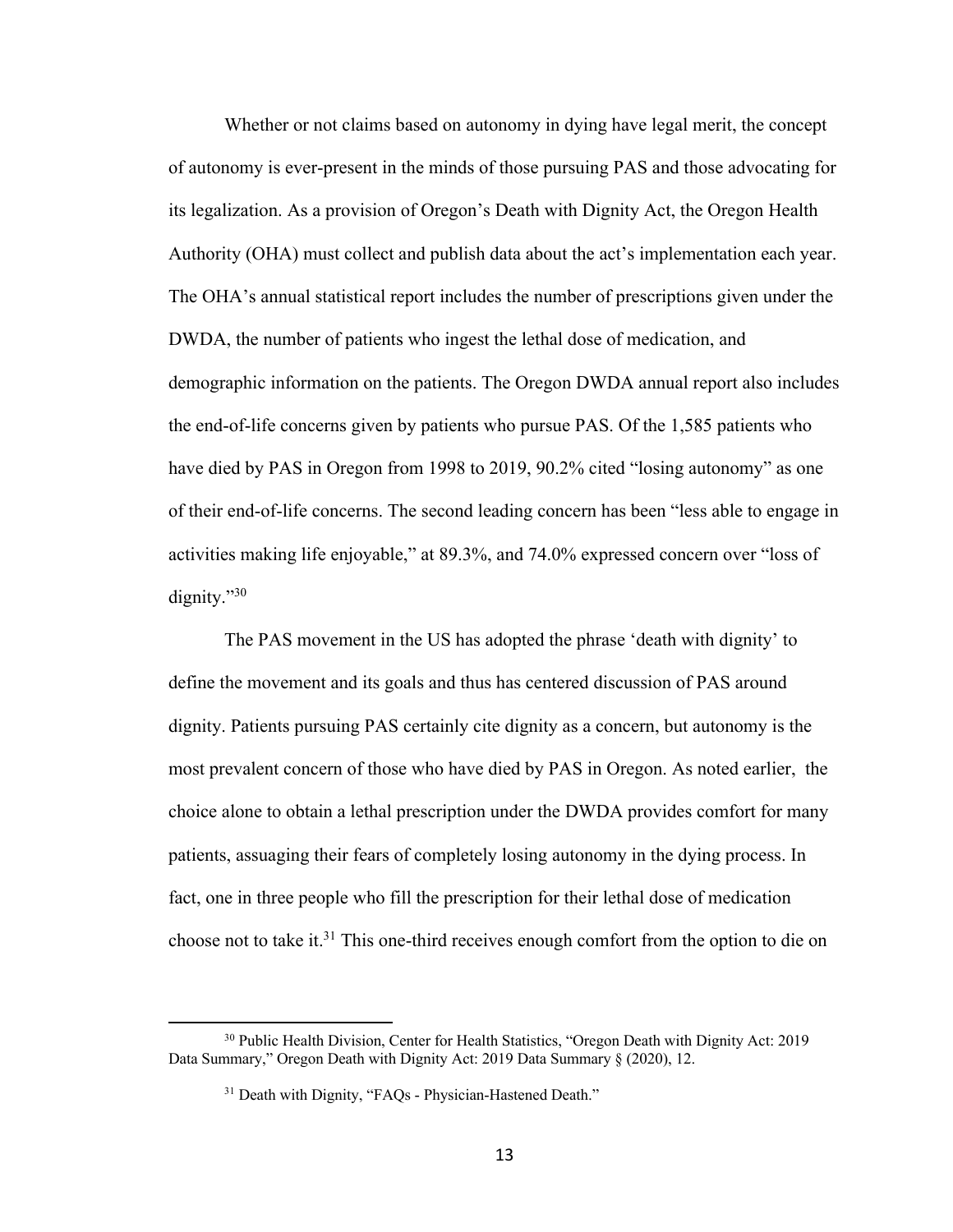their own terms that they choose not to do so. Discussing death with dignity (PAS) legislation, the DWDNC asserts that "the greatest comfort these laws provide [for the terminally ill] is having the freedom to control their own ending."32 Terminally ill patients, most of whom fear the loss of autonomy that accompanies their prognosis, regain an ounce of control over their death under legislation such as a Death with Dignity Act. From the perspective of the death with dignity movement, that degree of choice in death preserves the dignity of the dying individual. The death with dignity movement orients its language around dignity while appealing to individuals' desire for autonomy. If a dignified death is one in which a person is able to exercise autonomy to choose how and when they die, then dignity and autonomy appear to be intrinsically linked.

Legally, measures to preserve and support autonomy can incidentally affirm an individual's dignity. The meting out of rights that guarantee self-determination is a process that recognizes the equality and dignity of each individual receiving those rights. In the US, a person's right to vote is an expression of that individual's inherent value as a human being and as a citizen. Throughout history, parallels exist of suffrage being granted to social groups and the dignity and full humanity of those groups being realized by society. If granting a person the right to vote and to determine the fate of their community dignifies them, then, the death with dignity movement contests, granting a person the right to determine their own fate via PAS laws must be similarly dignifying. Though PAS has not achieved standing as a right on the federal level, some states have granted the right to PAS based on the deeply American value of autonomy as an expression of human dignity.

<sup>&</sup>lt;sup>32</sup> Death with Dignity, "FAQs - Physician-Hastened Death."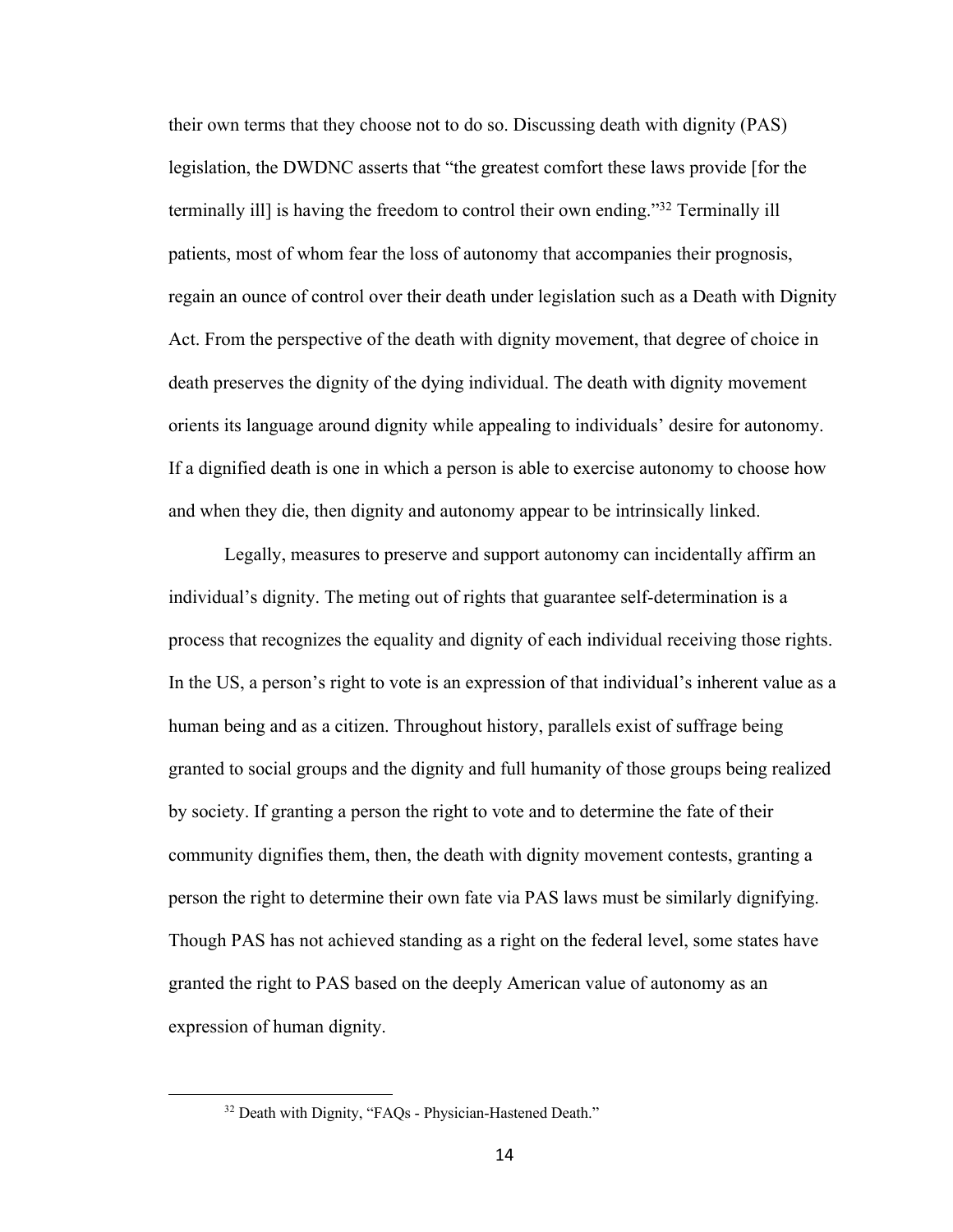The legal argument for autonomy and choice is prominent in the death with dignity movement, but patients are also concerned with autonomy so far as it relates to their physical functioning and independence. Their stated fear of "loss of autonomy" is likely related to a desire to live and die on their own terms, but it is also fear of the physical realities of their prognosis, of dying. As mentioned earlier, the three primary end-of-life concerns are loss of autonomy, loss of dignity, and loss of enjoyment. The concerns listed in the Oregon DWDA report include "burden on family, friends/caregivers" (46.7%), "losing control of bodily functions" (43.9%), and "inadequate pain control, or concern about it" (26.6%). Only 4.3% of patients listed "financial implications of treatment" as a concern.<sup>33</sup> These concerns are interconnected and are associated with the patient's desire for physical independence.

Physical autonomy, the ability to direct and control their bodies in the minutiae of daily life, seems to be important to many of the surveyed patients. Terminal illness is an often-messy process that involves the gradual loss of control over one's body. This is the loss of autonomy that patients interested in PAS tend to fear: the loss of control over bodily functions and mental processes. Perhaps PAS patients would rather not 'burden' loved ones with the messiness, grief, and inconvenience of a slow death. Or, perhaps their concern of being a burden has to do with their reluctance to relinquish their autonomy. Patients do not want to burden others with the bodily functions they *should* be able to control, the decisions they *should* be able to make.

<sup>&</sup>lt;sup>33</sup> Public Health Division, "Oregon Death with Dignity Act," 12.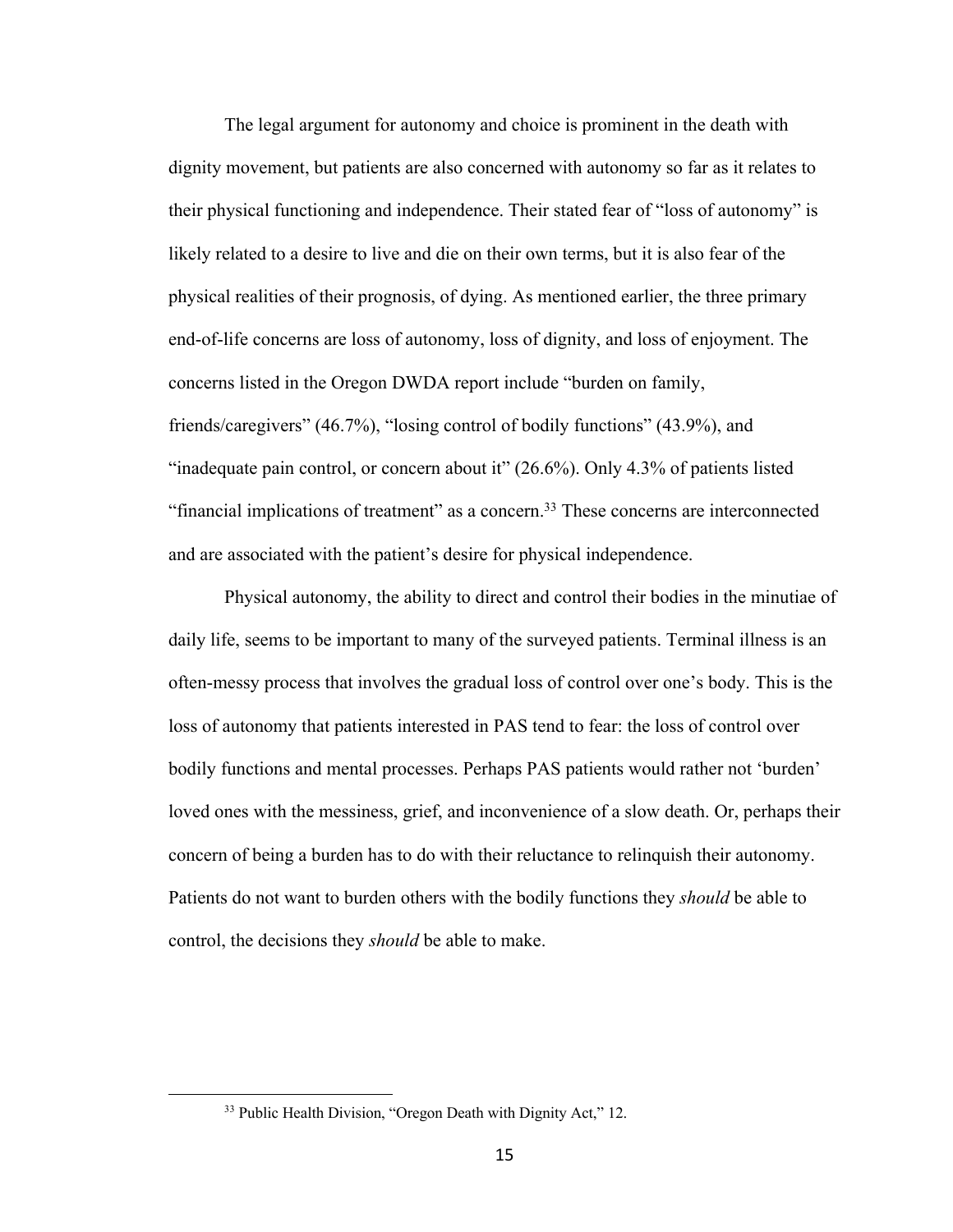#### *Conclusion*

Ideas of what constitutes a good death—euthanasia in its original sense—vary across times and cultures. The goodness of an individual's death is invariably tied to how well it respects the dignity of that individual. The death with dignity movement in the US understands choice to be a major contributor to dignity in death. PAS supporters believe that giving patients choice over the time, place, and means of their death is an affirmation of autonomy and so enables them to die in a dignified manner. Patients who have pursued 'death with dignity' in Oregon and died by PAS have cited end-of-life concerns that tie dignity to autonomy. They fear an 'undignified' death in which they lose all physical autonomy.

The following chapter will explore the cultural and philosophical backdrop for the death with dignity movement's association between dignity and autonomy. When such frameworks that tie dignity to autonomy are scrutinized, it becomes evident that those frameworks are insufficient to account for human dignity in all stages of life, including in the experiences of disability and dying. A wholistic picture of dignity in death requires an understanding of dignity as it applies to all people. The death with dignity movement, whether they intended to or not, has inextricably tied dignity to autonomy in the language of their movement and thus has limited the scope of human dignity.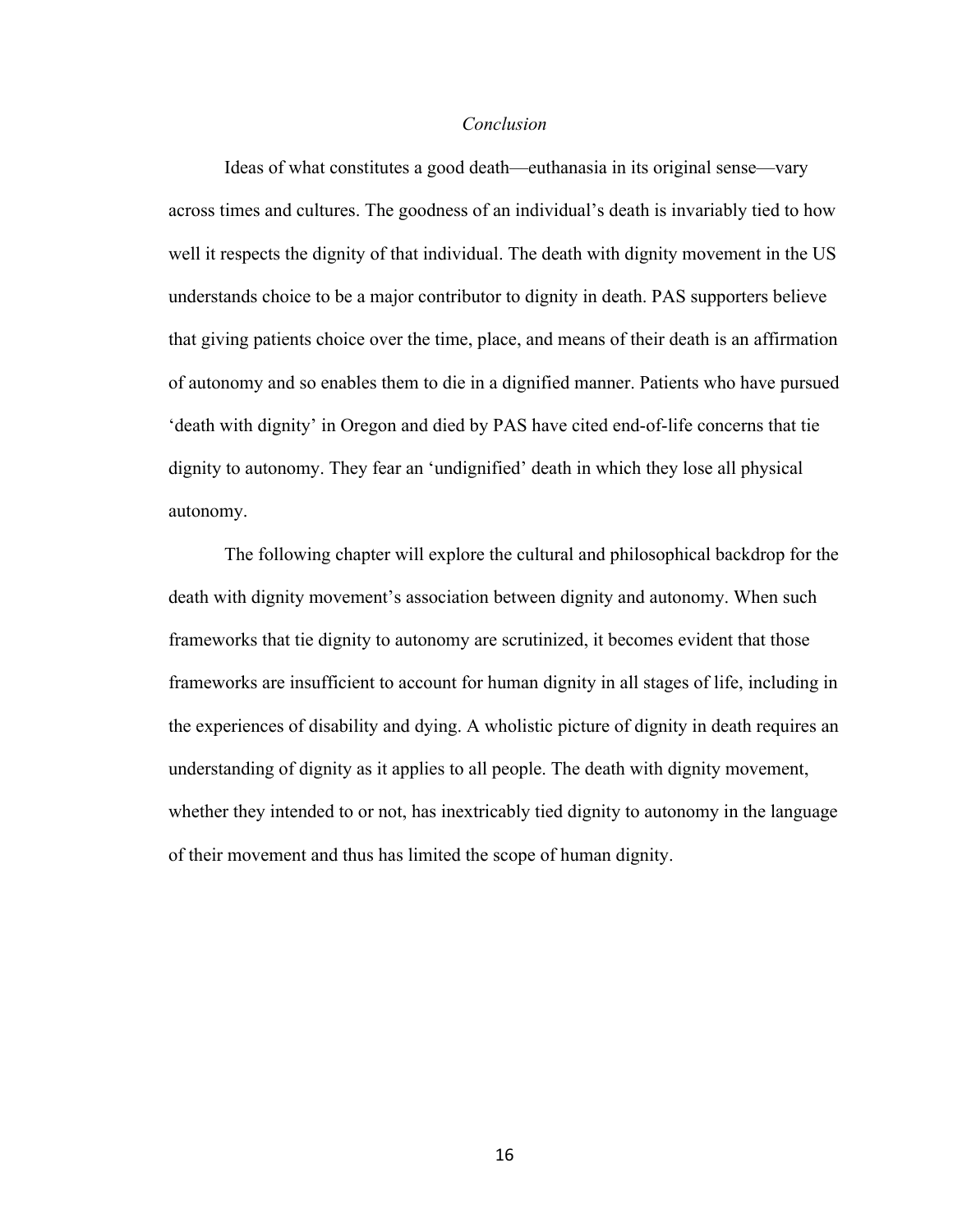#### CHAPTER TWO

#### Personhood and Human Dignity

#### *Introduction*

The stance of the death with dignity movement seems to presuppose an account of being human in which human dignity cannot be separated from the individual's capacity for choice and self-determination. Physician-assisted suicide and its supporting narrative conflate a dignified death with a person's full autonomy and freedom of choice in the dying process. This chapter will discuss philosophical anthropologies, or accounts of what it means to be human, that exist within Western culture and, through the cultural dominance of those perspectives, inform movements in favor of PAS. These accounts of being human have shaped the implicit values of the death with dignity movement, wherein an individual cannot fully claim human dignity without first having autonomy. First, the dominant cultural narrative of dignity and autonomy will be examined, as it is portrayed in the work of philosopher Charles Taylor, followed by a personalist<sup>1</sup> perspective on personhood and dignity from sociologist Christian Smith. Subsequently, this chapter will discuss models of disability and those models' implicit accounts of dignity and autonomy. Disability represents a state of personhood in which the dominant philosophical anthropologies, which largely rely on the exercise of autonomy and capacities, fall short.

<sup>&</sup>lt;sup>1</sup> Personalism will be defined later in the chapter.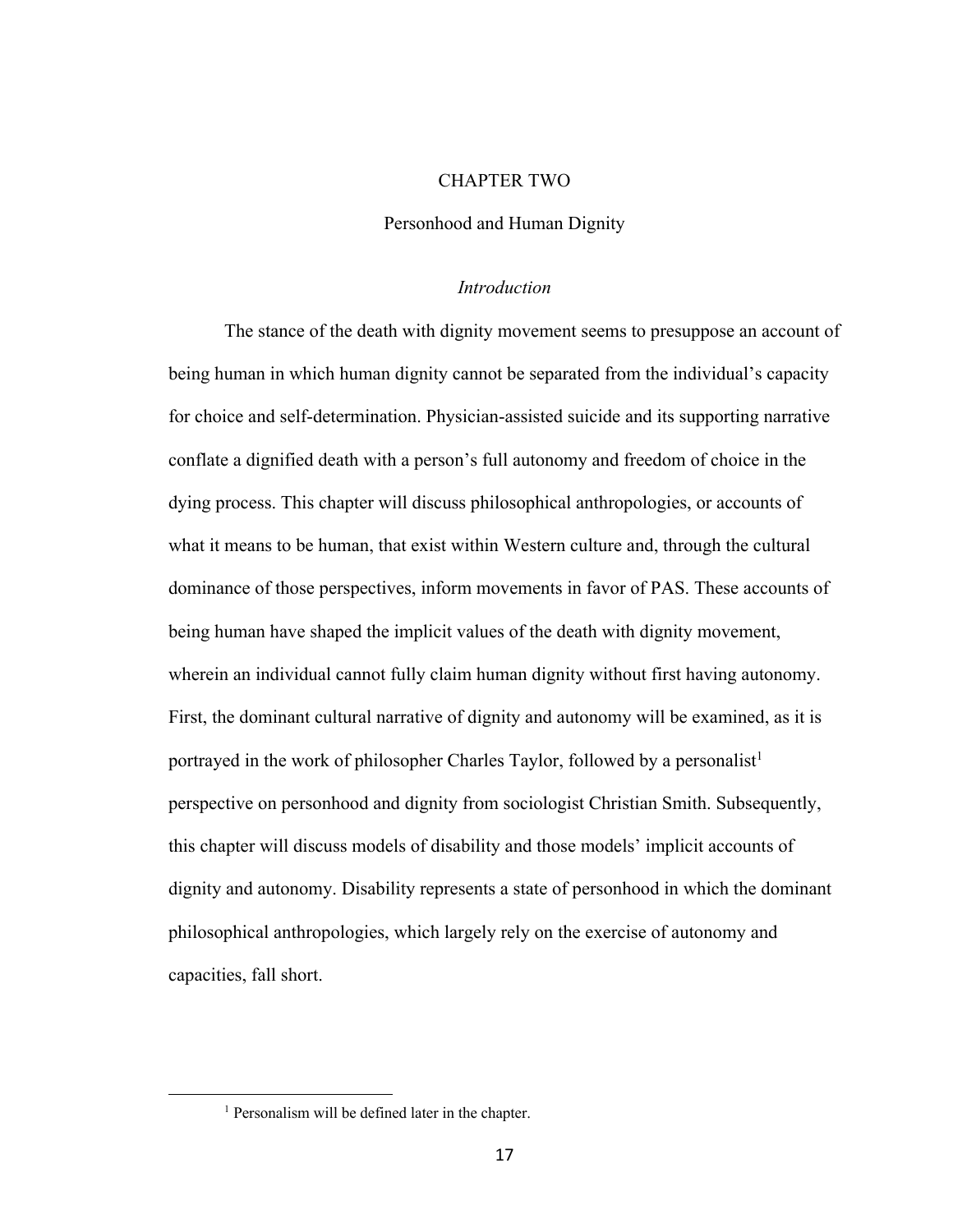#### *Rights, Autonomy, and Dignity in Western Culture*

Canadian philosopher Charles Taylor addresses topics of identity, selfhood, and agency in modern culture through his book *Sources of the Self: The Making of the Modern Identity*. His work focuses on the amalgamation of Western ideologies into the notions of selfhood that now dominate Western culture, thus providing a useful reference for modern perspectives on autonomy and dignity. At the outset of his survey of the development of Western moral identity, Taylor discusses the rise of rights language in the Enlightenment and its impact on Western moral culture:

To talk of universal, natural, or human rights is to connect respect for human life and integrity with the notion of autonomy. It is to conceive people as active cooperators in establishing and ensuring the respect which is due them. And this expresses a central feature of the modern Western moral outlook.<sup>2</sup>

This rights language marks a shift from expressing moral norms in terms of "natural law" to expressing those norms in terms of "natural rights," according to Taylor.<sup>3</sup> Whereas laws are externally enforced on the individual, rights are possessed by the individual. The framework of rights language for moral norms centralizes the individual person's agency in exercising what is due to them, their natural rights.

In a moral culture of rights, emphasis lies in a person's freedom to exert themselves in accordance with their natural rights. Taylor iterates that "autonomy has a central place in our understanding of respect."4 Society demonstrates respect for human life and dignity by allowing for and upholding the autonomy of individuals. Taylor refers

<sup>2</sup> Charles Taylor. *Sources of the Self : the Making of the Modern Identity* (Cambridge, Mass: Harvard University Press, 1989), 12.

<sup>3</sup> Taylor, 11.

<sup>4</sup> Taylor, 12.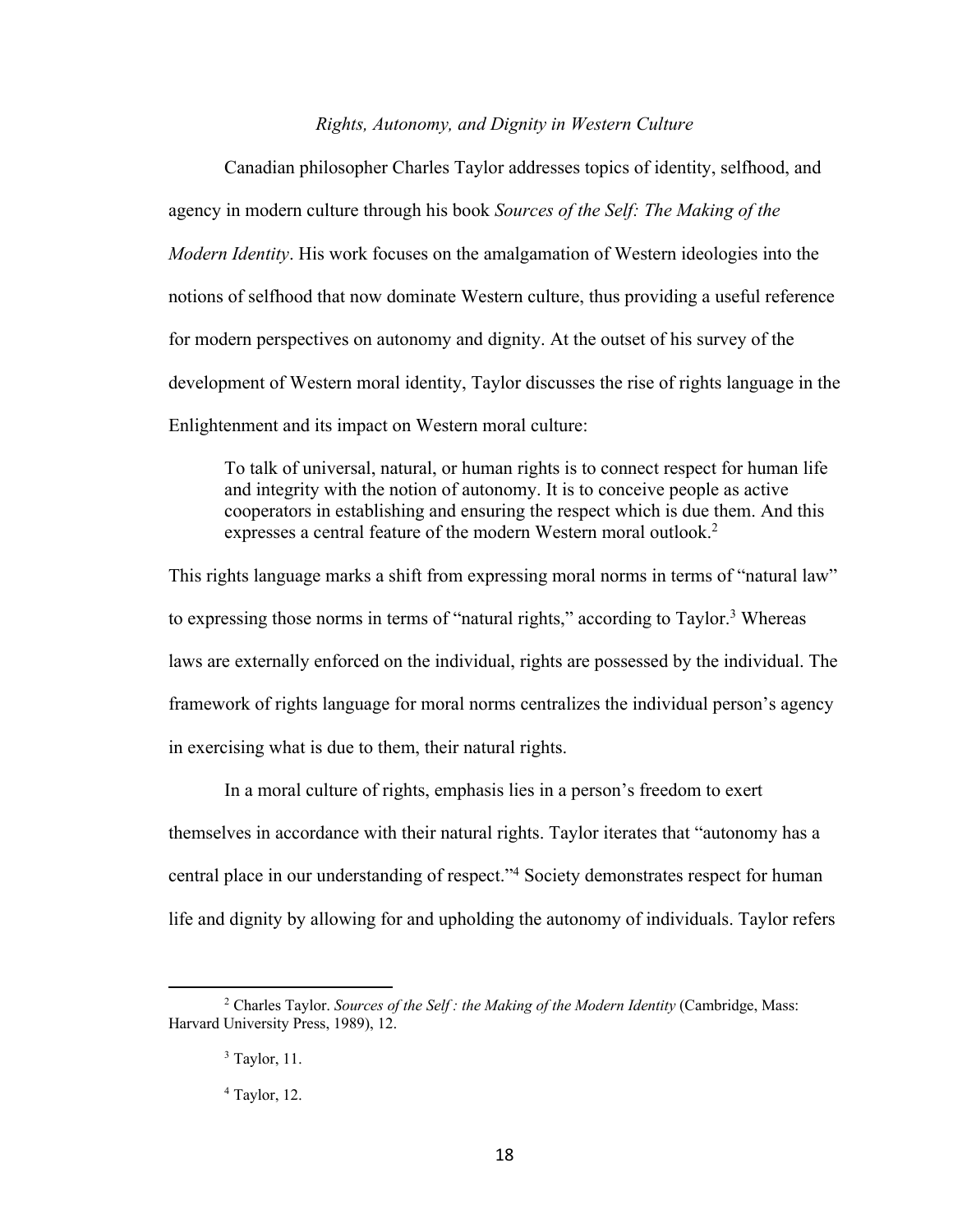to "a particularly modern sense of what respect involves, which gives a salient place to freedom and self-control, places a high priority on avoiding suffering, and sees productive activity and family life as central to our wellbeing."5 It seems from Taylor's description of the modern relationship between respect and autonomy that individuals must earn respect by exercising autonomy. Particularly of interest in this account of this modern sense of respect are the significance of freedom, self-control, and productive activity. These respectable aspects of a person's life are linked to the individual's capacity to exercise autonomy, to make choices, and to *do*. A person with diminished physical or mental capacities, who must rely on others for care, may not be able to participate in "productive activity and family life" and so earn respect to the same extent as a more able and autonomous person. Those with less capacity for freedom and selfcontrol, due to disability or illness, therefore, have less social capital for gaining respect within Taylor's scheme of personhood.

Proceeding to discuss dignity, Taylor clarifies that his use of the word 'dignity' is related to the respect an individual commands, or the individual's perception of commanding respect.6 According to Taylor's notion of dignity:

Our 'dignity,' in the particular sense I am using it here, is our sense of ourselves as commanding (attitudinal) respect…our dignity is so much woven into our very comportment. The very way we walk, move, gesture, speak is shaped from the earliest moments by our awareness that we appear before others, that we stand in public space, and that this space is potentially one of respect or contempt, of pride or shame…Just what do we see our dignity consisting in? It can be our power, our sense of dominating public space; or our invulnerability to power; or our sense of self-sufficiency, our life having its own center; or our being like and looked to by others…7

 $<sup>5</sup>$  Taylor, 14.</sup>

<sup>6</sup> Taylor, 15.

<sup>7</sup> Taylor, 15.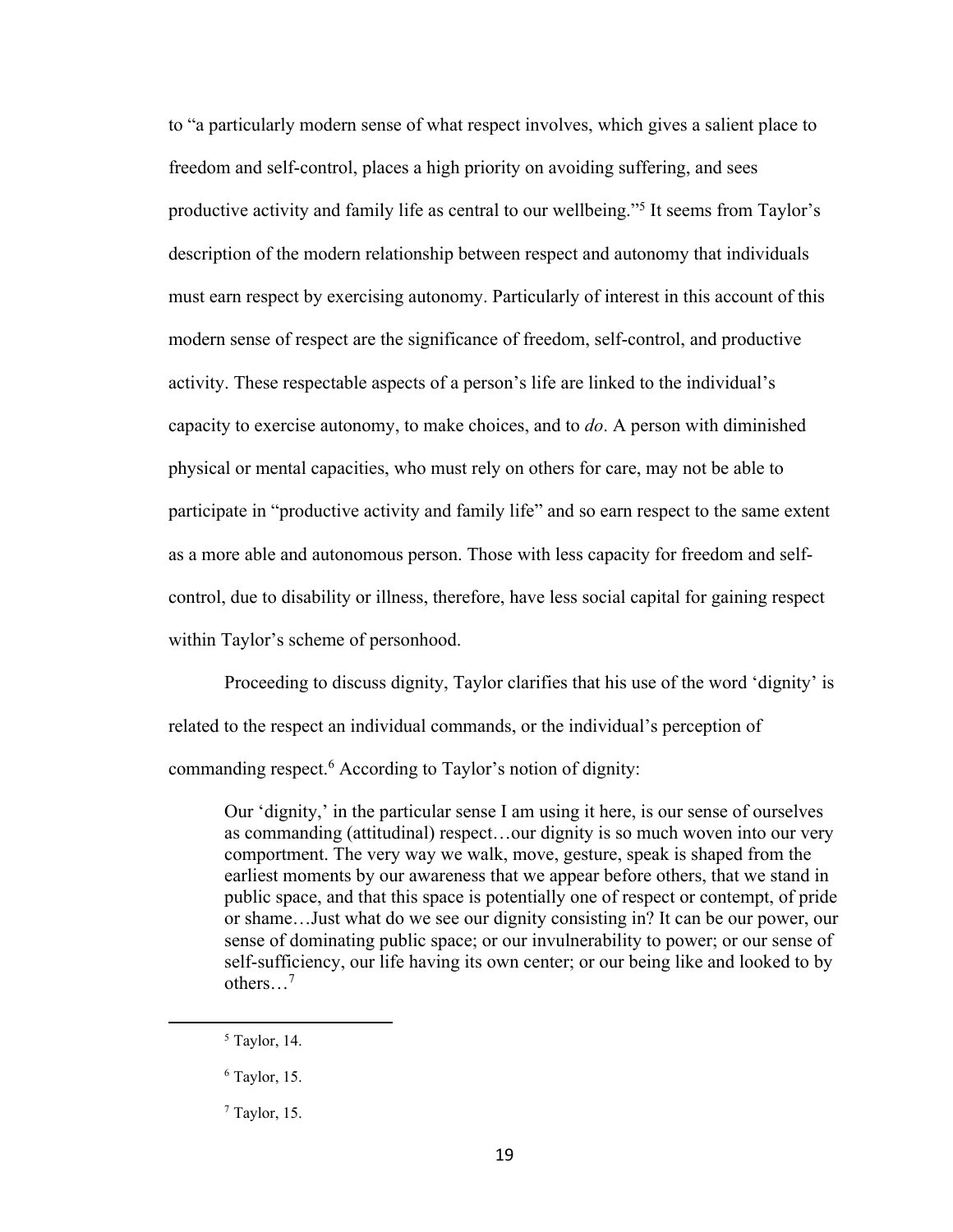This conception of dignity, prevalent in modern culture, is founded in a system of society evaluating an individual for respect based on their physical comportment, behavior, and contribution. The individual's sense of dignity then depends on their perception of their worthiness of societal respect.

While Taylor's evaluation of persons' perceptions of dignity and respect may carry societal weight, such an understanding of dignity poses a predicament for individuals who lose capacities at the end of life. Dying individuals often lose control over their bodies and their social perception and can no longer center freedom, selfcontrol, and productive activity in their lives. In a cultural context that so highly values autonomous capacities, the lives of dying individuals may appear, to them and to society, to be less dignified and less worthy of respect because of their loss of control. Philosophical anthropologies that center autonomy diminish the perceived dignity of the dying because of the loss of autonomy that so often precedes death.

The celebration of autonomy indicated by Taylor becomes problematic when society establishes autonomy as the basis for the good life or a life worthy of respect. In her book *How Then Should We Die?*, S. Kay Toombs examines and responds to the dominant values that inform the death with dignity movement. In a culture that places a premium on autonomy, independence, and self-determination, Toombs recognizes that "cultural attitudes contribute to the perception of loss of dignity" and can lead to the feeling that "one's value as a person is irreparably diminished"<sup>8</sup> with the loss of those culturally valuable traits.

<sup>8</sup> S. Kay Toombs, *How Then Should We Die?: Two Opposing Responses to the Challenges of Suffering and Death* (Colloquium Press, 2018), 5-6.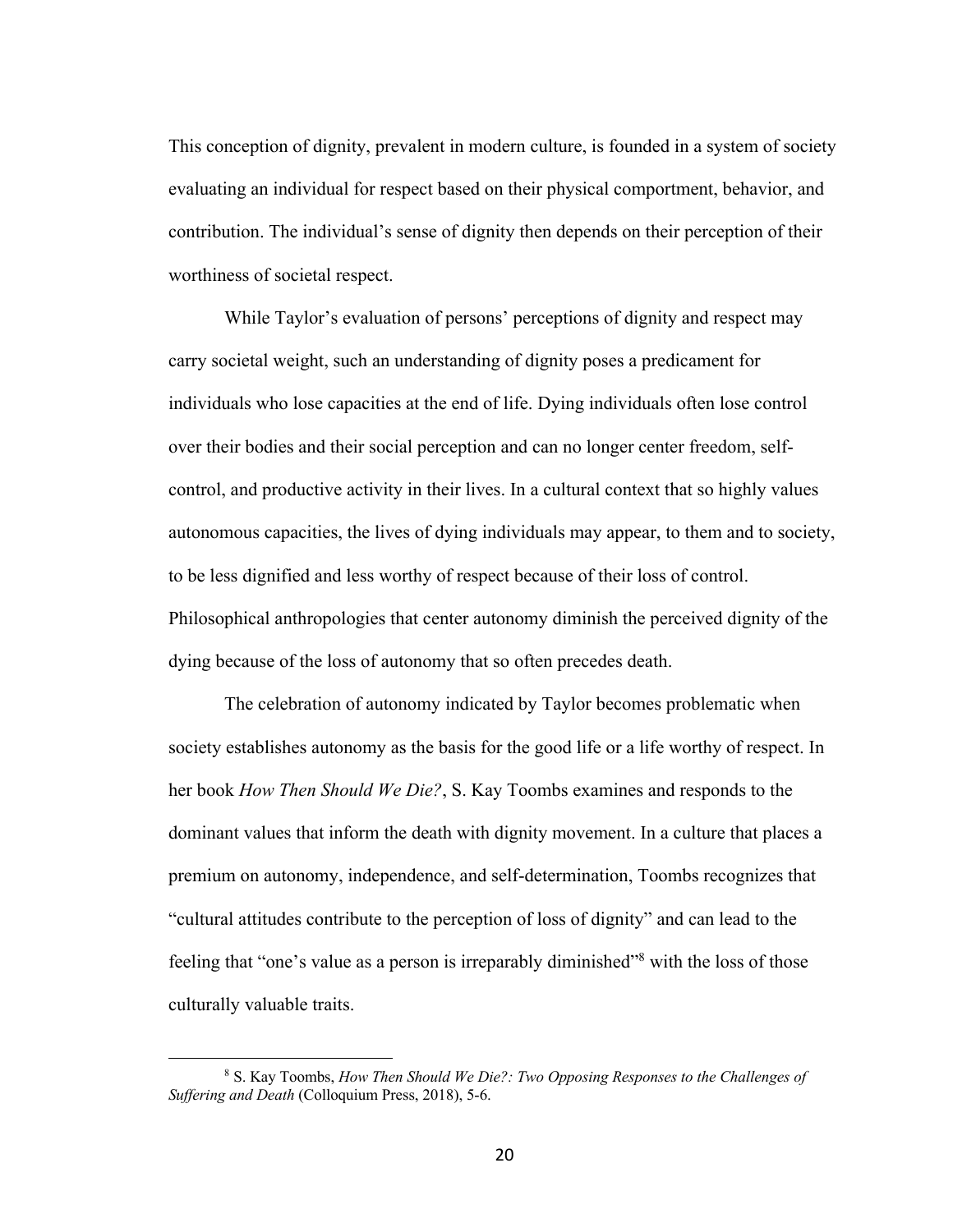Toombs specifies autonomy and independence as prominent values that impact both individual and cultural responses to end-of-life. "One of the most powerful barriers to retaining a sense of dignity in illness is the cultural perspective on autonomy—an ideal that…stresses self-reliance, personal preference, and self-determination."9 Cultural norms teach each person to expect "to be able 'to do their own thing,' without a sense of limits."<sup>10</sup> These expectations create shame and a sense of loss of dignity when, as a result of illness, a person can no longer 'do their own thing' and act independently and must instead rely on others.

Additionally, Toombs indicates cultural preoccupations with *doing* as a contributing factor in the perceived loss of dignity that accompanies disability and illness. The "cultural emphasis on 'doing' as opposed to 'being'" encourages an association between a person's value and their productivity.<sup>11</sup> She writes, "Given this cultural attitude, a person who is unable to 'do' not only feels diminished by the inability to engage in projects that are deemed meaningful…but he or she also feels no longer able to contribute anything of worth to others."12 Toombs goes on to clarify that this problem of feeling diminished by being unable to 'do' can be resolved by affirming the value of 'being,' without any expectation of 'doing.'13

- $10$  Toombs, 6.
- $11$  Toombs, 9.
- <sup>12</sup> Toombs, 9.
- <sup>13</sup> Toombs, 9-10.

 $9$  Toombs, 5-6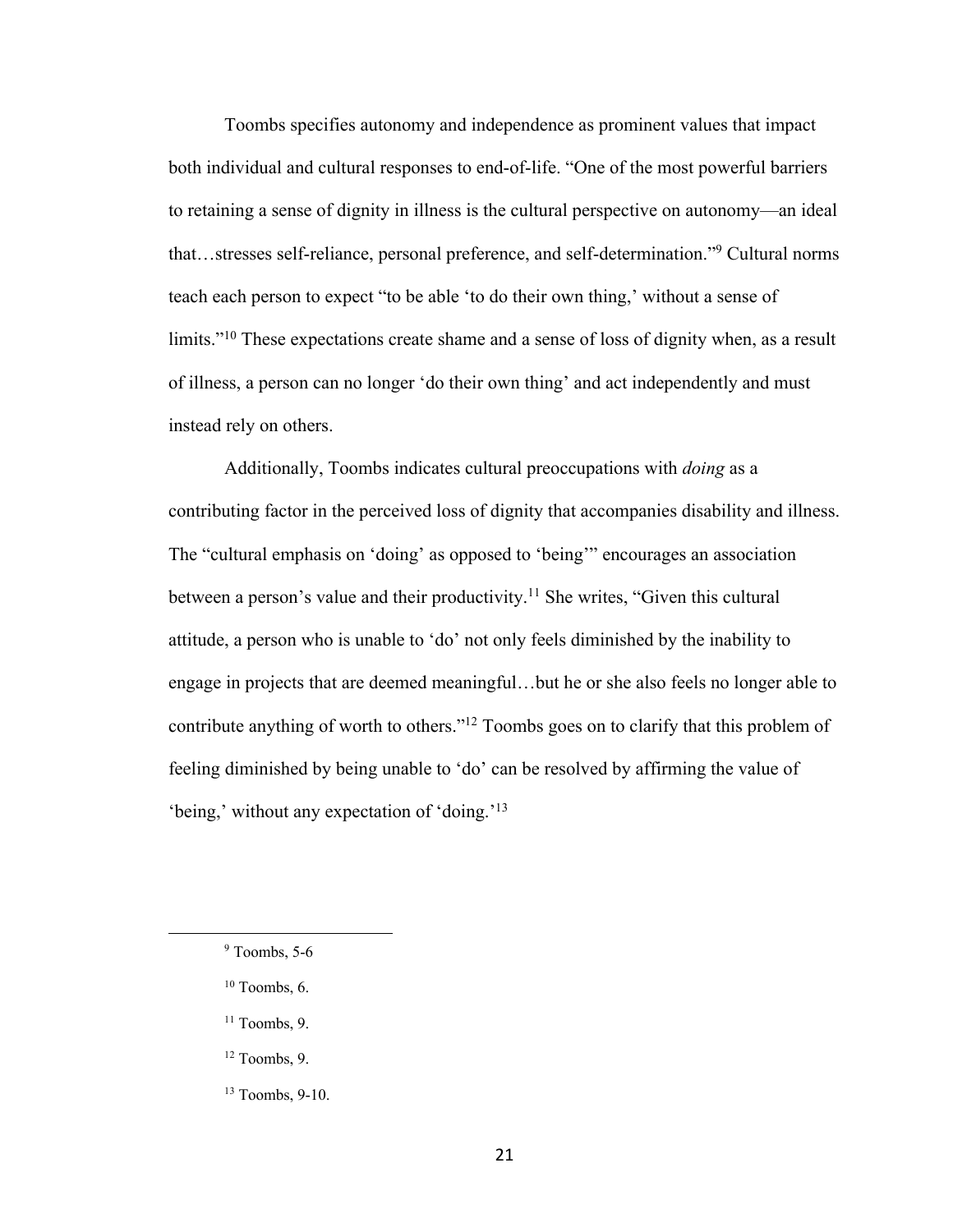At their core, fears surrounding the loss of dignity at the end of life are generally associated with fears of losing control.<sup>14</sup> With the primacy of "absolute autonomy, radical individualism, and the exercise of personal control," Toombs states that, "for many people, incurable illness represents a totally unacceptable loss of individual control."15 A culture that elevates autonomy to the position of a cardinal virtue will ultimately create a population that struggles to discern dignity in the loss of control that accompanies illness, disability, and dying.

### *Emergent Personhood and Dignity*

The work of sociologist Christian Smith in his book *What is a Person?* will be explored as an alternative to the dominant Western perspective described by Taylor. Smith's work is useful in the conversation on autonomy and dignity because of his personalist perspective, which emphasizes the irreducibility of personhood and the dignity intrinsic to all persons. The *Stanford Encyclopedia of Philosophy* describes the commitments and characteristics of personalism as such:

Though personalism comprises many different forms and emphases, certain distinctive characteristics can be discerned that generally hold for personalism as such. These include an insistence on the radical difference between persons and non-persons and on the irreducibility of the person to impersonal spiritual or material factors, an affirmation of the dignity of persons, a concern for the person's subjectivity and self-determination, and particular emphasis on the intersubjective (relational) nature of the person.<sup>16</sup>

<sup>14</sup> See the section *Autonomy and Death with Dignity*, beginning on page 10. Statistics from the Oregon DWDA annual report on end-of-life concerns are listed on pages 13 and 15.

<sup>15</sup> Toombs, *How Then Should We Die?*, 12.

<sup>16</sup> Thomas D. Williams and Jan Olof Bengtsson, "Personalism," Stanford Encyclopedia of Philosophy (Stanford University, May 11, 2018), https://plato.stanford.edu/entries/personalism/#DigPer.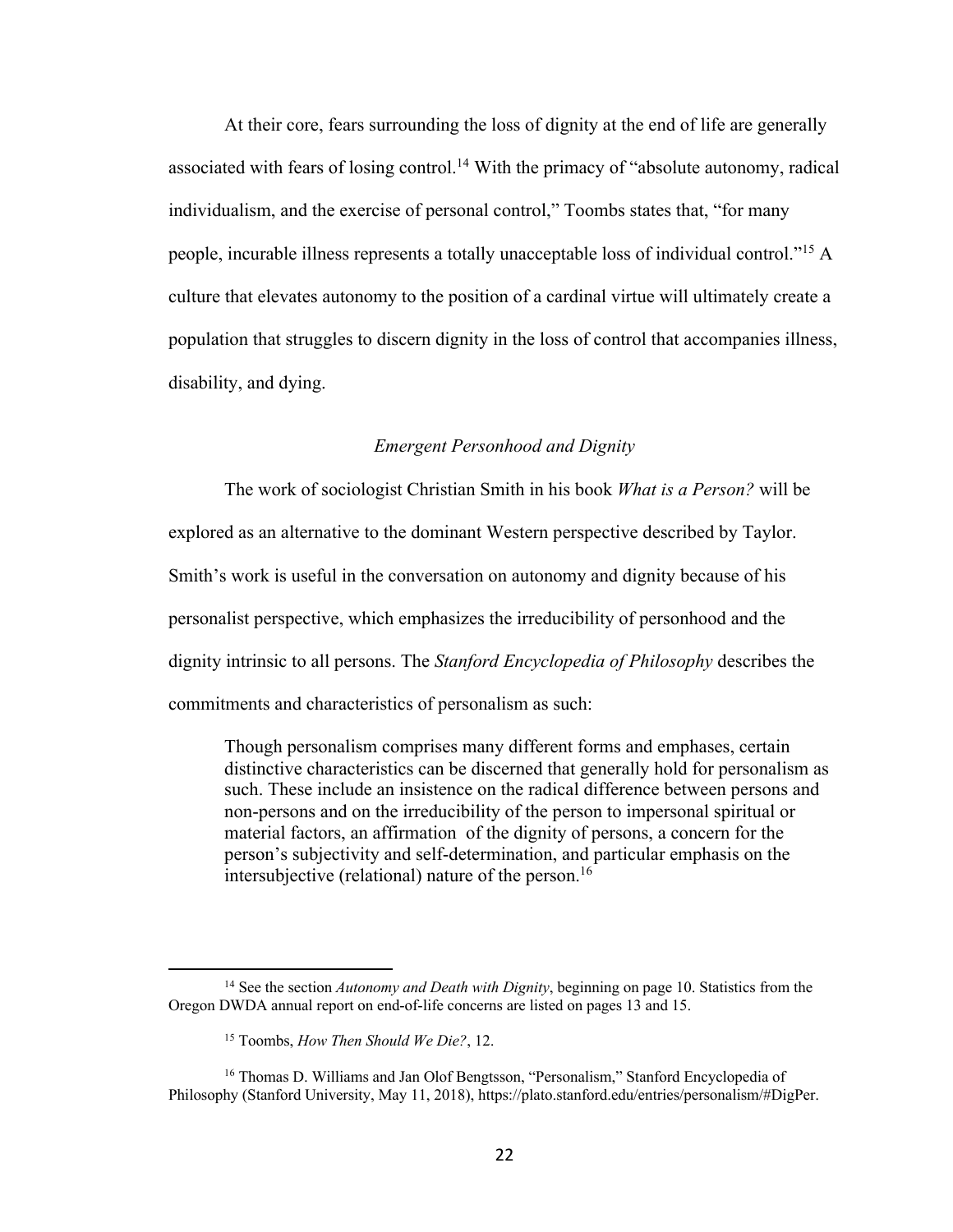Personalism challenges a capacities-based account of personhood and dignity, which reduces a person's dignity and humanity to their abilities. Instead, personalism offers a perspective that attempts to include all human beings in the fullness of personhood.

In *What is a Person?*, Smith proposes a model of personhood wherein personhood is an emergent property of humans. Emergence is a process of entities coming together and interacting to produce "a new entity with its own particular characteristics," which were not present in the new entity's constituents.<sup>17</sup> The lower-level entities that interact and give rise to emergent entities cannot fully account for the qualities of the emergent entity. Smith understands personhood as such an emergent entity that is greater than the sum of its constituent "parts."<sup>18</sup>

In Smith's model, personhood emerges from various "causal capacities," which are powers that "endow humans with the ability to bring about changes in material or mental phenomena, to produce or influence objects and events in the world."19 These causal capacities do not fully account for personhood, but they are necessary contributors to personhood's emergence. Smith enumerates thirty specific human causal capacities (he later clarifies that this is not an exhaustive list), some of which include the capacity for conscious awareness, volition, mental representation, language use, acting as an efficient cause, and identity formation, among many other capacities.<sup>20</sup>

<sup>17</sup> Christian Smith, *What Is a Person?: Rethinking Humanity, Social Life, and the Moral Good from the Person Up* (Chicago, IL: University of Chicago Press, 2011), 25-26.

<sup>18</sup> Smith, 26.

<sup>19</sup> Smith, 42.

<sup>20</sup> Smith, 54.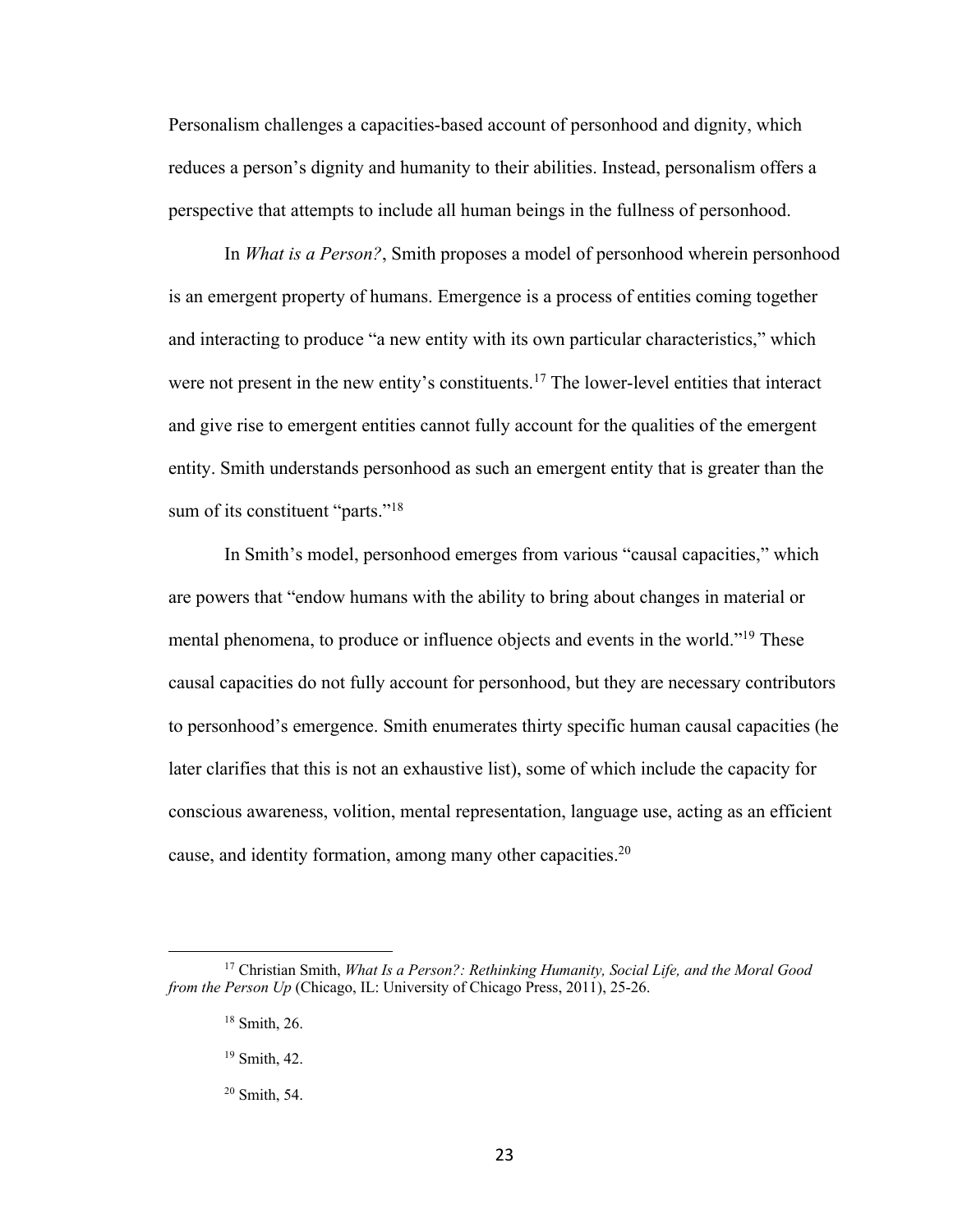Personhood emerges from causal capacities but does not consist of them. In "normal"<sup>21</sup> humans, personhood is an emergent property consisting of two primary components: center and purpose. The personal center "acts as the personal core or heart that integrates, coordinates, and directs those [causal] capacities in new, purposeful ways."<sup>22</sup> While even Smith admits that the center is difficult to define or explain, it is essentially the locus of a person's subjective experience and selfhood. The purpose of personhood "is to develop and sustain the person's own incommunicable self in loving relationships with other personal selves and with the nonpersonal world."23 This emergent purpose directs the lower-level capacities and requires their existence for its own engagement, but purpose is altogether distinct from causal capacities. Center and purpose are interdependent in the person, each requiring the other to function and exist.

Smith's theory of personhood focuses on human awareness and agency as key factors in both the emergence of personhood from capacities and in the very nature of personhood. Persons with mental illnesses or disabilities that affect their purposive center are marginal cases for Smith. He asserts that "radically damaged persons, to be clear, have not ceased to be persons" and that even these people still possess personal centers.<sup>24</sup> However, Smith does not explain how a person may still possess the emergent property

 $21$  "Normal" humans are those "who are not seriously damaged physically and mentally and have not seriously deteriorated in their functional capacity." People with disabilities or diseases that impact their functional and cognitive capacities should not be counted as normal, Smith asserts. Distinguishing between *normal* and *nonnormal* humans is essential to Smith's discussion of personhood (Smith, 45). Smith's use of "normal" and "nonnormal" will be discussed later in this chapter.

 $22$  Smith, 79.

<sup>23</sup> Smith, 80.

<sup>24</sup> Smith, 82.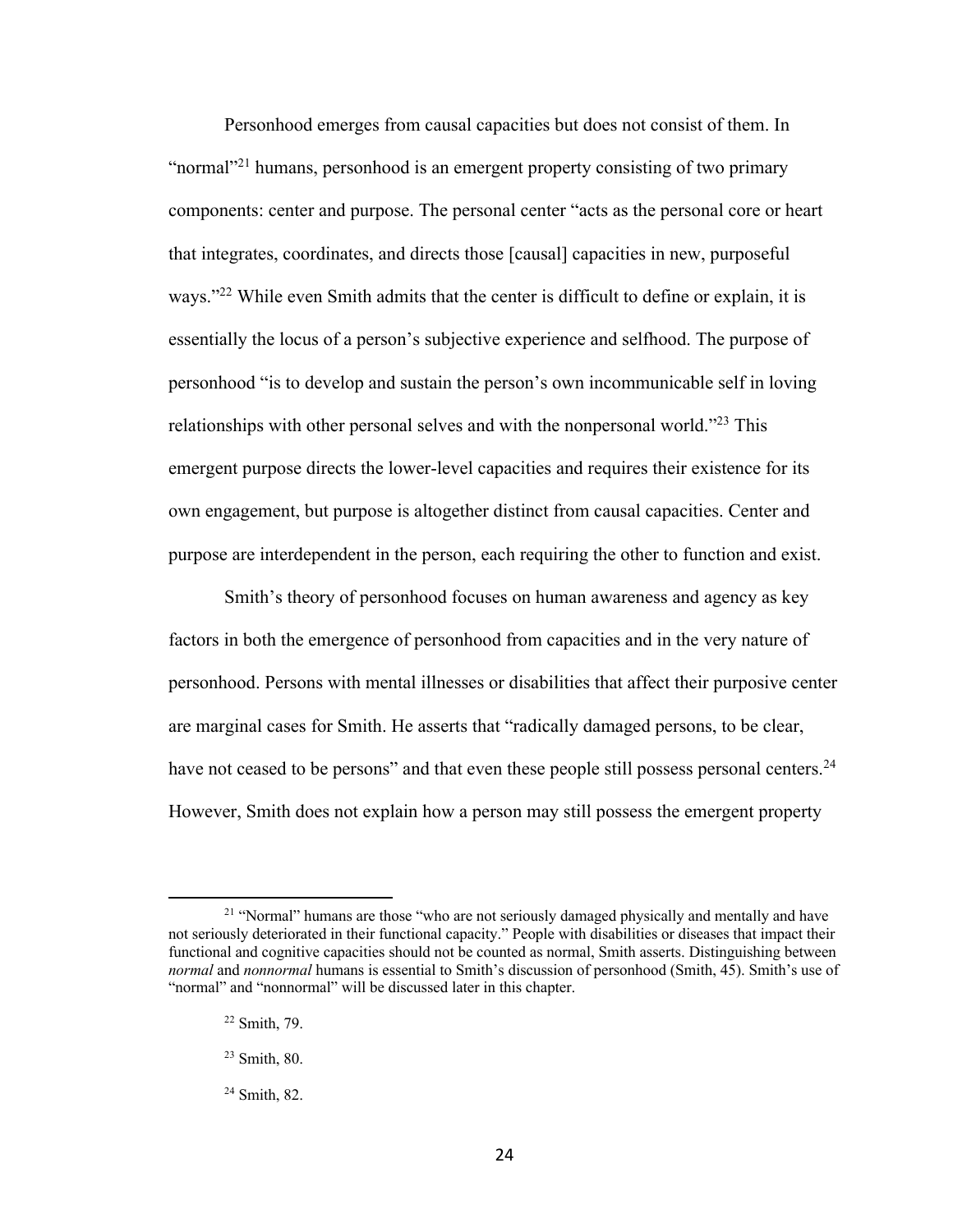of personhood if they are missing all of the causal capacities he listed. If a person does not have the capacities necessary to be a center of subjective experience or to have purpose, what then of their personhood? Though Smith claims personhood for all humans, his theory of emergent personhood seems to exclude people with diminished or nonexistent causal capacities from full personhood. In a footnote on "normal" persons, Smith asserts that he does not intend "to stigmatize nonnormal humans or to exclude them from the community of persons enjoying all of the rights pertaining thereto,"<sup>25</sup> yet he does not provide an adequate account of the personhood of "nonnormal" humans to save them from stigmatization and exclusion.

From his theory of emergent personhood, Smith proposes that human dignity is also an emergent property. Dignity emerges from the level of personhood, not the lowerlevel capacities from which personhood emerges. Human dignity does not arise from capacities such as agency or rationality, Smith argues. Rather, "dignity is a natural, irreducible, brute-fact property of personhood, not the result of exercising some capacity or other."26 Smith seems keen to ascribe dignity as an emergent property of personhood in order to include all human persons in the reality of dignity, and he revisits the notion of personhood to bolster his claims for universal human dignity.

Smith recognizes that his theory of personhood appears to create the same problem as capacity-based, non-emergent accounts of human dignity: persons without certain capacities are excluded from dignity. He reminds the reader "that personhood is proactively emergent," meaning "that personhood adheres to each human from the start

<sup>25</sup> Smith, 45.

<sup>26</sup> Smith, 455.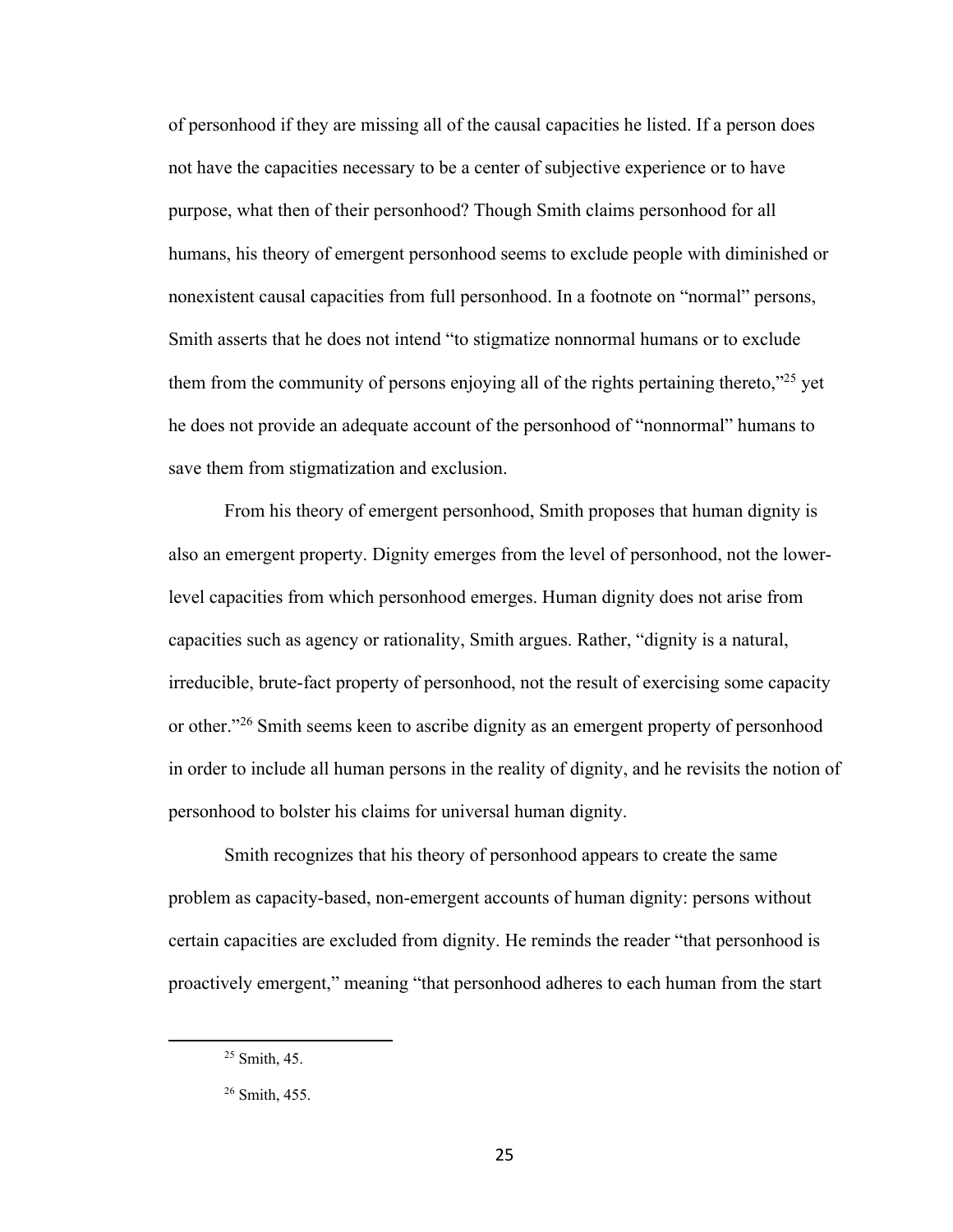with everything needed to develop and unfold itself."<sup>27</sup> A person can develop their capacities and grow into a fuller expression of their personhood, but they never "become 'more' of a person'' because personhood is already a part of their being.<sup>28</sup> Personhood develops alongside a person's capacities throughout their life, although illness and impairments may "impede a mature expression of the development of normal personhood."29 There is no human without personhood because they lack causal capacities. While variations in the expression of personhood exist between persons, Smith is insistent that every human possesses personhood and, by extension, dignity.

In Smith's account of personhood and human dignity, he attempts to refute what he calls "capacities-based accounts."30 Such accounts of human dignity claim that "human persons possess dignity by virtue of certain specifiable dignity-conferring capacities that they have, such as rational nature or purposive agency."31 Smith recognizes that a capacities-based account of human dignity problematically does not properly account for the dignity of those whose capacities are temporarily or permanently diminished. He cites people with mental illness, disability, or Alzheimer's; people in comas or states of unconsciousness; fetuses and infants. By making dignity an emergent property of personhood, Smith attempts to account for the inherent dignity of all persons.

<sup>27</sup> Smith, 457.

<sup>28</sup> Smith, 458.

<sup>29</sup> Smith, 457.

<sup>30</sup> Smith, 447.

<sup>31</sup> Smith, 447.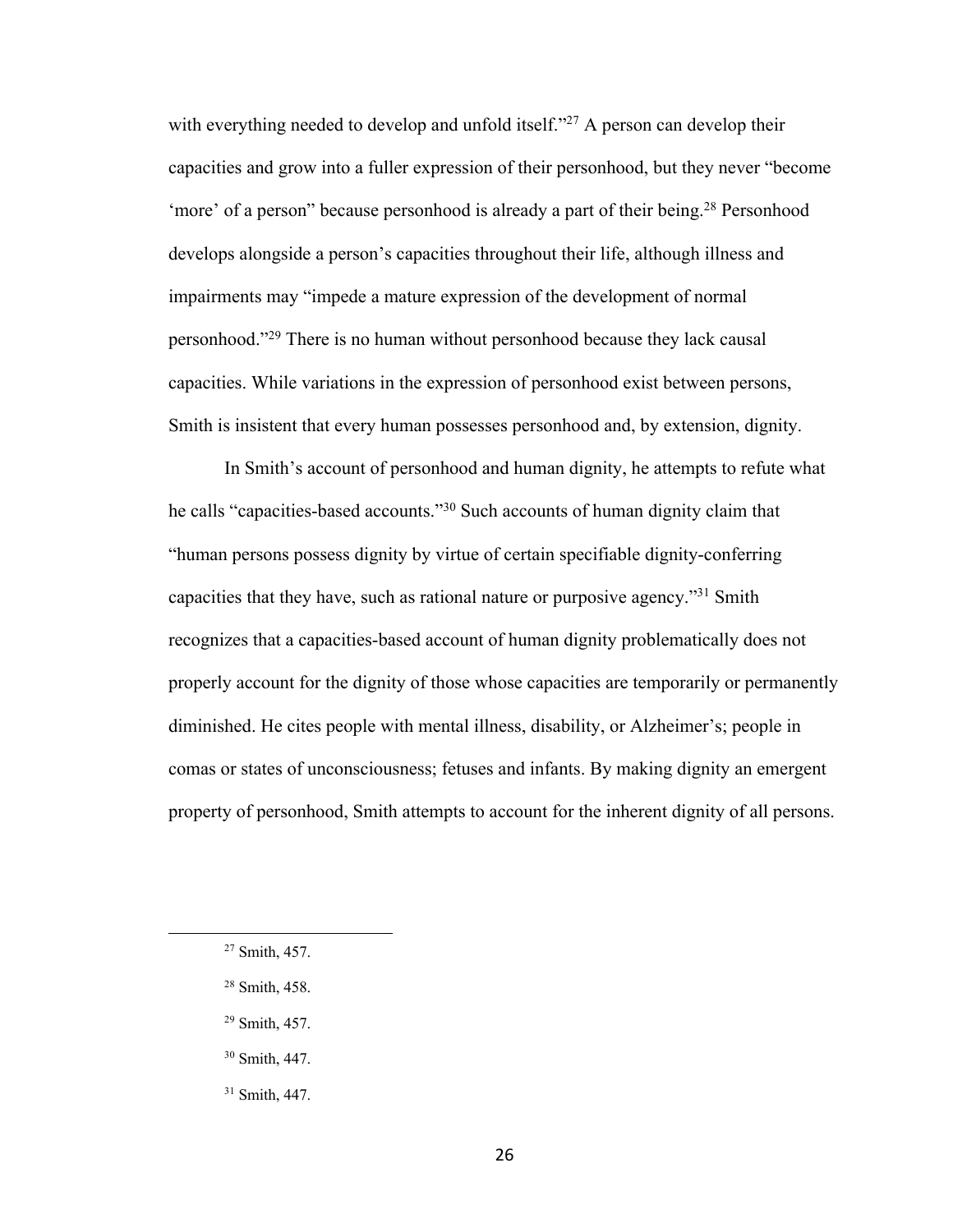However, Smith's theory of emergent personhood is marginally inclusive at best of what he calls "nonnormal" humans and does little to illuminate the state of personhood in these marginal cases. Smith ensures that all people can be said to have dignity, and he claims that "there are no varying degrees or partial states of the being of personhood."32 Still, his account of fully actualized and flourishing personhood does not include those beyond his boundaries of "normal." Personhood as Smith depicts it involves a purposive, self-aware center, and this notion of personhood ultimately appears inextricable from the cultural values of rationality, agency, and autonomy.

In a footnote, Smith clarifies that his ideas of personhood rely on the assumption that there is a category of "normal" human persons into which most humans are grouped. Smith's use of the word normal "is not intended to stigmatize nonnormal humans or exclude them"<sup>33</sup> from community and the enjoyment of rights. Smith claims that he must distinguish between normal and nonnormal because "it is simply not possible to effectively examine the issues raised in this book without distinguishing between what is normal and what is seriously damaged and deteriorated."<sup>34</sup> While Smith specifies that he does not wish to exclude persons whom he would categorize as nonnormal, his account of personhood does not seem to allow for nonnormal persons to experience the fullness of personhood. If dignity is emergent from personhood, then marginal participation in personhood seems to imply marginal possession of dignity.

<sup>32</sup> Smith, 458.

<sup>33</sup> Smith, 45.

<sup>34</sup> Smith, 45.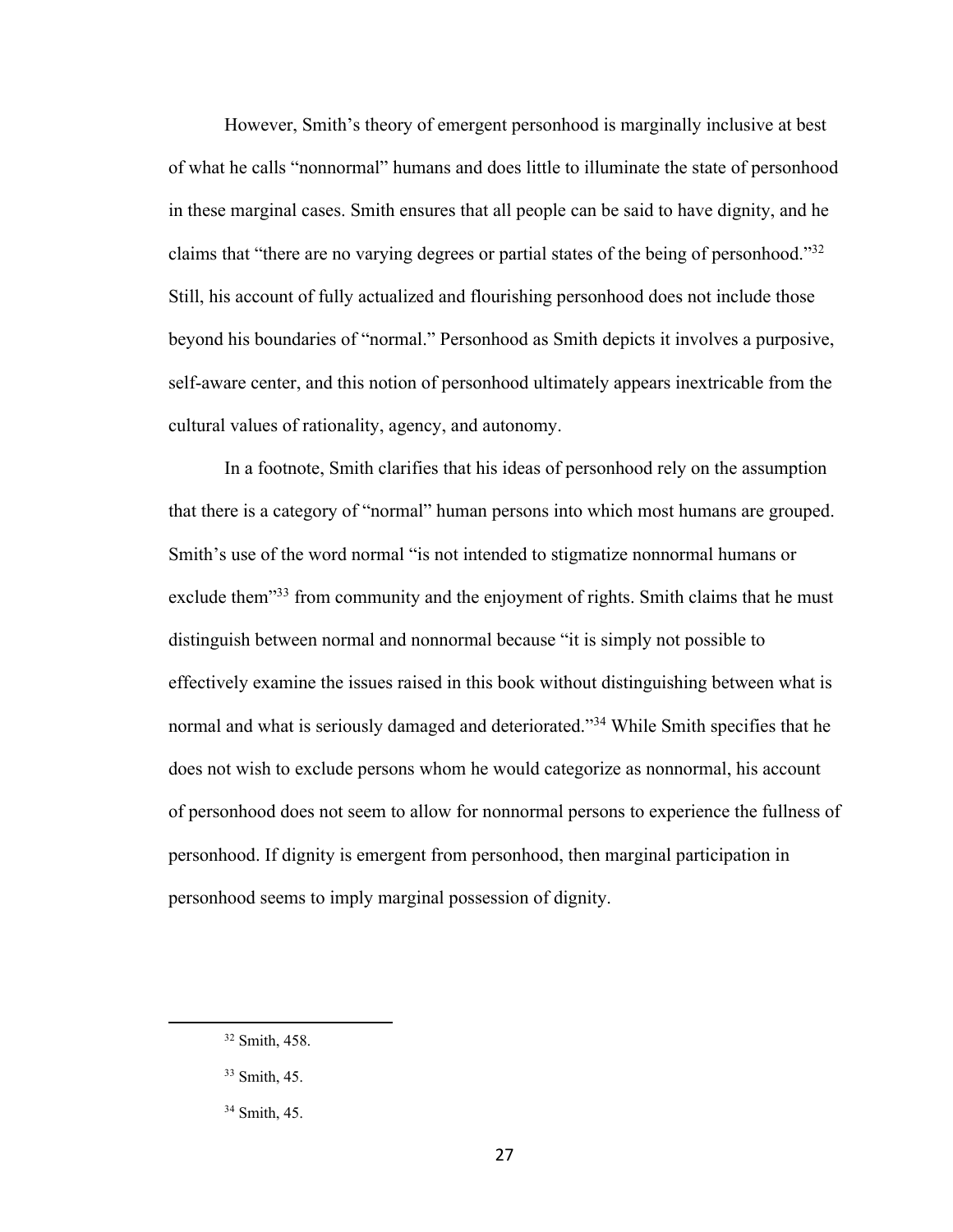Smith's notion of emergent dignity based on personhood attempts to establish the constancy of a person's dignity, even as they lose capacities through illness, disability, or aging. Even so, Smith does not adequately address the lived reality of personhood in the liminal spaces of end-of-life and disability, where a person exists as a "nonnormal" human. His account of personhood relies on purpose and self-awareness and provides no real description of what personhood is for those who permanently lose or have never possessed the capacity to direct a purposive center. Without adequate assurance of the ubiquity of personhood, dignity as an emergent property of personhood falls short of encompassing all humans. This seems to leave dying individuals questioning their personhood along with their dignity as they lose autonomy.

#### *Autonomy and Models of Disability*

Conventional Western anthropologies tend to emphasize a person's abilities and their capacity for choice in discussions of personhood and dignity. The good, dignified life is one in which a person can exercise a maximum of choice and self-determination. For those who believe that the lives of persons with disabilities can also be good and dignified, disability ought to challenge the notion that dignity and fullness of personhood are dependent on the capacity for choice or the ability to exercise autonomy. However, Christian ethicist Hans S. Reinders notes in his book *Receiving the Gift of Friendship* that the disability rights movement and the field of disability studies has by and large fallen short of challenging the dominant veneration of autonomy. This section will use Reinders' work to examine the goals of disability studies and the way the field falls short of addressing the issue of personhood and dignity being linked to autonomy.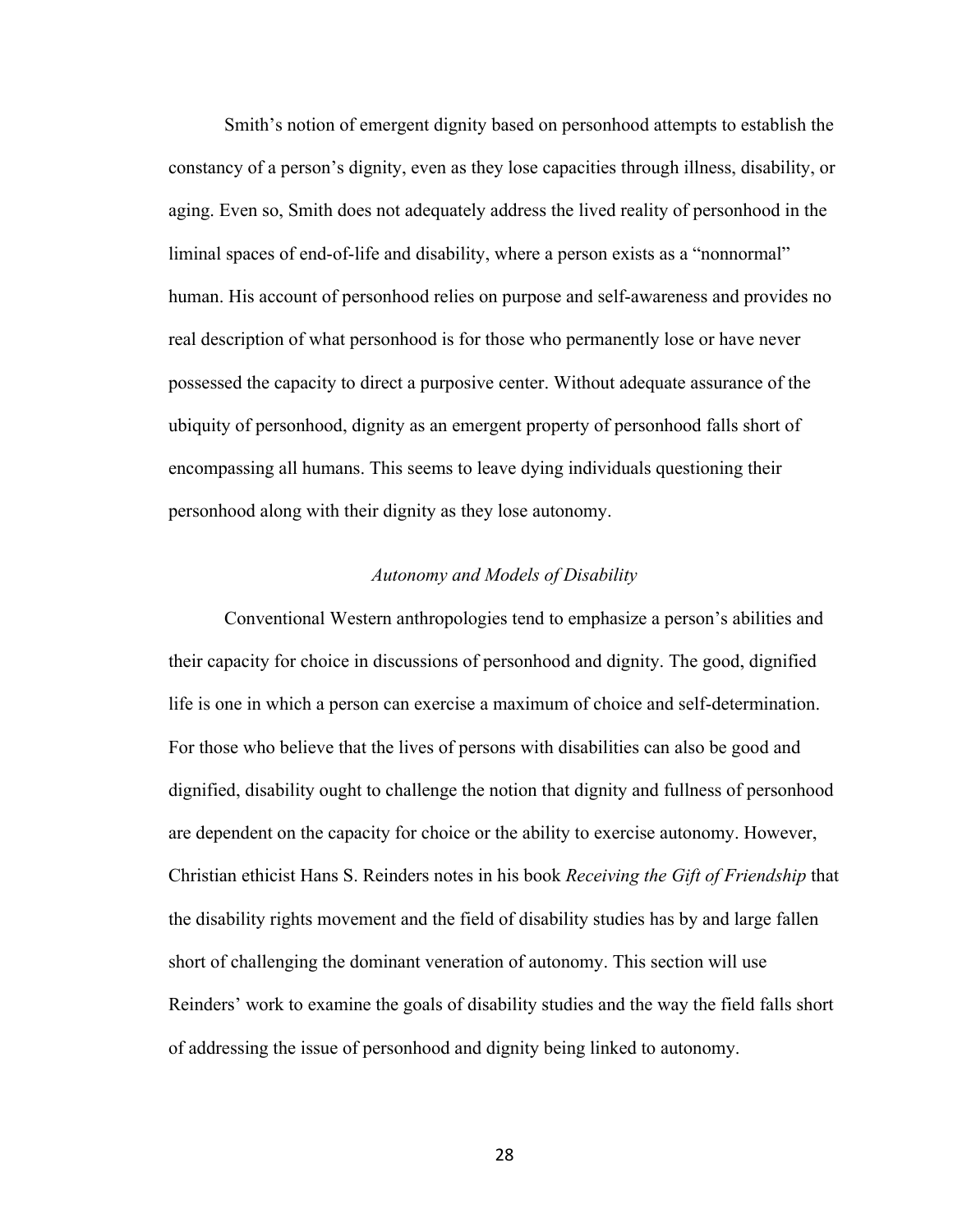In *Receiving the Gift of Friendship*, Reinders explores the *telos*, or purpose, of being human, seeking an answer that allows individuals with profound intellectual disability to participate in the human *telos*. According to Reinders, though disability studies scholars do not typically engage in questions of human nature or purpose, they still rely on an account of being human to guide their work. In fact, "they are guided by a concept of human nature that understands human *telos* in terms of freedom of the self," despite this concept's contribution "to the source of the exclusion of people with profound intellectual disabilities in the first place."35 Though *telos* was not explicitly mentioned in the previous sections, Taylor, Smith, and the dominant models of personhood operate under the assumption that the human telos is autonomy and the exercise of capacities. Disability scholars work within the same framework, which assumes "freedom of the self" to be the goal of human life.

When speaking of disability studies and disability rights advocates, Reinders speaks of "social constructionism" in conjunction with these groups. The social constructionist approach to disability is the basis for the social model of disability, which claims that disability is a product of society rather than a person's defectiveness. Social constructionism and the social model of disability recognize that disability "is constituted by a complex set of factors, including stigmatized impairments, physical environments, social arrangements, and cultural values."<sup>36</sup> Though Reinders acknowledges that the social model is useful for addressing the oppression and marginalization of people with

<sup>35</sup> Hans S. Reinders, *Receiving the Gift of Friendship: Profound Disability, Theological Anthropology, and Ethics* (Grand Rapids, MI: William B. Eerdmans Publishing, 2008), 52.

<sup>&</sup>lt;sup>36</sup> Reinders, 56.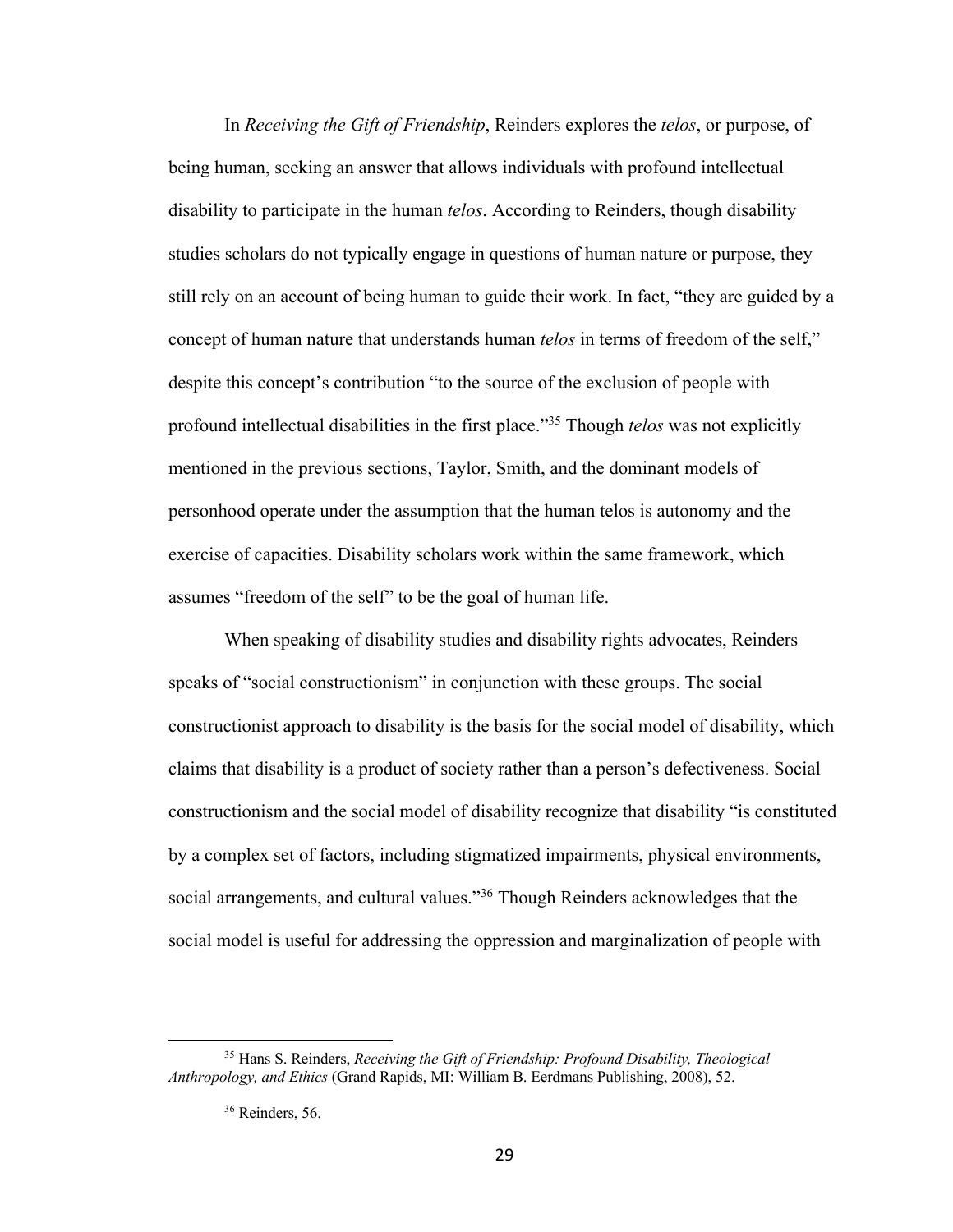disabilities,  $37$  he points out that the social model is insufficient to address the lived experience of physical impairment experienced by many people with disabilities.<sup>38</sup> Reinders then turns to "disability identity" as another framework from which individuals with disabilities understand disability in relation to their lives.

"Disability identity" allows individuals with disabilities to claim their disabilities and experiences as parts of themselves. Unlike social constructionism, disability identity approaches disability on an individual level where individuals are given space to identify as disabled. Reinders says, "Naming oneself 'disabled' as part of what one is may be an act of naming that empowers a person" and "an act of self-affirmation."<sup>39</sup> The disability identity movement encourages individuals to name and claim their disability as part of their identity. Language is an exercise in power, and the emphasis on claiming and naming one's identity to assert one's personhood relies on a framework in which personhood is still dependent on autonomy and the exercise of capacities.

While Reinders admits the benefits of social constructionism and disability identity in pushing for social change and broader recognition of people with disabilities, these approaches to disability ultimately fail to challenge the hierarchies of an ableist<sup>40</sup> society. In these approaches, "the default position is occupied, either implicitly or explicitly, by the disabled person as a purposeful agent competent of self-

<sup>&</sup>lt;sup>37</sup> Reinders, 59.

<sup>&</sup>lt;sup>38</sup> Reinders, 63.

<sup>&</sup>lt;sup>39</sup> Reinders, 65.

<sup>40</sup> An ableist society consists of structures based on the views of ableism. Ableism is a "type of discrimination in which able-bodied individuals are viewed as normal and superior to those with a disability, resulting in prejudice toward the latter" ("Ableism," Encyclopædia Britannica).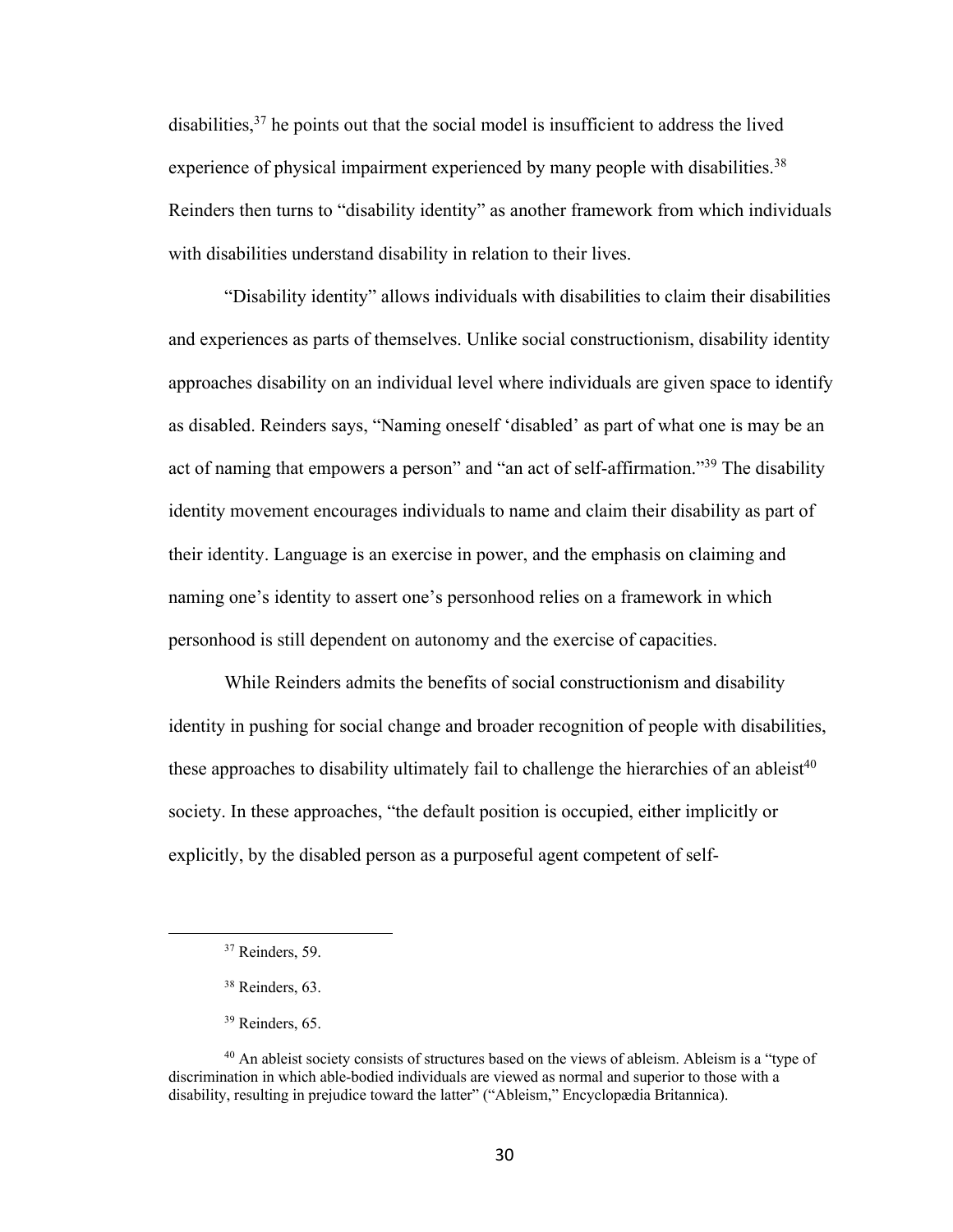representation."41 Both the paradigm of disability identity and that of social constructionism rely on the assumption that an individual's actualization as a person lies in their exercise of choice and will.

Reinders can then note that, according to "the philosophy informing disability culture…having a good life is dependent on what I can choose to do with my life."42 For individuals who lack the capacity to choose due to intellectual disabilities, the philosophy of disability culture reinforces their apparent exclusion from a "good life." Reinders asserts that "if there is to be an inclusive account of the good life, it cannot depend in any way on the centrality of the choosing self."43 If the lives of all persons are to be recognized as worth living and capable of being good, then the cultural imagination of the good, dignified life must expand to include persons who cannot exercise autonomy. The next chapter will pursue a narrative for dying well and dying with dignity that includes all people, not just the able-bodied and independent.

# *Conclusion*

The dominant narratives of personhood and dignity in Western culture lead individuals to implicitly associate dignity and autonomy. Thus, the capacities of persons for action and self-determination contribute significantly to their sense of dignity and contribute to the diminishment of that sense in cases of illness, disability, and end-of-life. Even the efforts of Smith's personalist account of dignity and the social model of disability, which attempt to affirms the worth and dignity of all persons, fail to escape the

<sup>41</sup> Reinders, 80.

<sup>42</sup> Reinders, 135.

<sup>43</sup> Reinders, 138.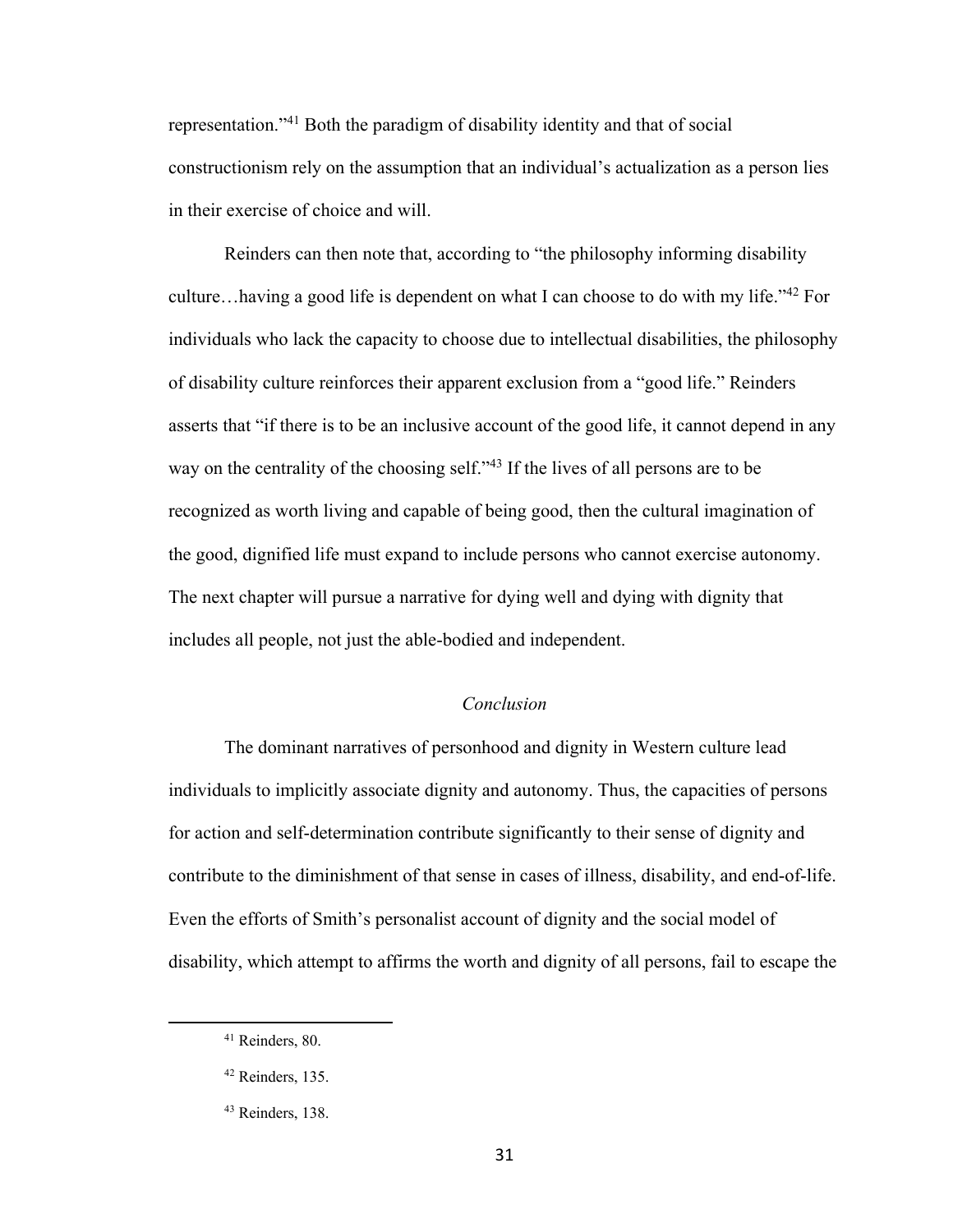cultural valuation of autonomy. Accounts of personhood that affirm the centrality of autonomy promote the perspective that encourages people to pursue PAS—the perspective that a life with diminished autonomy is less dignified and is not worth living. An understanding of dignity that is independent of capacities or control is necessary respond to the concerns of dignity posed at the end of life.

This chapter explored philosophical accounts of personhood and dignity and noted the problematic assumption that full, dignified personhood is dependent on the capacity for autonomy. Such an assumption is inherent in the rhetoric of the death with dignity movement, which views vulnerability and dependence as experiences which diminish the dignity of the dying person. In response, the following chapter will offer a phenomenological response to the problem of dignity and PAS, with the goal of honoring the dignity of the dying person.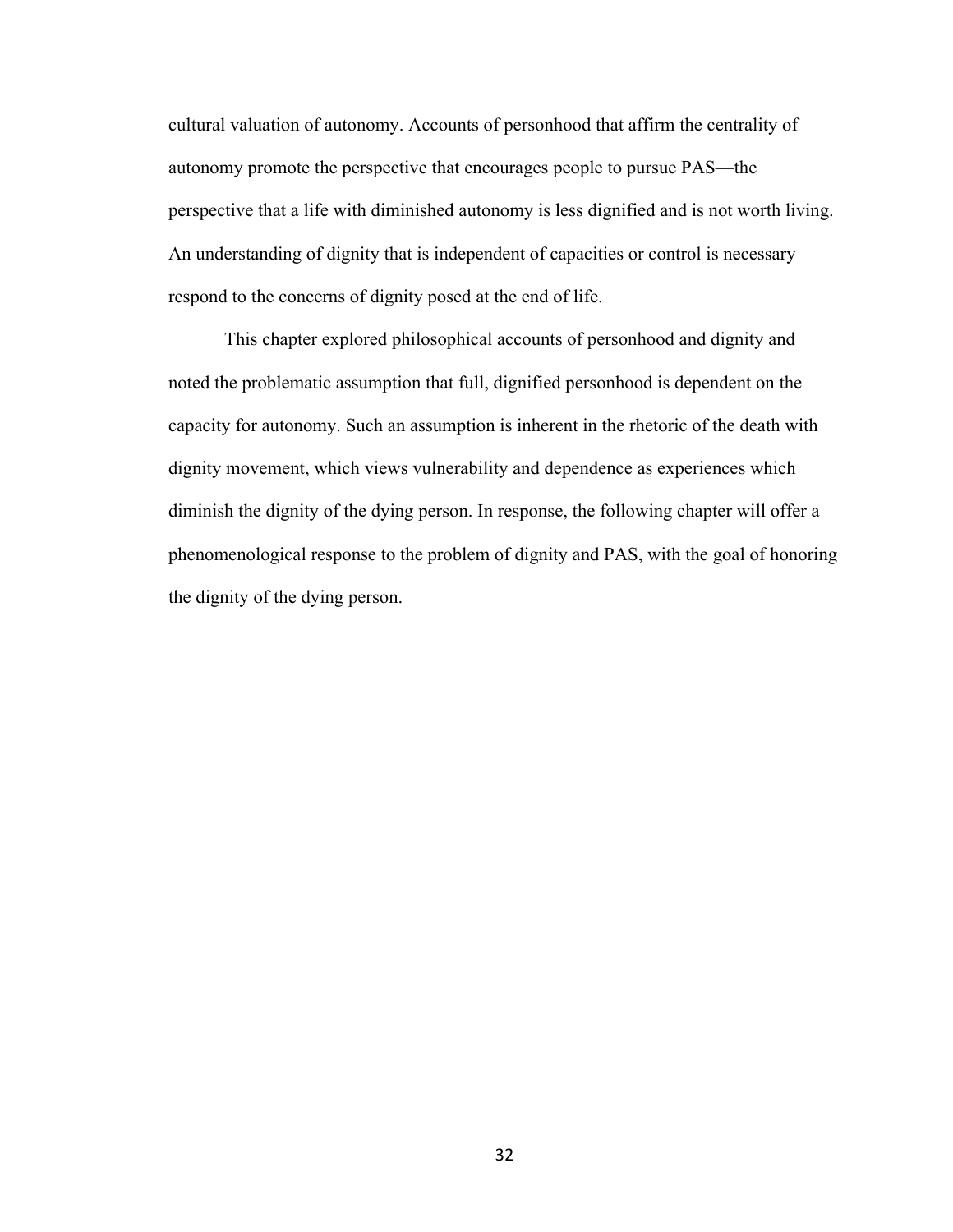#### CHAPTER THREE

#### Reclaiming Dignity in Dependency

#### *Introduction*

In the previous chapters, this paper examined the "death with dignity" movement and PAS in the United States, followed by cultural accounts of personhood and dignity. This chapter will offer alternative perspectives on human dignity in the face of the loss of autonomy at the end of life. First, the stances of disability scholars Christopher Newell and S. Kay Toombs will be discussed, as they proffer attitudes toward loss of physical autonomy that oppose the dominant cultural narratives of a dignified life (and death) associated with volition and autonomy. Next, this chapter will explore the *ars moriendi*, or the art of dying, an approach to dying practiced by medieval Christians, as a response to PAS and the culturally conditioned value of autonomy. Ultimately, it will be argued that Christian community offers a model for the appropriate, dignifying response to loss of autonomy at the end of life.

#### *Alternative Perspectives on Loss of Autonomy*

Christopher Newell and S. Kay Toombs are both disability scholars who write from their lived experiences of disability. Newell and Toombs invite their readers to challenge culturally conditioned responses to end-of-life and disability that encourage rejection of the body, isolation, and pursuit of death. Incontinence will be a focus of this section, along with general loss of bodily function, as the experience of incontinence is frequently associated with shame and loss of dignity.

33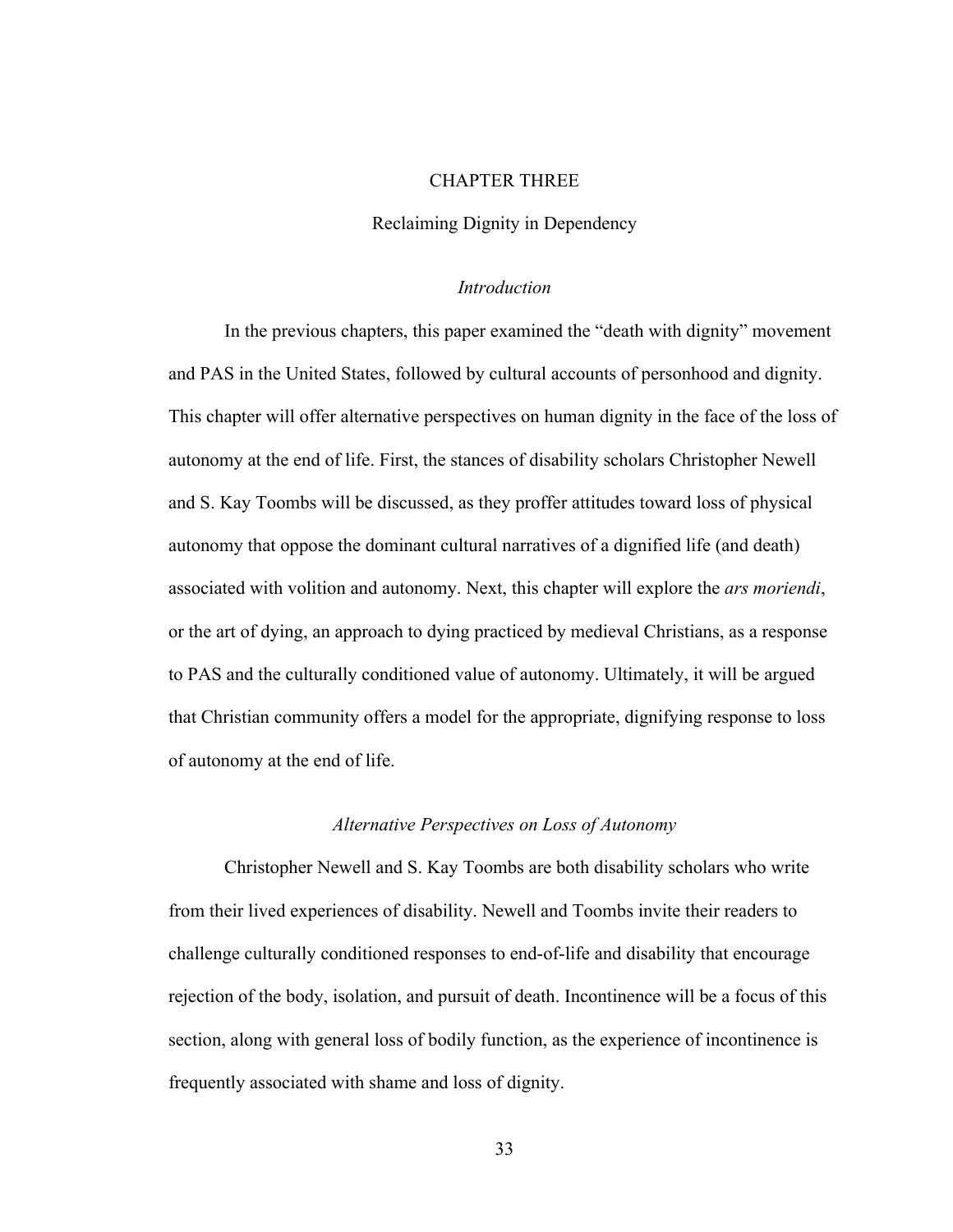Christopher Newell, an Anglican priest and Australian disability rights activist, writes about the fears inherent to the loss of control over one's body, particularly in the case of incontinence. Newell shares the account of Bob Dent, the first person to die an assisted death by way of the *Rights of the Terminally Ill* legislation in the Northern Territory of Australia. The day before he died, Dent dictated to his wife a statement explaining his motivations for dying, in which he emphasizes the indignity of his loss of bowel control. Dent says, "If I were to keep a pet animal in the same condition I am in, I would be prosecuted."<sup>1</sup> Newell relates to this aspect of Dent's story and shares, "I have personally wanted to die when I have lost continence."2

Despite his personal anguish with the experience of incontinence, Newell pushes back against perspectives that would use the difficulty of incontinence as an argument in favor of PAS and euthanasia. Newell cites John Hockenberry, whose writings share his own experience with disability, in response to the "devastating topic of incontinence."3 Hockenberry argues that "physical limits are a binding force in society," and "openly acknowledging limitations binds and draws people together, as an emblem and reminder of just how similar we all are."4 Hockenberry's perspective challenges the perception that incontinence and other limitations that accompany disability and end-of-life are necessarily demeaning and isolating. Instead, physical limitations and loss of control offer opportunities for community in the midst of vulnerability.

<sup>1</sup> Christopher Newell, "Disability, Bioethics, and Rejected Knowledge," *The Journal of Medicine and Philosophy* 31, no. 3 (January 2006): pp. 269-283, https://doi.org/10.1080/03605310600712901, 277.

<sup>2</sup> Newell, 278.

<sup>3</sup> Newell, 278.

<sup>4</sup> Newell, 278.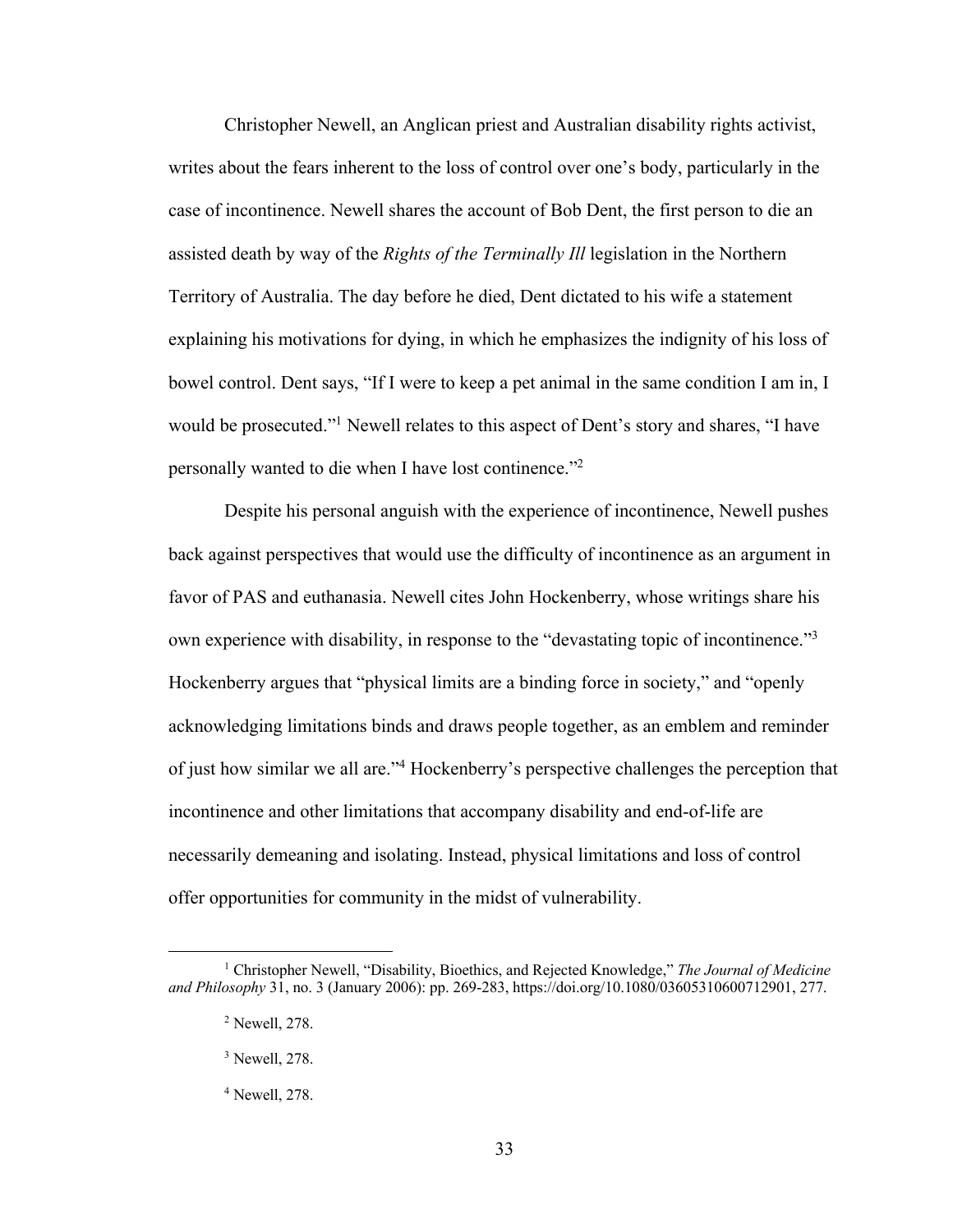In response to the widely supported notion that the appropriate response to the loss of ability and independence is withdrawal and death, Newell poses this question: "Can we be more counter (Western) cultural, than to suggest that it is the isolation of the radically individual that is non-human, rather than the dependence of us humans upon one another?"5 Newell proposes that the appropriate response to disability and loss of bodily function is involvement and communal support. When one's failing body precludes independence and requires the care of others, the culturally conditioned response to isolate oneself from such support is in fact a "non-human" response. Newell's idea of what is "non-human" directly contrasts with the accounts of personhood in the previous chapter, in which a person's dignity or full 'personhood' is contingent on their capacity for autonomy. The "non-human" mode of being, according to Newell, is not deviation from the 'norm' of independence and ability but is isolation from—and rejection of—community. Newell's counter-cultural stance indicates that dignity is present in the relational openness of giving and receiving care, rather than in the "radically individual" act of pursuing control through death.

Returning to the story of Bob Dent, Dent shares in his account his concerns around burdening his wife. "My own pain," he writes, "is made worse by watching my wife suffering as she cares for me; bathing and drying me, cleaning up after my 'accidents' in the middle of the night, and watching my body fade away."6 Dent's experience of incontinence paired with his inability to clean up after himself multiplies his suffering because he sees himself as a source of suffering for his wife. Perhaps in a

<sup>5</sup> Newell, 278.

 $<sup>6</sup>$  Newell, 277.</sup>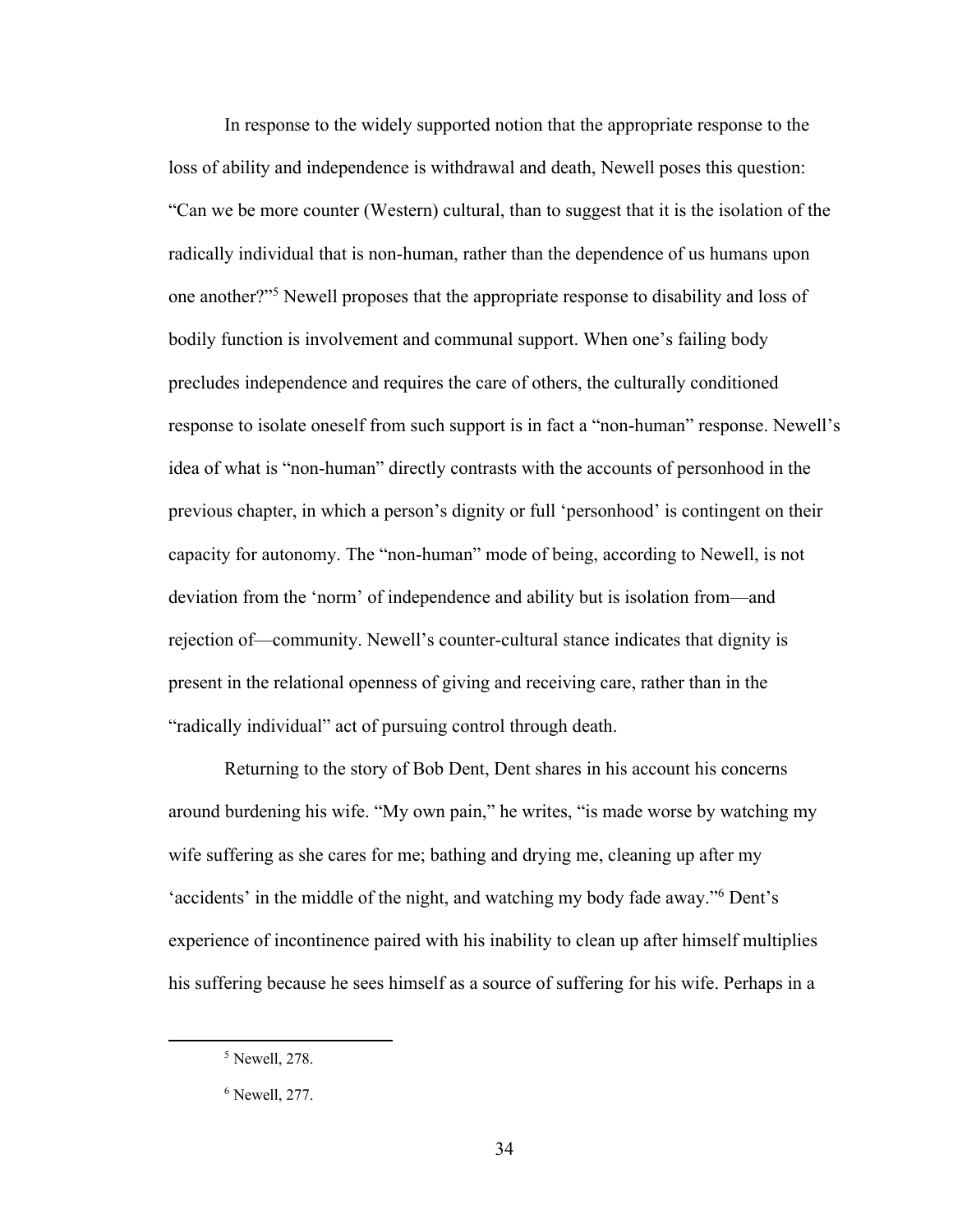culture less concerned with absolute autonomy, Dent's suffering could have been alleviated instead of multiplied by his reliance on his wife. Newell and Hockenberry's framework for viewing loss of bodily control allows for reliance to be an acknowledgement of dignity, rather than a denial of dignity. Hockenberry notes limitations and the need to rely on others can bind together members of a community, while Newell insists that the rejection of care and insistence on independence is a "nonhuman" act. S. Kay Toombs claims, "If you can demonstrate to me that my illness does not degrade my worth as a person, you affirm me in a powerful manner,"<sup>7</sup> confirming the ability of communal care to acknowledge and affirm the dignity of the person receiving care.

Toombs, in her book *How Then Should We Die?*, writes from her own experience of disability with Multiple Sclerosis and responds to the "death with dignity" movement and the growing support for PAS. Toombs examines the cultural values fueling the fear of "loss of dignity," particularly the Western emphasis on autonomy and independence and the fear of loss of control born of those values. Like Newell, Toombs discusses incontinence as a prominent example of loss of control manifest in the lives of those dealing with illness.

Toombs writes that incontinence represents "the most grievous experience of loss of dignity" for many, due to social stigma produced by the cultural emphasis on selfsufficiency and control:

Not only does one feel oneself reduced to the status of an infant (with the accompanying sense that, as an adult, one really "ought" to be able to exercise control), but there is the ever-present threat of public humiliation. This threat of

<sup>7</sup> S. Kay Toombs, *How Then Should We Die?: Two Opposing Responses to the Challenges of Suffering and Death* (Colloquium Press, 2018), 14.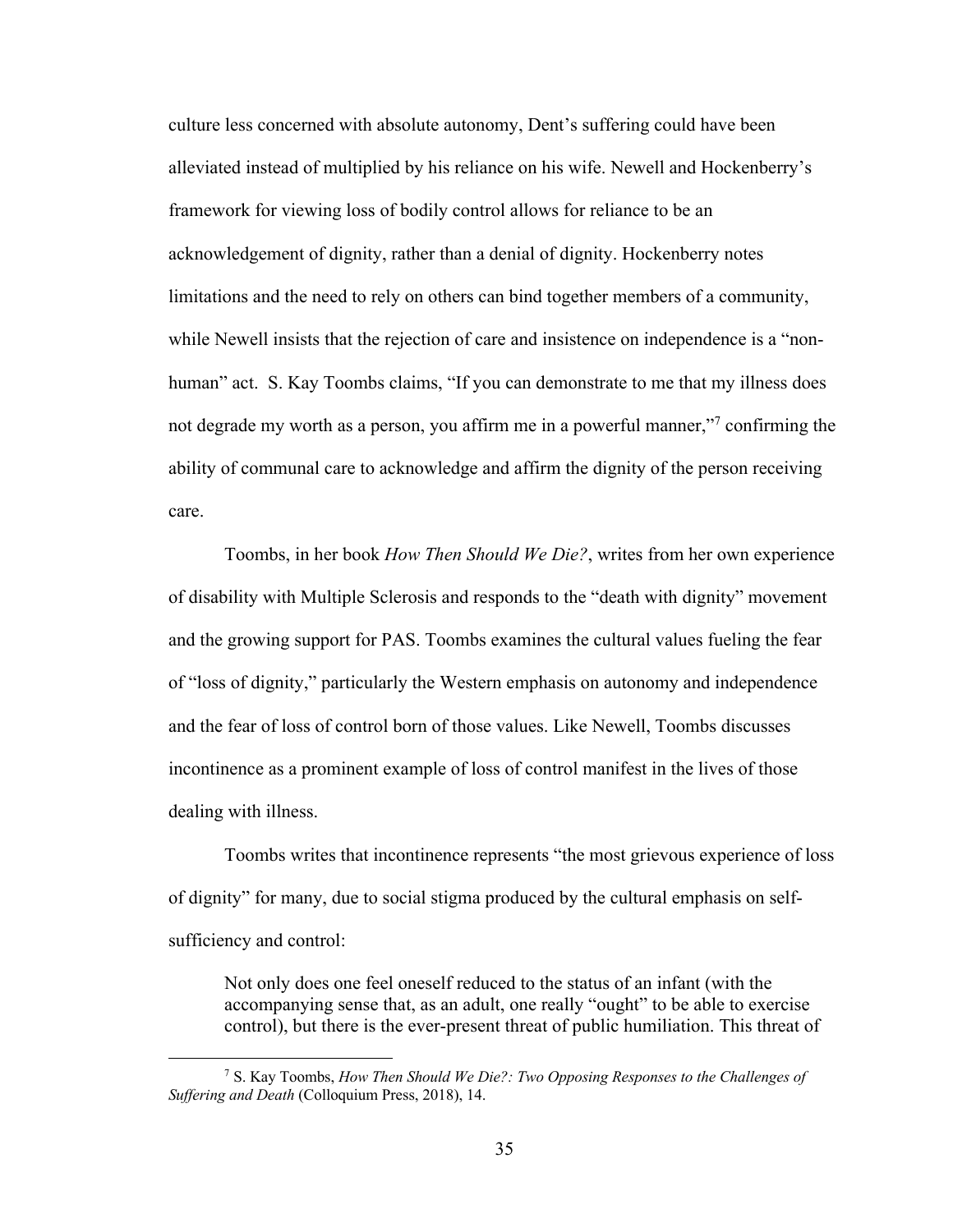humiliation can be overwhelming in light of certain cultural attitudes that treat such disorders with contempt. So harrowing is the possibility of public disgrace that many patients withdraw from social interaction. Some decide to end their lives on the grounds that incontinence robs them of all personal dignity.<sup>8</sup>

Toombs concludes this analysis of the relationship between incontinence and perceived loss of dignity by referencing data from the 2017 Oregon DWDA annual report. That report shows that 37.1% of patients designated "losing control of bodily functions" as a reason for pursuing PAS.<sup>9</sup> Out of all patients who have pursued PAS in Oregon from 1998 to 2019, 43.9% cited "losing control of bodily functions" as an end-of-life concern.10

In response to the prevalent concerns surrounding incontinence and loss of control over bodily functions at the end of life, Toombs shares her experience with caring for her husband at the end of his life. Toombs says that her experience with MS allowed her to "understand the powerful feelings of degradation that come with loss of bodily control."11 Because of her experience and understanding, she was able to help her husband understand that the failings of his body were "purely mechanical" and not indicative of any personal failings on his part.<sup>12</sup> As this paper has already cited, Toombs says, "If you can demonstrate to me that my illness does not degrade my worth as a person, you affirm me in a powerful manner."13 From Toombs' account, she was able to affirm her

<sup>12</sup> Toombs, 13.

<sup>8</sup> Toombs, 12-13.

<sup>&</sup>lt;sup>9</sup> Toombs, 13.

<sup>&</sup>lt;sup>10</sup> Public Health Division, Center for Health Statistics, "Oregon Death with Dignity Act: 2019 Data Summary," Oregon Death with Dignity Act: 2019 Data Summary § (2020), 12.

<sup>11</sup> Toombs, *How Then Should We Die?,* 13.

 $13$  Toombs, 14.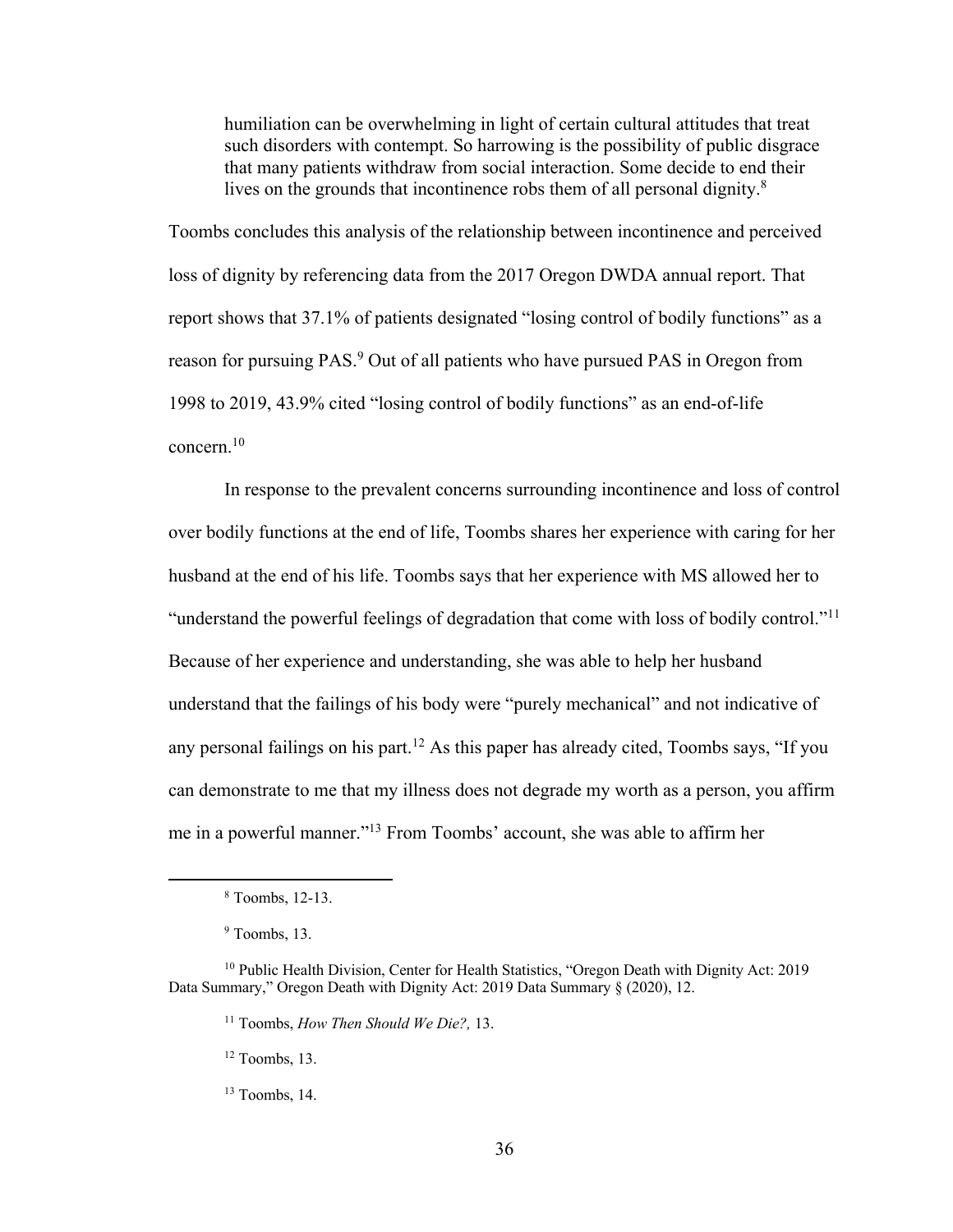husband's dignity through her manner of relating to him, further supporting the notion that dignity is not affirmed by individual acts of autonomy so much as it is by communal care.

Ultimately, Toombs proposes Christian community as a model for the appropriate response to disability, suffering, and the end of life. While the aforementioned model from Newell and Hockenberry, which emphasized the necessity of communal response to disability, was not explicitly Christian, their relational focus shares in the themes of Toombs' Christian community. Drawing from her experience of communal Christian living, Toombs presents a "radically alternative perspective grounded in the countercultural values and practices of intentional Christian community."14 Toombs outlines the ways in which intentional Christian community affirms the dignity of people in all stages of life:

In deliberately rejecting the cultural perspective on radical autonomy and selfdetermination, such a community affirms the centrality of covenantal relationship in our lives as Christians: relationships with God and with one another. This covenantal relationship is built upon the foundation stone of self-sacrificial love. The focus is on honoring and serving one another as the expression of the love of God. The values and practices that spring from this foundational ethic necessarily affirm human dignity in all circumstances and provide a nurturing context in which it is possible for individuals to retain personal integrity and worth in the face of pain, suffering, and the inevitable uncertainties and vulnerabilities experienced in serious illness, ageing and dying.<sup>15</sup>

The Christian life of community, according to Toombs, responds to physical ailments in a manner that nurtures the dignity of the ailing person without allowing that dignity to be called into question.

<sup>14</sup> Toombs, 93.

<sup>15</sup> Toombs, 94.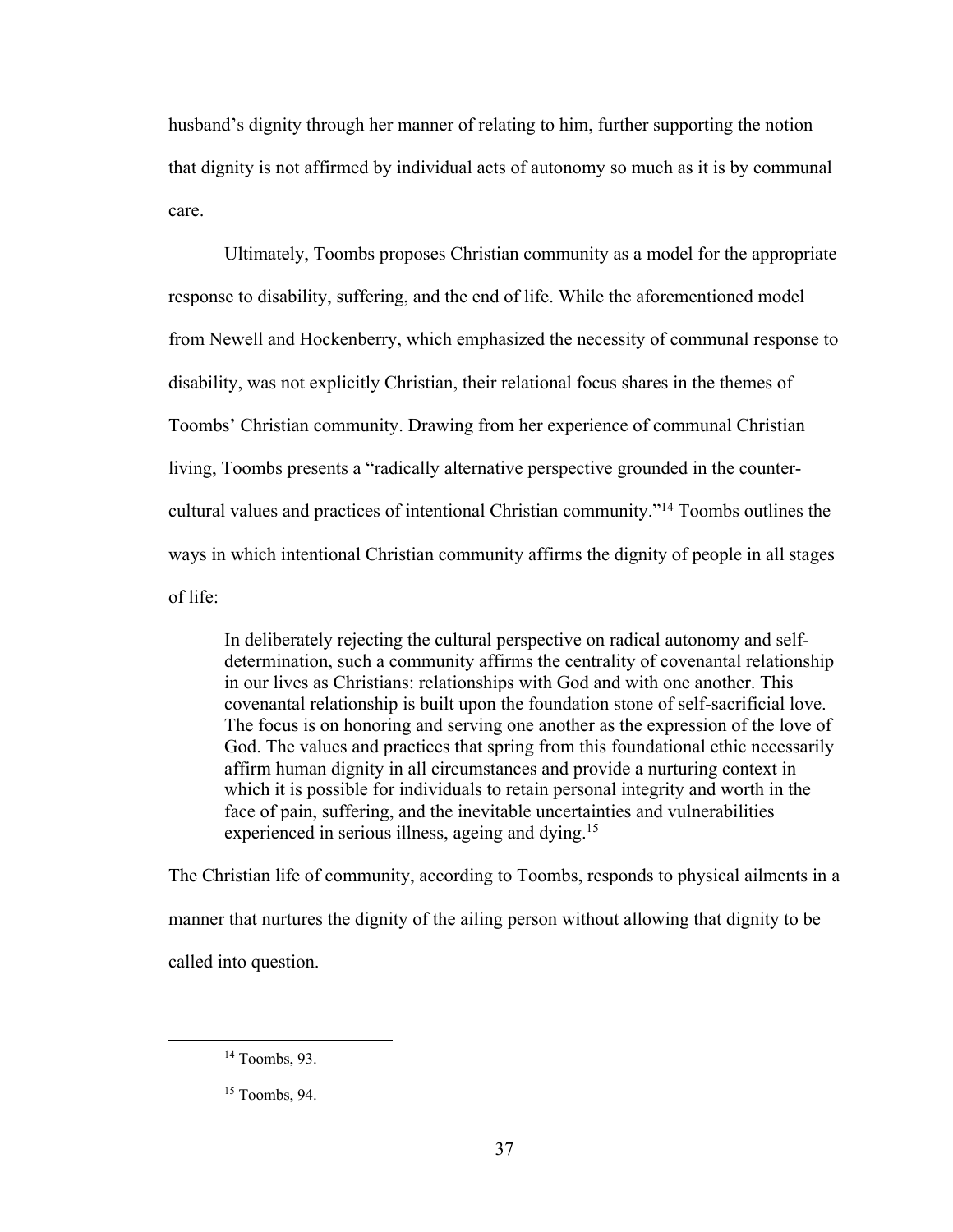In the context of Christian community, Toombs reframes the sacrificial actions of caregivers as "love" rather than burden. Earlier in her book, while discussing attitudes surrounding autonomy and independence, Toombs points out that the cultural focus on autonomy results in "the act of 'giving,' of serving another" being "negatively equated with self-denial."<sup>16</sup> It is this negative understanding of self-sacrifice that causes ill or dying patients to fear burdening their loved ones, as Bob Dent did. In Christian community, the same type of self-sacrifice through caregiving is a necessary aspect of covenantal relationships, as modeled by Jesus. She notes, "Since selfless love is the cardinal value, caregiving (care of and for another) is not considered a negative form of self-sacrifice, but, rather, it is the foundation of Christian community."<sup>17</sup> In this perspective, caregiving is yet another aspect of love and relationship and gives dying individuals assurance even in their loss of autonomy.

Furthermore, Christian community offers a context in which reciprocity abounds, particularly in the acts of giving and receiving care. Toombs recognizes that caregiving "is a form of communion (of sharing with one another) in which *all* participants both give *and* receive."18 She says of her community, "Rather than viewing ourselves as either dependent or independent, we affirm and celebrate our mutual *inter*dependence."19 Caregivers are also gifted in being able to care, receiving the love, friendship, and example of those for whom they care. The following section will explore the solidarity

 $16$  Toombs, 6.

 $17$  Toombs, 95.

<sup>18</sup> Toombs, 96.

<sup>19</sup> Toombs, 96.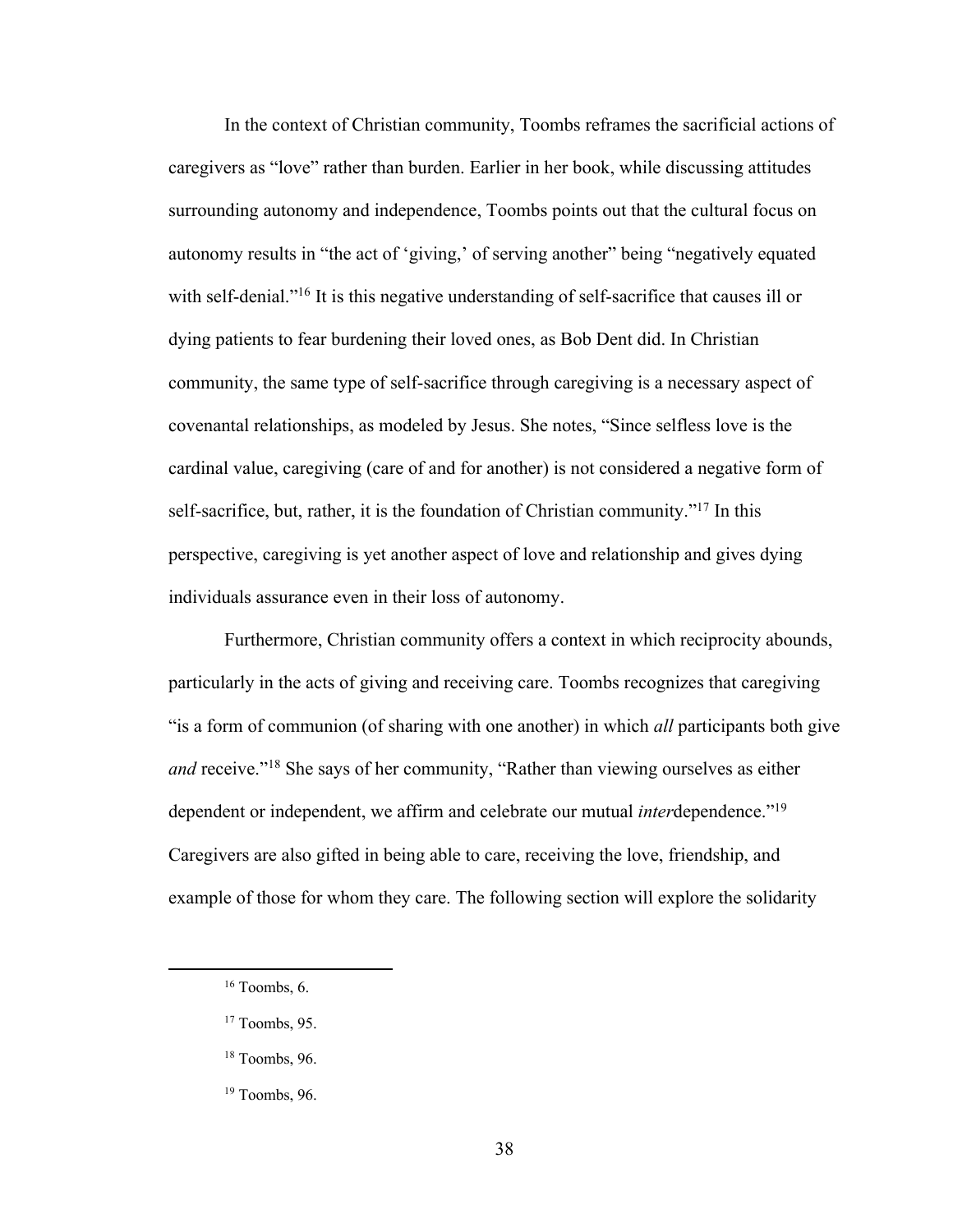and reciprocity that is possible in care for the dying through the lens of the ars moriendi, or the Christian art of dying.

# *Ars Moriendi: Reclaiming the Christian Art of Dying in Response to PAS*

This section will examine the tradition of *ars moriendi*, the medieval Christian art of dying well, and will consider *ars moriendi* as a model for a Christian communal response to dying in the modern day. Physician assisted suicide appears a palatable, and even preferable, option for death in a society that exalts autonomy and abhors weakness and dependence. A reimagining of *ars moriendi* can offer an alternative approach to dying that honors the dignity of dying individuals amid their infirmity.

*Ars moriendi* originated in fifteenth-century Europe and maintained popularity into the 18<sup>th</sup> century. It was a genre of Christian literature designed to guide the reader through the process of dying, "a self-help manual for the person who was dying…a set of instructions for dying well."20 Two early, seminal works of the genre include the *Tractatus artis bene moriendi*, written around 1415, and the *Ars Moriendi*, a shorter, illustrated adaptation written later in the fifteenth century.<sup>21</sup> Both of these works, along with the literary tradition that accompanied them, encourage the dying individual to turn toward God, cultivate virtue, and find peace in death.

<sup>20</sup> Allen Verhey, *The Christian Art of Dying: Learning from Jesus* (Grand Rapids, MI: William B. Eerdmans Publishing Co., 2011), 81.

<sup>21</sup> Christopher P. Vogt, "Art of Dying, the (Ars Moriendi)," *Encyclopedia of Death and the Human Experience*, ed. Clifton D. Bryant and Dennis L. Peck (Sage Publications, 2009), http://ezproxy.baylor.edu/login?url=https://search.credoreference. com/content/entry/sagedhe/art\_ of dying the ars moriendi/0?institutionId=720.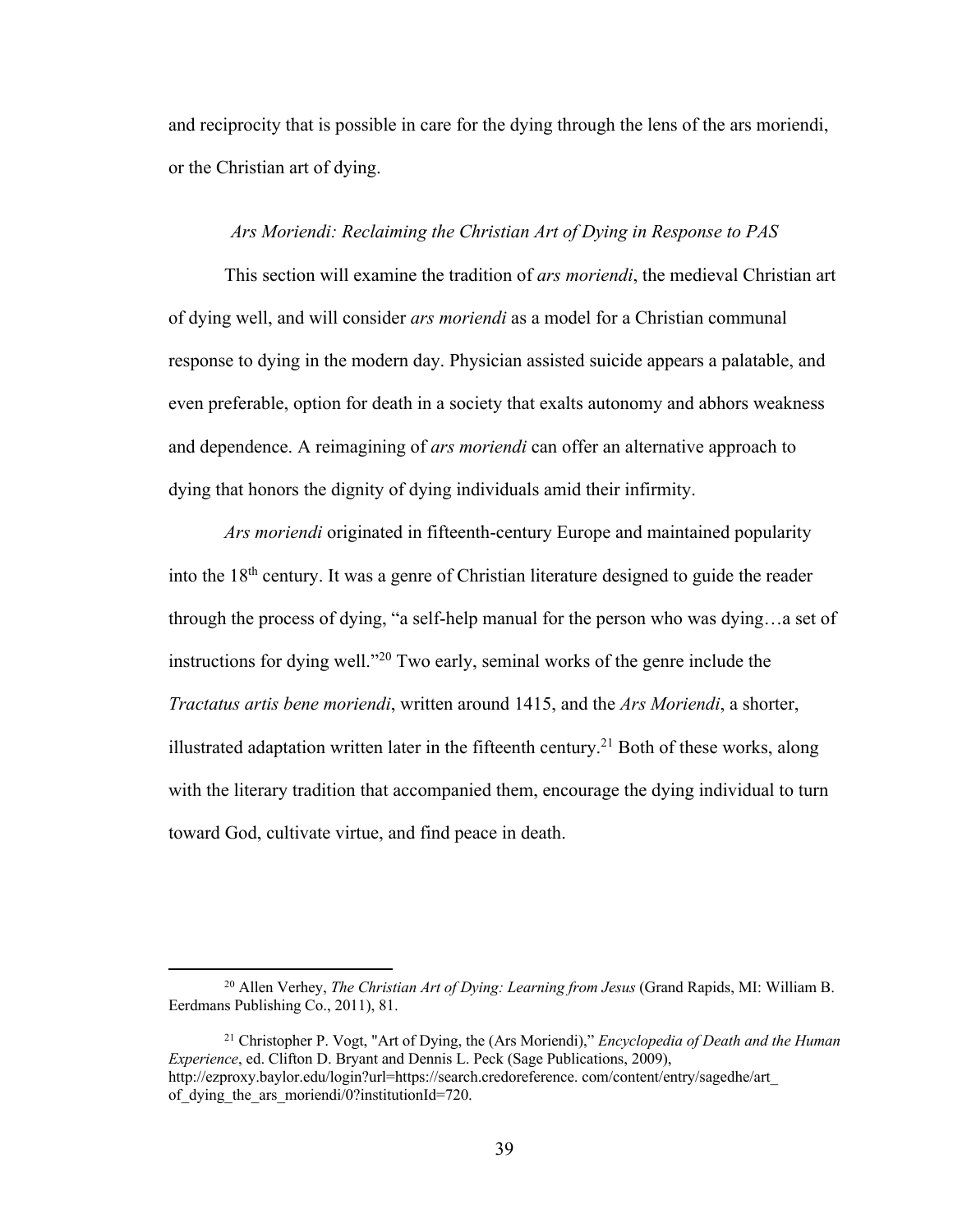The *Tractatus artis bene moriendi* was the model for the medieval *ars moriendi*, to the extent that it was translated into nearly every major European language.<sup>22</sup> The *Tractatus*, its many translations, and those works modeled after it follow a six-part structure. First is the commendation of death, which asserts that "Christians…need not and should not be sorry at the prospect of death or troubled by it."<sup>23</sup> The second section warns the dying of the temptations that they will encounter and advises them of how to avoid or resist those temptations. The third section contains the 'interrogations,' or "a little catechism with questions and answers concerning faith, repentance, and the assurance of God's pardon."24

Following the interrogations, the fourth section instructs the dying to remember and reflect on Jesus's death as an example of how to die well and faithfully, providing prayers for the dying individual to pray.<sup>25</sup> The fifth section provides further instruction, primarily concerned with "the responsibilities of the Christian bystander towards the dying man."26 Friends and caregivers, according to the *ars moriendi*, should be honest with the dying about their physical condition and should be equally frank regarding the dying individual's spiritual health.<sup>27</sup> Lastly, the sixth section provides a sequence of prayers to be prayed over the dying person.28

<sup>22</sup> David William Atkinson, *The English Ars Moriendi* (New York: Peter Lang, 1992), xi.

<sup>23</sup> Verhey, *The Christian Art of Dying*, 91.

<sup>24</sup> Verhey, 158.

<sup>25</sup> Verhey, 161-162.

<sup>26</sup> Atkinson, *The English Ars Moriendi*, xiv.

<sup>27</sup> Verhey, *The Christian Art of Dying*, 167.

<sup>28</sup> Verhey, 87.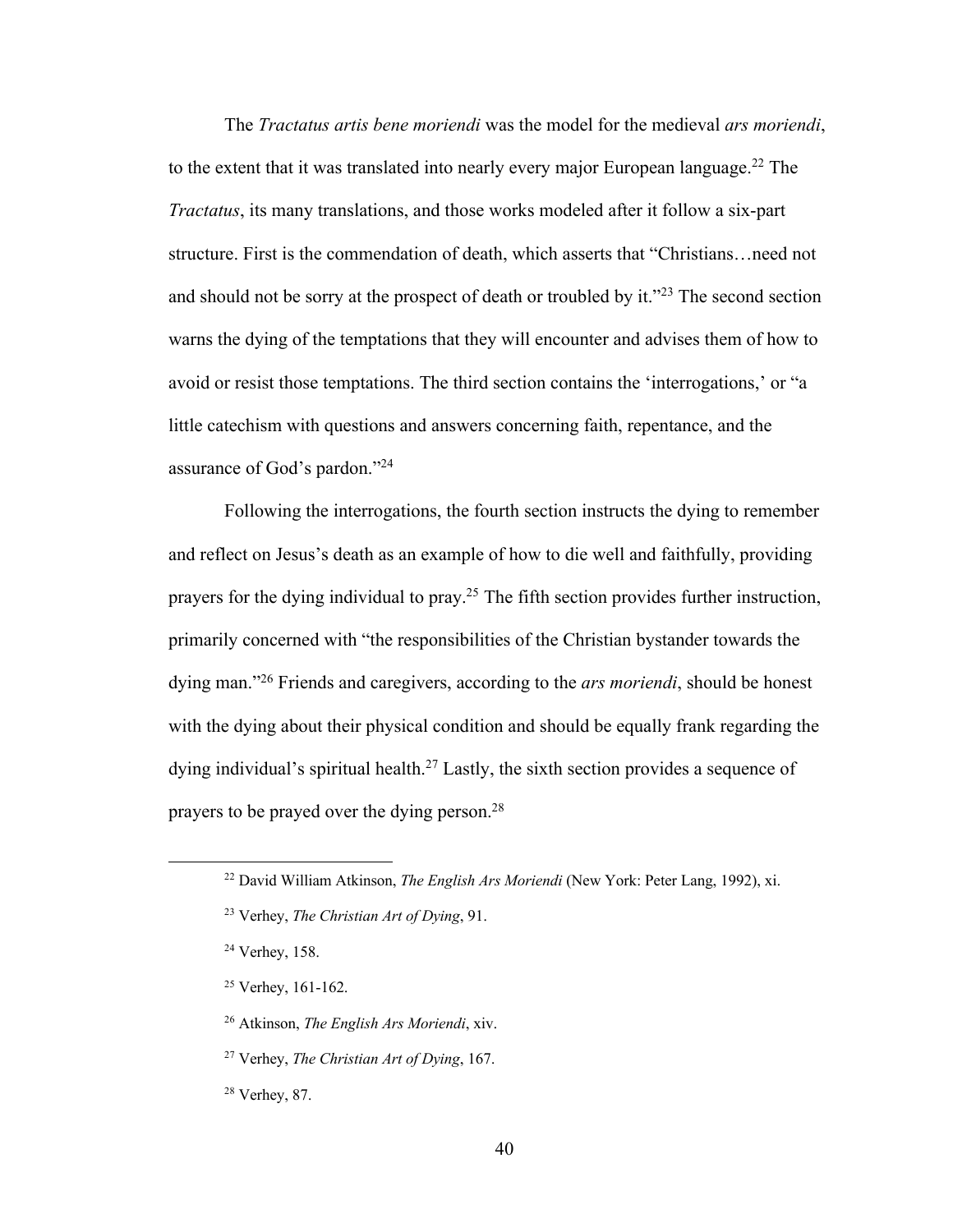While the *ars moriendi* encourages helpful practices of prayer, introspection, and turning to God for the dying individual, aspects of the *ars moriendi* are problematic or unhelpful for the modern reader. Christian ethicist Allen Verhey, in his book *The Christian Art of Dying: Learning from Jesus*, reclaims and reforms the medieval Christian tradition of *ars moriendi* to create a model for dying well and caring well for the dying within Christian community. In doing so, Verhey critiques the parts of the tradition that are unfounded in Christian orthodoxy and threaten to lead the dying individual astray.

Challenging aspects of the medieval *ars moriendi* include a focus on God's judgement of the dying individual, as well as Platonic soul-body dualism and Stoic influences that prompt the commendation of death. The *Tractatus* encourages one to die willingly and gladly, despite physical suffering, because one "should surely prefer to accept physical punishment from God in dying rather than experience God's everlasting vengeance beyond the grave."29 Furthermore, *ars moriendi* literature "commends death as the liberation of the immortal soul from the body."30 Behaviors that center on fear of punishment and denial of the body are not useful to practices of dying well that seek to honor the dignity and integrity of the person, including their body. Rather, a contemporary art of dying well can draw on the remnants of *ars moriendi* that serve to center the dignity of the dying person.

<sup>29</sup> Vogt, "Art of Dying."

<sup>30</sup> Allen Verhey and Brett McCarty, "The Virtues for Dying Well," in *Death: Christian Reflection: A Series in Faith and Ethics*, ed. Robert Kruschwitz (Waco, TX: The Center for Christian Ethics, Baylor University, 2013), 27.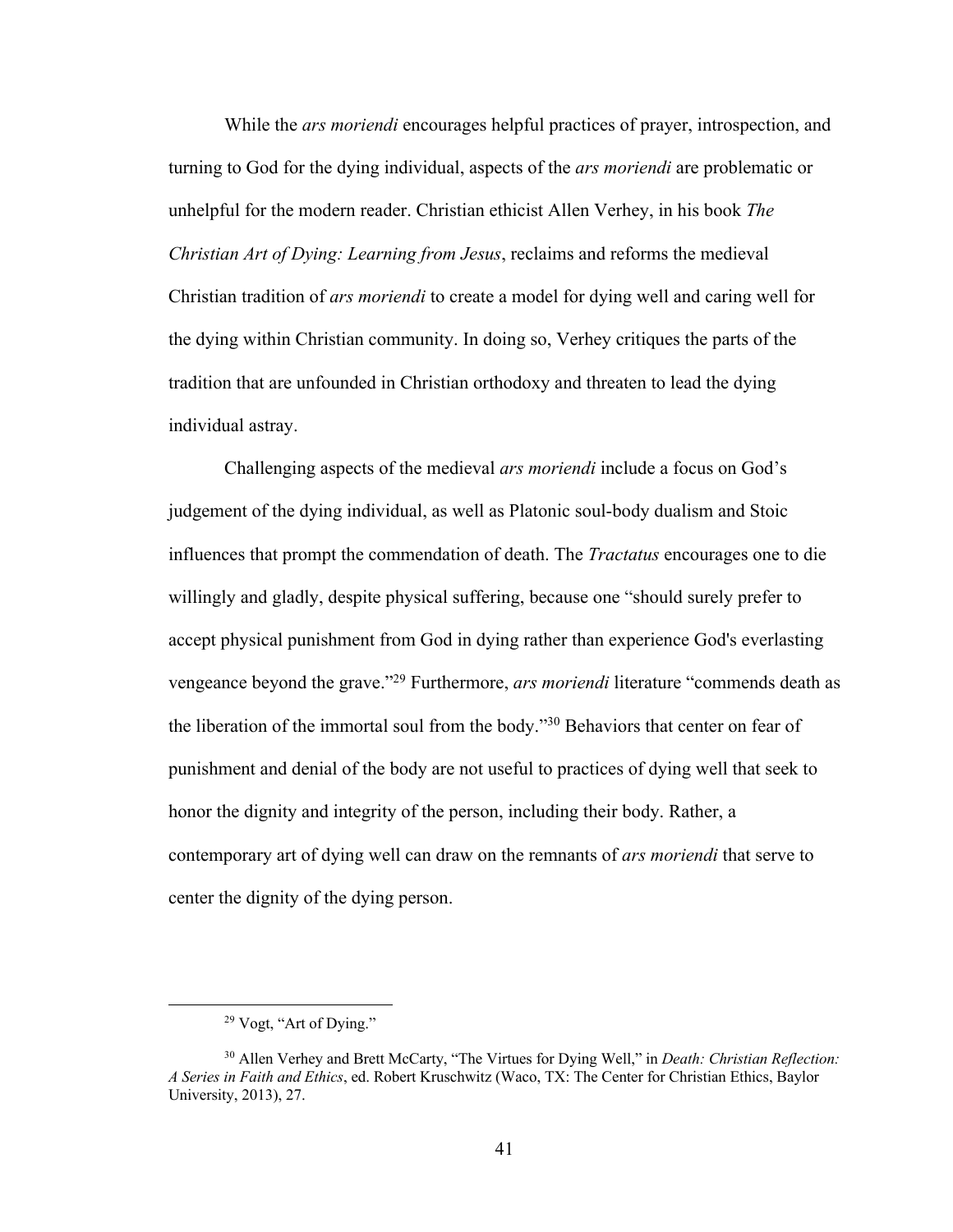Additionally, Verhey points out the significant influence of Stoicism within the *ars moriendi*, an influence that he believes ought to be eliminated from any modern reclamation of the *ars moriendi* tradition. *Crafte and Knowledge For To Die Well*, an early *ars moriendi* manuscript, cites Christian scripture alongside Seneca, the Roman Stoic, to commend death. According to the *Crafte*, Christians should readily accept death as "nothing elles but agoyng owte off pryson and endying of exyle, and dyschargyng off an hevy burden that ys the body" ["nothing other than the release from prison and ending of exile, the discharging of the heavy burden that is the body" $]$ <sup>31</sup> According to this commendation of death, death offers freedom from burdensome bodies and worldly sufferings. The commendation of death, supported by Stoicism, also falls into the old heresy of dualism, which demonizes the body and the material world and promotes a sort of 'escapism' for the soul in death. Such a perspective is un-Christian and unfounded in the reality of the resurrection and the inherent goodness of God's creation.

Despite its flaws, the medieval *ars moriendi* offers a starting point for dying well in a modern context. Verhey discusses the *ars moriendi* in *The Christian Art of Dying* in response to cultural approaches toward death and dying that he views as problematic. The *ars moriendi*, as Verhey utilizes it, is a counter to "medicalized" dying, an experience that dominates dying in the twentieth and twenty-first centuries and which Verhey recognizes as problematic.

A primary component of "'medicalized death' is that it happens in a hospital."32 In the last century, the proportion of deaths occurring in hospitals has dramatically

<sup>31</sup> Verhey, *The Christian Art of Dying*, 89-91.

<sup>32</sup> Verhey, 13.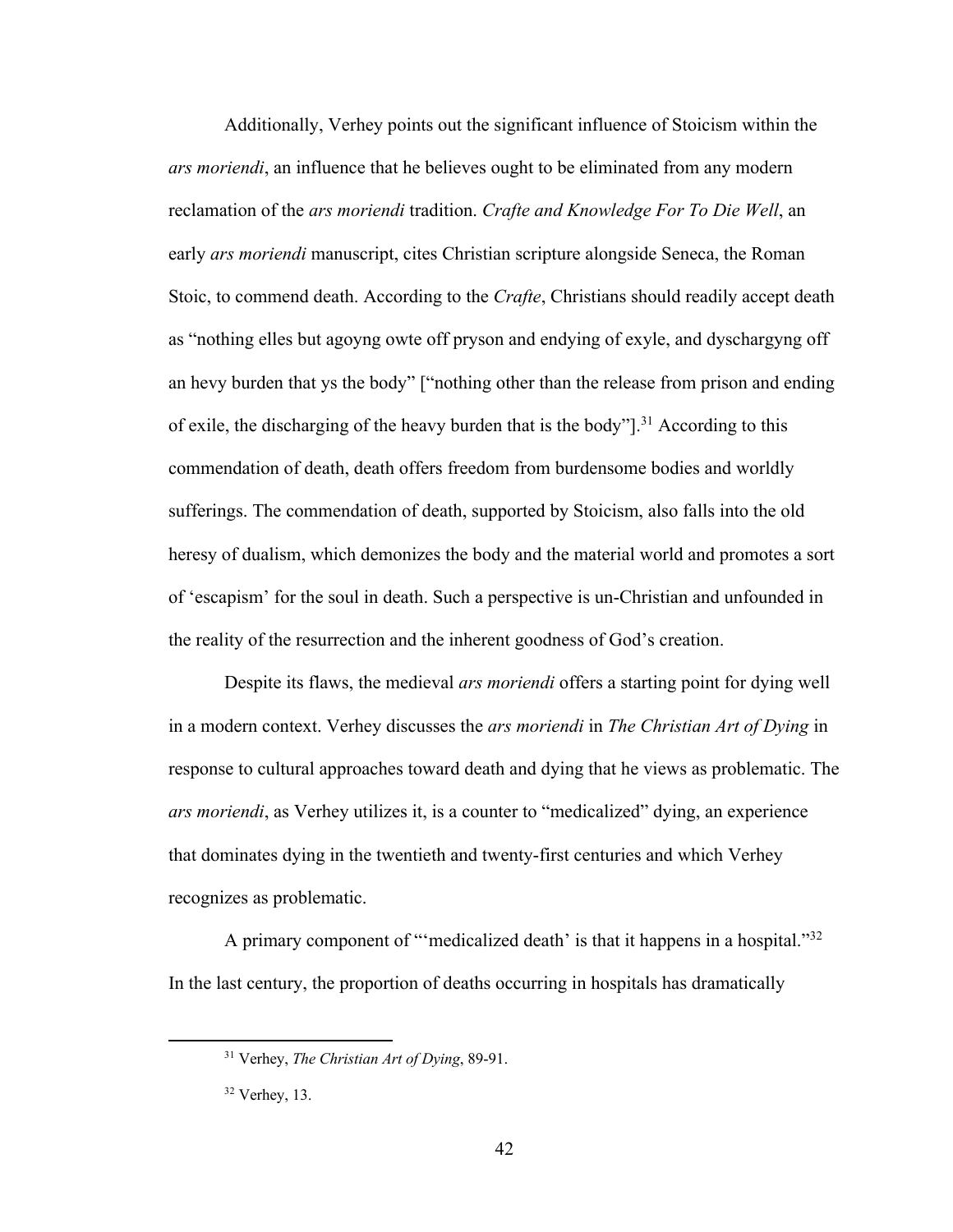increased, with 90 percent of deaths happening in hospitals in 1995, up from 40 percent of deaths in 1945.33 In the medicalized model of death, medicine relentlessly pursues treatment and cure of sickness to the point of denying death. "The 'dying role' is lost" to the patient; "only the 'sick role' remains" in the medicalized dying that dominates Western society.<sup>34</sup> Verhey describes the ramifications of the shift toward medicalized dying in hospitals:

In a transition as swift and imperceptible as the transfer of the dying to the hospital (and, of course, related to it), the dying were no longer treated as if they were dying; they were treated like anyone else who was recovering from major surgery or a serious disease. You do not go to the hospital, after all, to die. You go there to get better. You are expected to admit that you are sick, but you are also expected to share the hospital's goal, to avoid death. So suddenly, no one was "dying" anymore. They were just "sick." That spelled the end of "the dying role" with its rituals and community.<sup>35</sup>

The end of the dying role accompanied an insistent pursuit of cure and mastery of disease as the goal of medicine. To accept that a patient is dying would be to admit that medicine had failed, so patients are permanently consigned to the sick role until death takes them.

Physician assisted suicide, like the medicalized dying described by Verhey, denies the dying role. While medicalized dying does so in a systemic manner, born of the curative goals of medicine, PAS allows individuals to opt for death rather than take on the dying role. In a similar parallel with PAS, medicalized dying also seems to be characterized by one more grasp at control by the dying or their caregivers. PAS like medicalized dying, gives individuals the opportunity to subvert the experience of dying.

<sup>33</sup> Verhey, 13.

<sup>34</sup> Verhey, 4.

<sup>35</sup> Verhey, 14.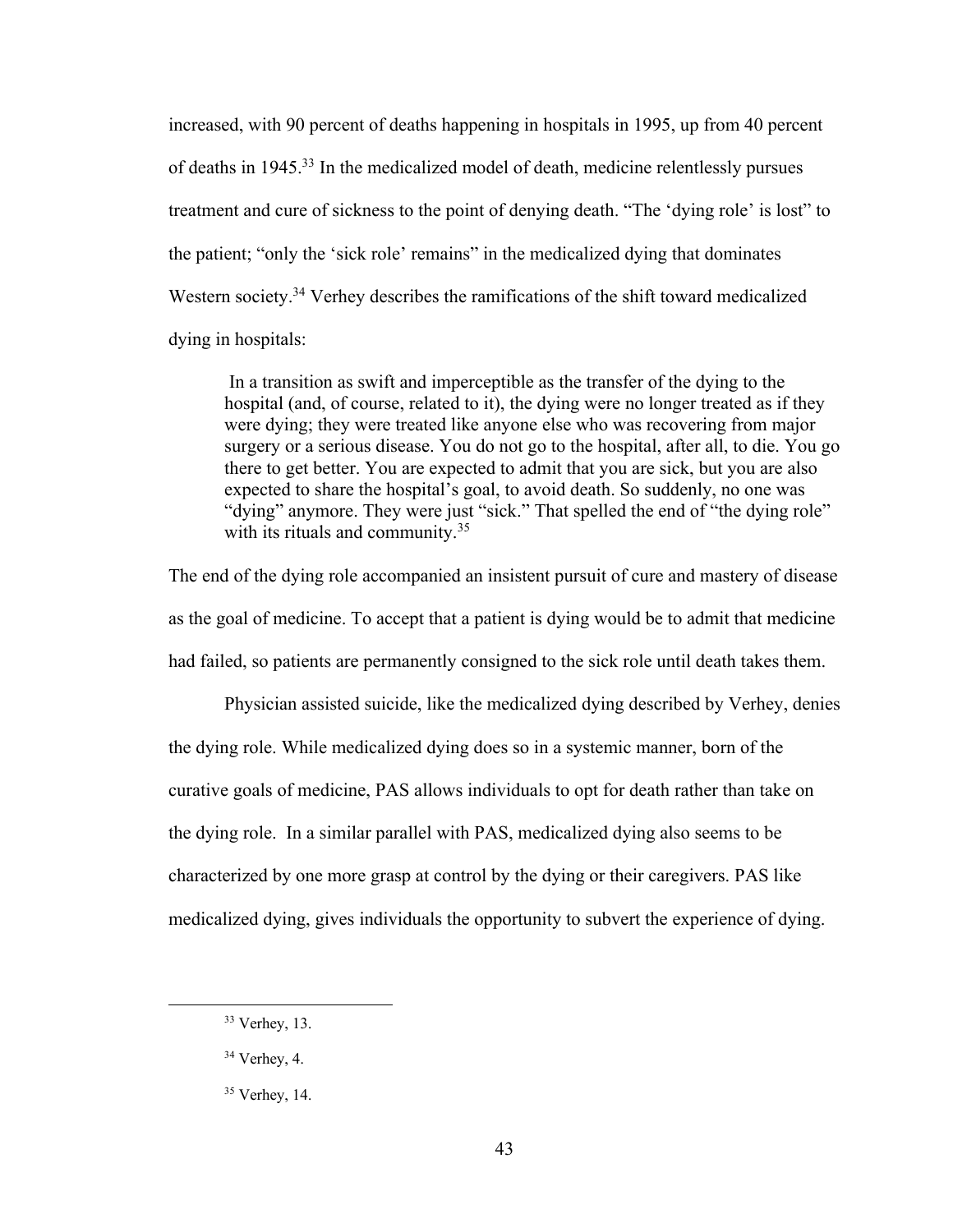Theologian Christopher Vogt discusses the suffering and shattering of identity that can result when a person learns that they are dying. Terminally ill patients may suddenly "find themselves no longer fitting their former definition of 'dignified human life.'"36 In this reality, where dying individuals no longer understand their lives as dignified and fear the vulnerability, suffering, and loss of control ahead, PAS may appear to them the most humane and dignifying option.

With the reality of suffering that attends the end of life, Christians and their faith communities have a duty to provide care and support to the dying. Moreover, the teachings and example of Jesus in his life and death equip Christians to care for the dying beyond what can be offered to them through PAS or medicalized dying. The example of Jesus, particularly expressed through the tradition and practices of *ars moriendi*, can teach Christian communities to die well and to care well for the dying. The Christian art of dying well, exemplified by Jesus, offers an approach to dying that recognizes vulnerability, suffering, and dependence as parts of the human experience that are shared by Jesus and by the dying individual's community.

### *A Contemporary Ars Moriendi: Affirming Vulnerability within Community*

This section will examine how the *ars moriendi* can be a model for contemporary Christians to learn to die well as a community. The teachings of the *ars moriendi* tradition provide the church with a starting point for considering what dying (and living) faithfully can look like. Individuals, alongside their communities, can cultivate virtues and practices that will enable them to die well, with the life and death of Jesus as a guide.

<sup>36</sup> Christopher P. Vogt, *Patience, Compassion, Hope, and the Christian Art of Dying Well* (Lanham, MD: Rowman & Littlefield Publishers, Inc., 2004).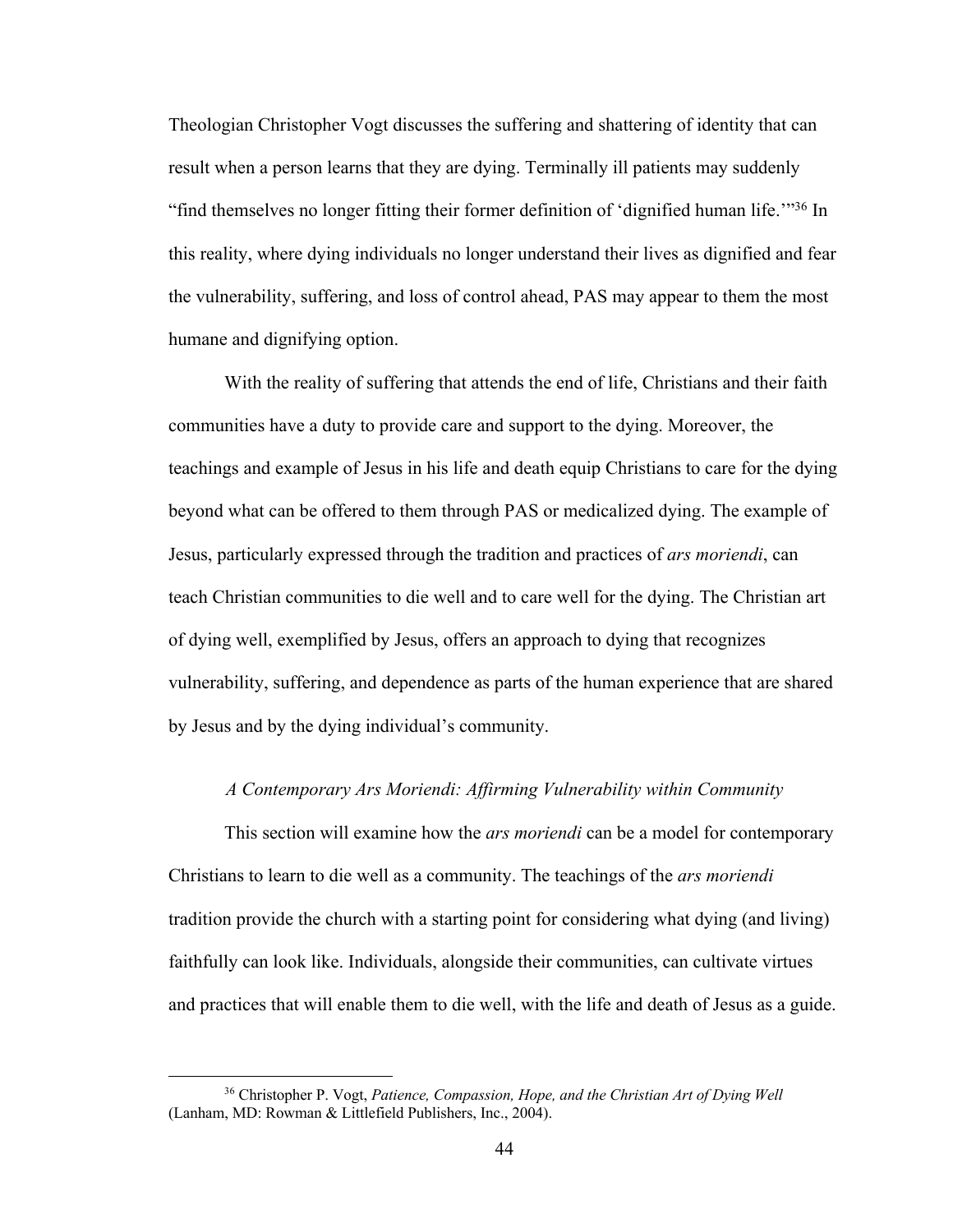Verhey begins his modern remake of the *ars moriendi* with a commendation of life, in direct contrast to the tradition's commendation of death. Any Christian approach to death must first recognize that life is a good gift from God and death "remains a cause of sorrow and grief."37 The hope that Christians have is not in an escape from a broken world through death. Rather, Christian hope springs from the resurrection of Christ and the promise of redemption and resurrection on a cosmic scale. This perspective affirms the goodness of life and the created order, and it is essential for establishing a Christian approach to dying that does not denigrate the body or welcome death.

Sections of the *ars moriendi* focus on inculcating certain virtues throughout the dying process in response to the temptations faced by the dying. Those temptations—loss of faith, despair, impatience, pride, and avarice—are countered by the virtues of faithfulness, hope, patient love, humility, and serenity. Allen Verhey and Brett McCarty, in "The Virtues for Dying Well," "appropriate the virtues for dying well given by the *Ars Moriendi* literature," and Verhey does the same, albeit more effusively, in *The Christian Art of Dying*. This paper will do the same, appropriating the virtues of *ars moriendi* to propose an alternative means of dying well and 'with dignity' in response to the death with dignity movement. To do so will require a look at each virtue upheld by the *ars moriendi* and the counter-cultural response to dying and loss of ability inherent in each virtue.

According to *ars moriendi* literature, the most fundamental temptation of the dying is to lose faith. *Crafte and Knowledge For to Die Well* says, "The ffyrst

<sup>37</sup> Verhey, *The Christian Art of Dying*, 201.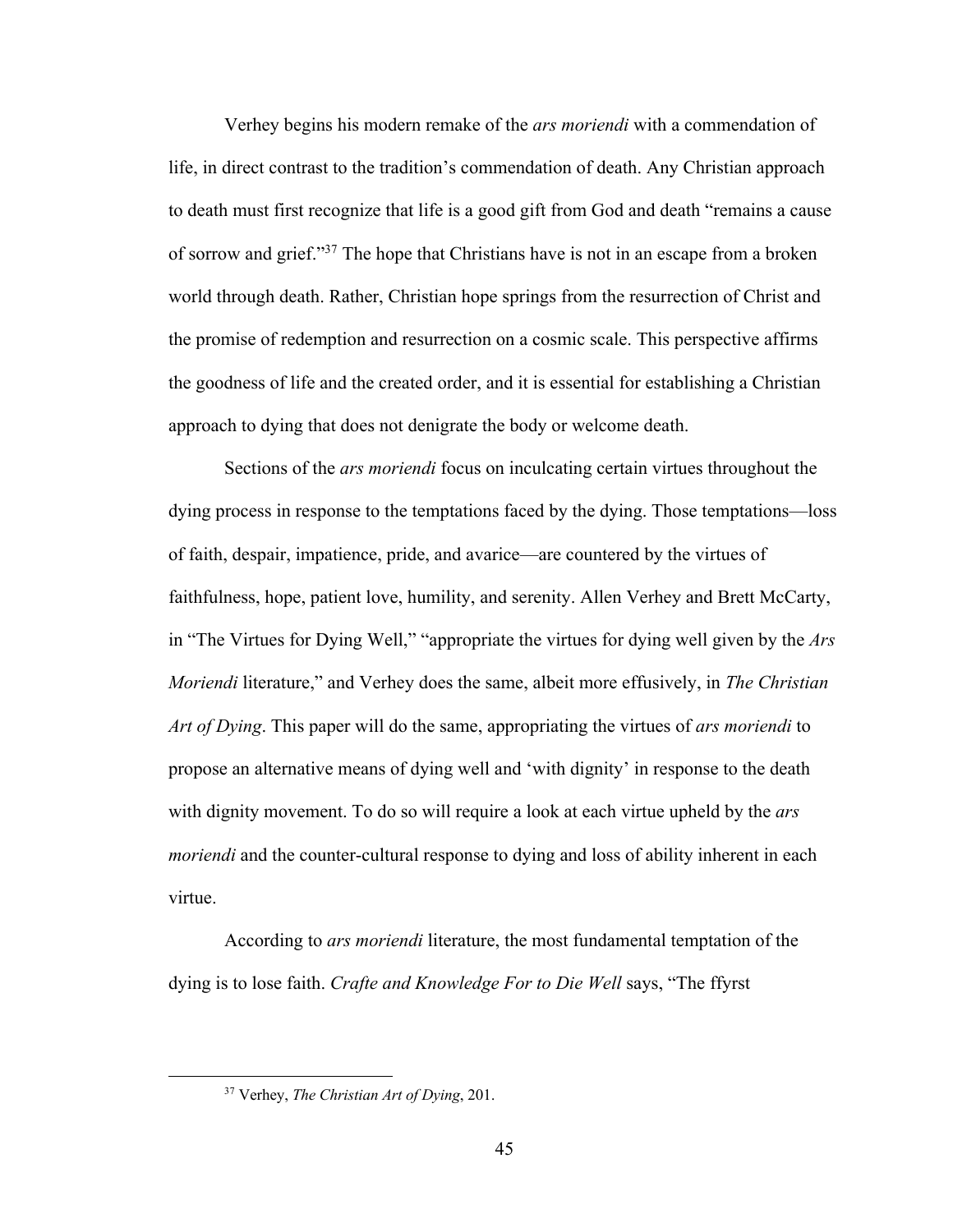[temptation] is off the ffeythe,"38 and the first illustration of the block book *Ars Moriendi* is of the dying man, Moriens, being tempted to lose his faith. One demon tells Moriens, "Hell is prepared for you;" another says, "Do as the pagans do," encouraging Moriens to deny his faith, and yet another demon suggests that Moriens should kill himself.<sup>39</sup> The *Crafte* quotes Augustine to emphasize the primacy of faith, saying, "ffeyth is foundment off all goodness and begynnyng of mannes helthe."40 In Verhey's more contemporary language, "faith is the foundation of all virtue and the source of a person's well-being."<sup>41</sup> The temptation to lose faith does not necessarily precede the other temptations for the dying person, but the *ars moriendi* addresses this temptation first because of the centrality of faith to the Christian art of dying, including the practice of other virtues.

A driving factor of the temptation of loss of faith, as McCarty and Verhey point out, is loneliness and suffering in the midst of dying. This represents a space in which a community can embrace and support the dying individual in their difficulty. While weathering the storms of doubt is ultimately an individual experience, it need not be done alone. Not only does Jesus's faith serve as a model for the faith of the dying, but it also models the relationality and trust to which members of Christian community are called. In dying, individuals can cultivate faithfulness toward God while both they and their communities cultivate faithfulness toward one another. The model for faith through suffering is found in the person of Jesus. McCarty and Verhey write, "In the agony and

<sup>38</sup> David William Atkinson, ed., "Crafte and Knowledge For to Dye Well," in *The English Ars Moriendi* (New York: Peter Lang, 1992), p. 3.

<sup>39</sup> Verhey, *The Christian Art of Dying*, 111.

<sup>40</sup> "Crafte and Knowledge," 3.

<sup>41</sup> Verhey, *The Christian Art of Dying*, 113.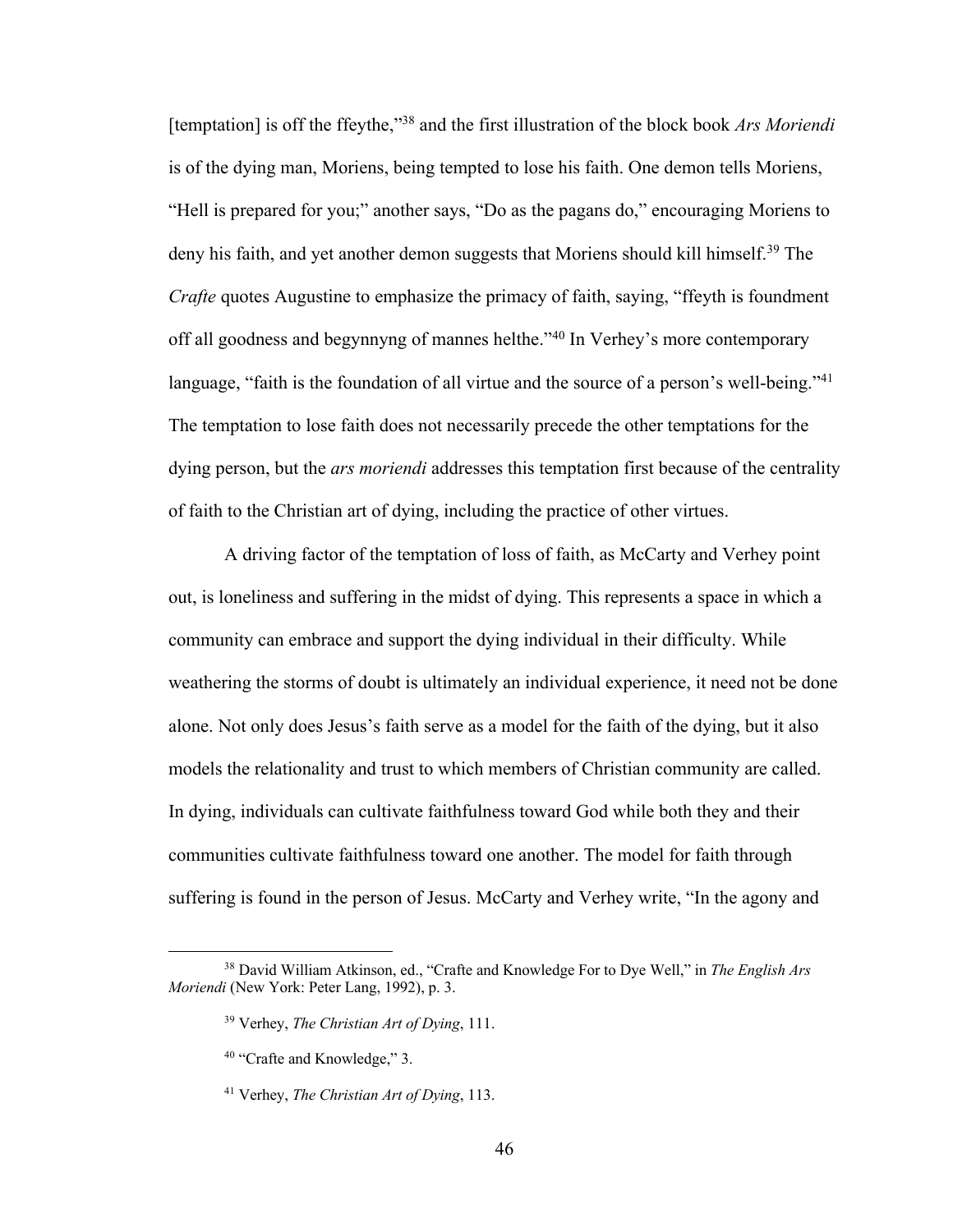loneliness of dying, faith in God can seem to be a difficult, if not impossible, prospect. During these darkest moments, *ars moriendi* is right to turn our gaze toward the faith of Jesus, who displayed his trust in God and God's cause even unto death."42

The second temptation of the dying person described in the *ars moriendi* is to despair, or loss of hope. *Crafte* describes this temptation as such: "ffor whan a seeke man ys sore tormented and vexed with sorowe and seekeness of hys body, than the deuyll ys most besy to superadde sorowe to sorowe with all the weyes that he may<sup>343</sup> ["for when a sick man is tormented and vexed with sorrow and sickness of his body, then the devil is busiest to add sorrow to sorrow with all the ways that he may"]. The illustration of the temptation to despair in *Ars Moriendi* shows demons accusing Moriens of the sins of adultery, perjury, avarice, and murder.<sup>44</sup>

Both *Crafte* and *Ars Moriendi* focus on the despair wrought by loss of hope in God's forgiveness and doubt of one's own righteousness. While contemporary Christians may experience similar doubts that tempt them to despair, Verhey suggests many people encounter despair as they are dying because of the threat death poses: "not just an end to one's existence, but the unraveling of meaning, the severing of relationships, the shattering of hopes."<sup>45</sup> Individuals encounter the potentially earth-shattering realization that they may lose their autonomy and enter a state of vulnerability and dependence.

<sup>42</sup> Verhey and McCarty, "Virtues for Dying Well," 28.

<sup>43</sup> "Crafte and Knowledge," 5.

<sup>44</sup> Verhey, *The Christian Art of Dying*, 117.

<sup>45</sup> Verhey, 261.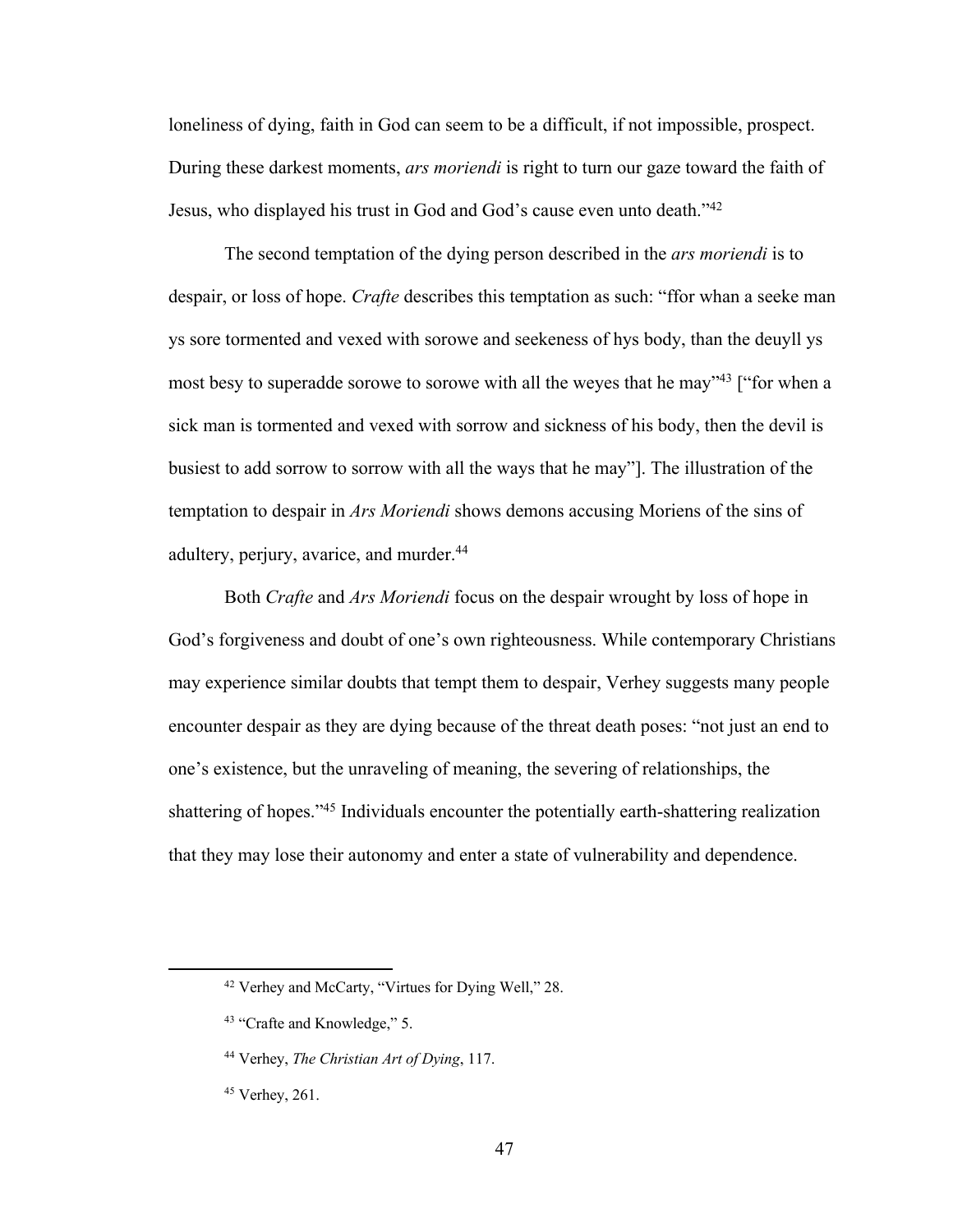The virtue of hope is the response to the temptation to despair.<sup>46</sup> The end of life confronts the dying with the threat of loss—of relationships, physical abilities, independence, meaning as it was once construed. However, Christians have hope that death is not the end of their being. Their hope is in the God of creation, resurrection, and redemption and can assure them that existence, meaning, and love do not end in death. An important caveat to that hope, which Verhey points out, is that "the scope of Christian hope is nothing less than cosmic."<sup>47</sup> Christians should not let hope "shrink to the egocentric hope that a solitary individual may experience the bliss of heaven."<sup>48</sup> The hope of the Christian is in the good future of redemption for the cosmos, not just for the singular dying person. Christian community offers space for the cultivation of this virtue by reminding the dying of their ultimate hope in the midst of despair. Intentional Christian communities in their presence with, ministry to, and love for the dying person model God's eternal presence, ministry, and love, fueling the hope of the dying that they need not despair in death.

The third temptation for the dying person, impatience, is also identified as temptation against charity. *Crafte* describes the temptation of impatience as that "whych ys ageuyn charyte by the which we be boundyn to loue God aboue all thynge<sup>749</sup> [which is against charity by which we are bound to love God above all things]. The depiction of Moriens in *Ars Moriendi* shows him lashing out violently at those caring for him, acting

<sup>46</sup> Verhey and McCarty, "Virtues for Dying Well," 28.

<sup>47</sup> Verhey, *The Christian Art of Dying*, 265.

<sup>48</sup> Verhey, 265.

<sup>&</sup>lt;sup>49</sup> "Crafte and Knowledge," 6.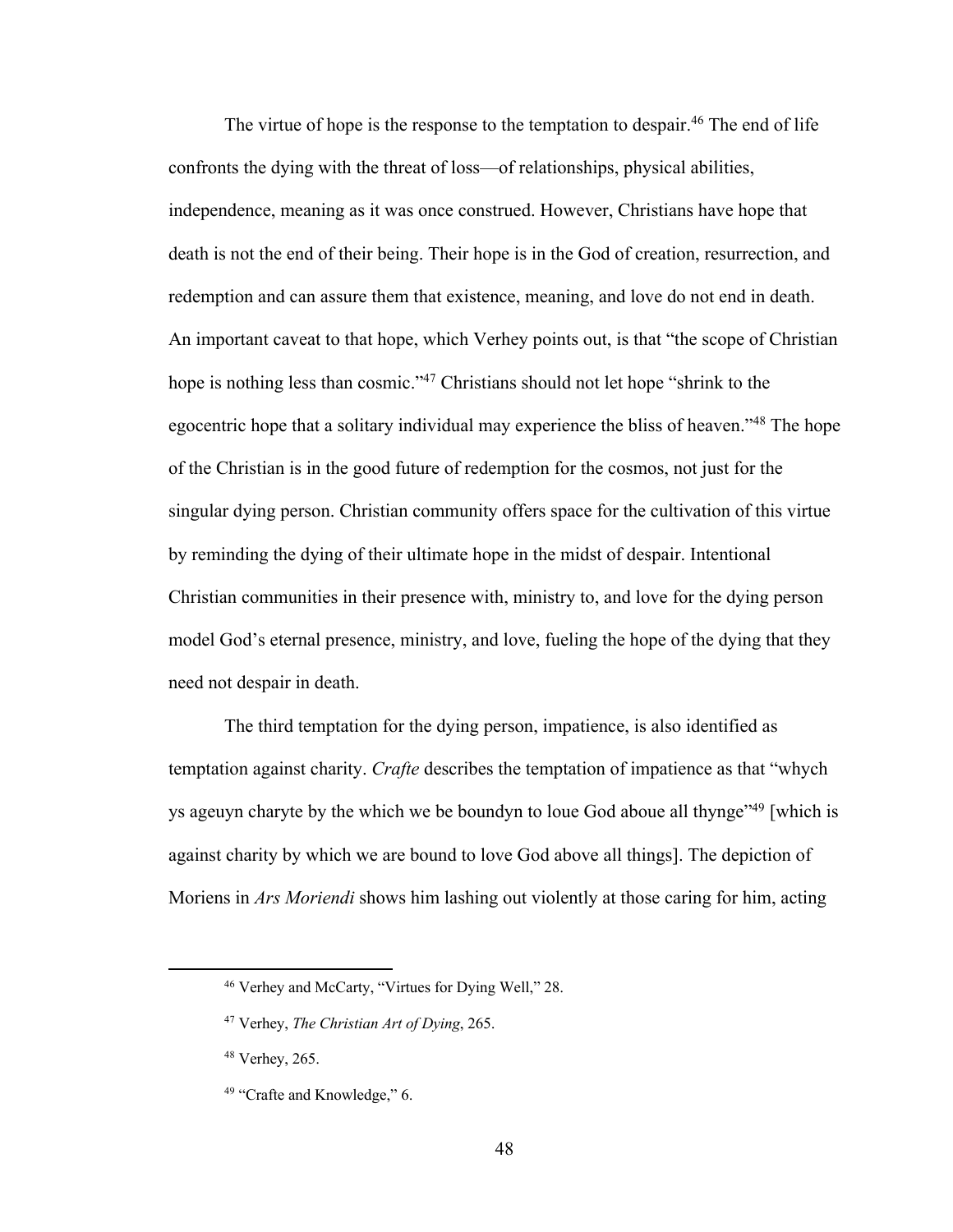impatiently and rudely out of his suffering instead of demonstrating love toward his caretakers.<sup>50</sup> The temptation to be impatient is also a temptation against charity, or against love, and impatience with the suffering of dying can prompt them to act in violation of their love of God and love of others.

Because impatience can also be unloving, two virtues, love and patience, oppose the temptation of impatience. Loving patience is especially salient from the lens of a culture that values autonomy as a cardinal virtue. Impatience results, as McCarty and Verhey note, in suicide for some who cannot bear patiently the suffering and dependence of dying.51 Rather unhelpfully, "the *ars moriendi* literature focuses on how to overcome, or at least ignore, temporal and bodily suffering through an escapist love of God."<sup>52</sup> McCarty and Verhey propose instead that "by loving God and all else as it relates to God, we learn to properly love our bodies, our lives, and the innumerable relationships that define who we are."53 This proper love of the very body, life, and relationships gifted by God encourages patience through suffering. Furthermore, by recognizing relationships as gift, the dying person may more patiently bear the dependence and loss of autonomy that accompanies dying. Then the experiences of being a burden and of humiliation that can accompany dependency may be ameliorated. Bearing one another's burdens is characteristic of a loving community that mirrors the love and care given by God.

<sup>50</sup> Verhey, *The Christian Art of Dying*, 121-122.

<sup>51</sup> Verhey and McCarty, "Virtues for Dying Well," 29.

<sup>52</sup> Verhey and McCarty, 29.

<sup>53</sup> Verhey and McCarty, 29.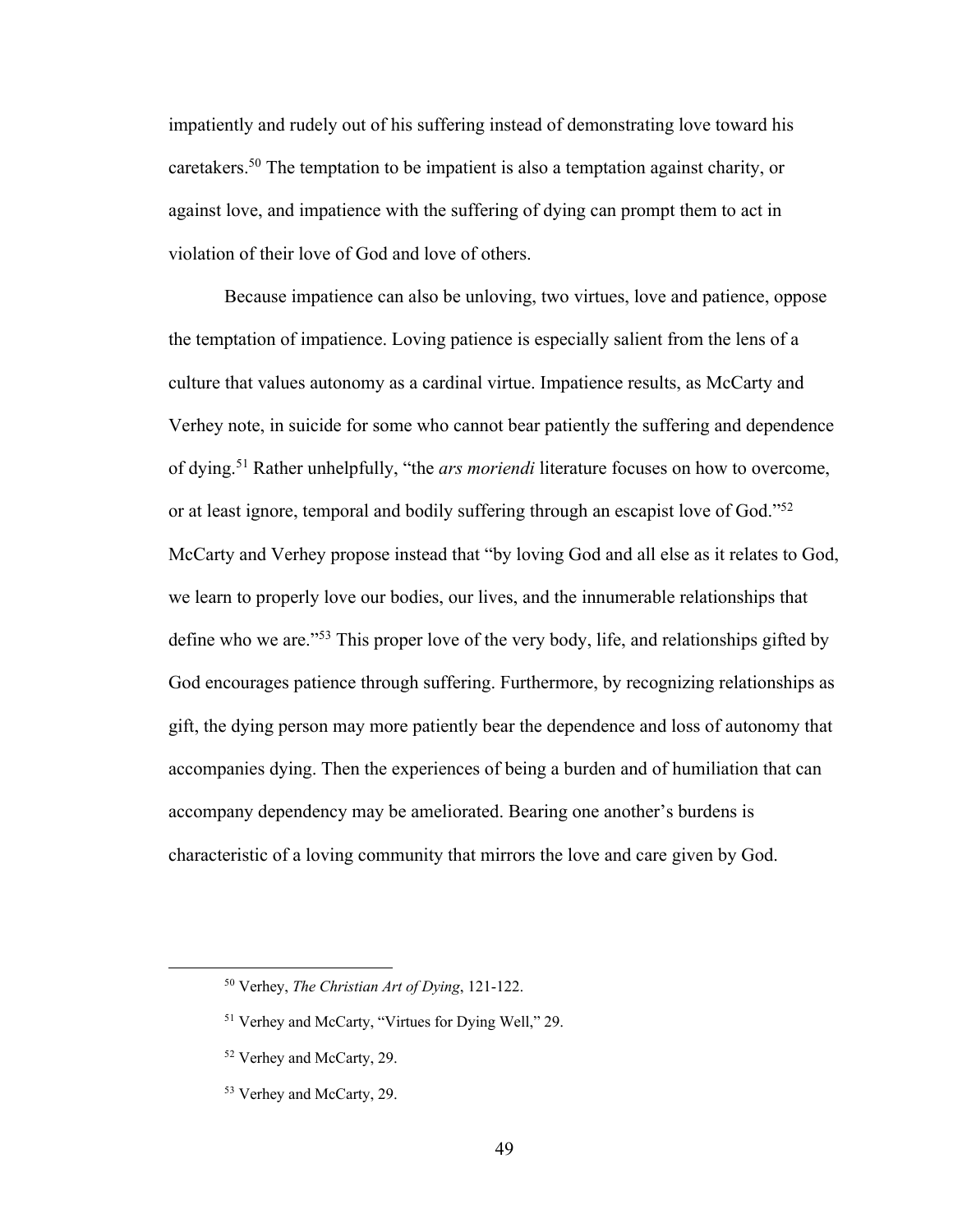The fourth temptation of dying is pride. For one who has overcome the other temptations of loss of faith, despair, and impatience, pride may come in a selfcongratulatory form for 'defeating' the other temptations and doing well in one's pursuit of a good death. <sup>54</sup> The historical *ars moriendi* is primarily concerned with "spyrytual pryde," with which "the deuell tempteth and vexeth most relygyous & deuoute & perfyte men" upon seeing that they have not succumbed to the other temptations.55 In *Ars Moriendi*, the demons try to tempt Moriens into self-righteousness, praising him for remaining firm in the virtues and telling him, "Exalt yourself," while one demon offers him a crown.<sup>56</sup> In attending to the spiritual exercises of dying with virtue, the dying individual can easily lapse into pride in their own righteousness and abilities.

In a culture so defined by its focus on individual ability and autonomy, pride is inevitable, particularly in the vulnerable space of end-of-life. Pride "is not just the pretense of self-righteousness; it is also any pretense to self-sufficiency."57 When they fall into pride, dying individuals can fool themselves into believing that they do not need to, or perhaps should not, rely on others, including God. Verhey indicates the relationship between pride and the overvaluation of autonomy in contemporary Western culture:

The temptation of pride is a common one in our culture, given its emphasis on autonomy and independence. Like my mother's son, our culture is not particularly good at acknowledging neediness—or at gratitude. The temptation of pride comes long before the deathbed, of course, but when we are dying, the habit of pride makes dying well difficult. Pride can keep us from receiving care graciously. It can make those in need of care ashamed of "being a burden" and resentful of

<sup>54</sup> Verhey and McCarty, 30.

<sup>55</sup> "Crafte and Knowledge," 7.

<sup>56</sup> Verhey, *The Christian Art of Dying*, 125.

<sup>57</sup> Verhey, 286.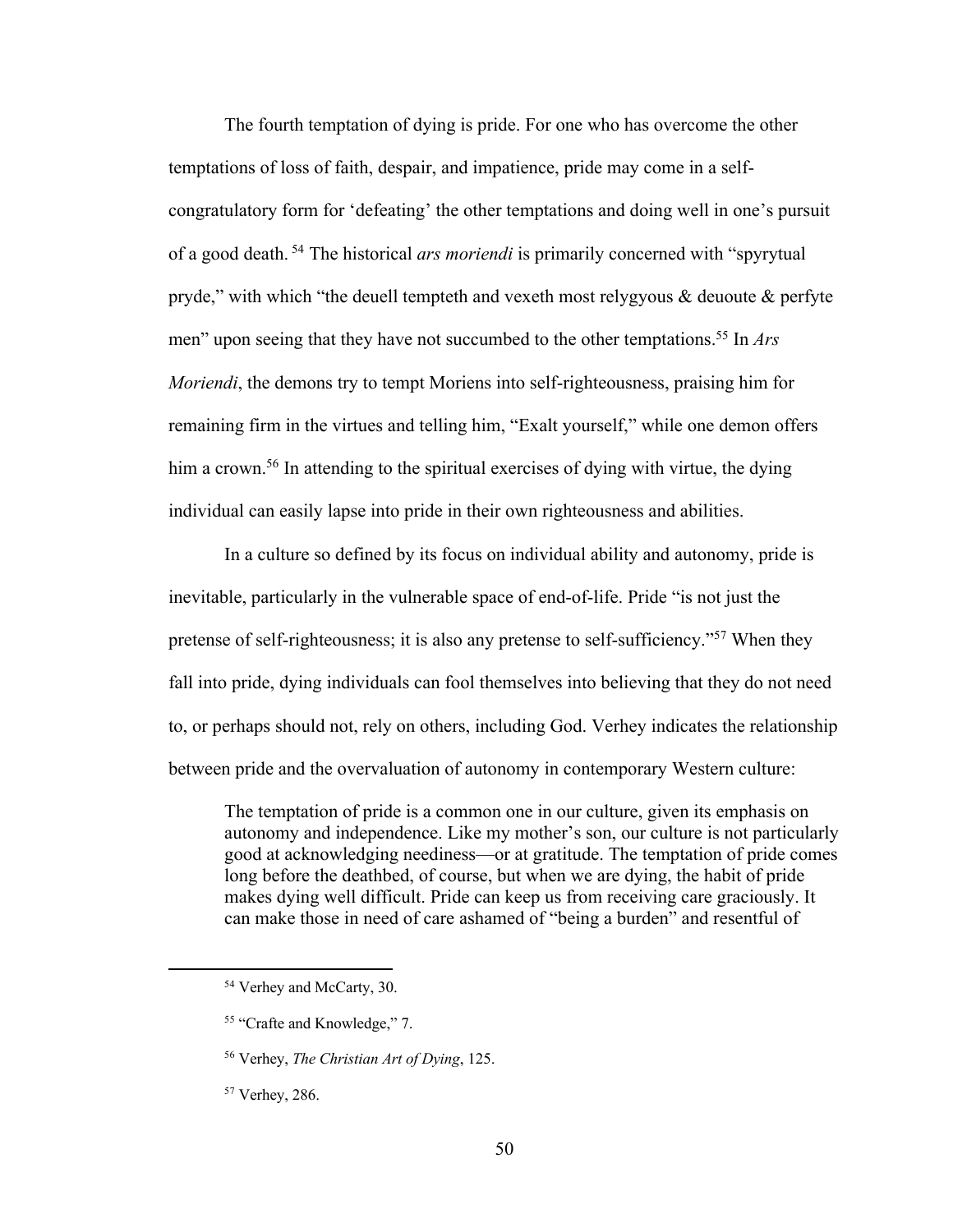those compassionate caregivers whose very care reminds us of just how needy we are.58

Pride causes people to fear and resent their reliance on others for care rather than receive care with gratitude. It causes people to cling to their autonomy and self-sufficiency to the point of choosing death over dying, as in the case of PAS. This point is not intended to shame people who pursue PAS for their sin of pride. Rather, it should prompt the reader to consider how pride may shape an individual's experience of dying.

Pride is difficult to face, and "any effort to resist it through one's own efforts can feed into the very problem one is attempting to overcome, lending credence to the illusion of self-reliance."59 The dying person cultivates humility not by their own efforts but by the grace of God through the humility of Jesus. "In humble faithfulness Christ was willing to endure humiliation and even allowed others to care for him in the midst of it."60 The humility of Christ is both an example and a comfort to dying individuals who depend on others to feed them, bathe them, and handle the results of their incontinence. Just as God through Jesus bore the vulnerability of incarnation and the humiliation of the crucifixion, so can dying persons accept the 'indignities' of dying with graciousness and humility. Humility in dying entails graciously and gratefully accepting one's dependence, for all persons are dependents of God and of others. "Both living well and dying well require help from others" and "take community," according to Verhey.<sup>61</sup> Pride can

<sup>58</sup> Verhey, 286.

<sup>59</sup> Verhey and McCarty, "Virtues for Dying Well," 30.

<sup>60</sup> Verhey and McCarty, 30.

<sup>61</sup> Verhey, *The Christian Art of Dying*, 286.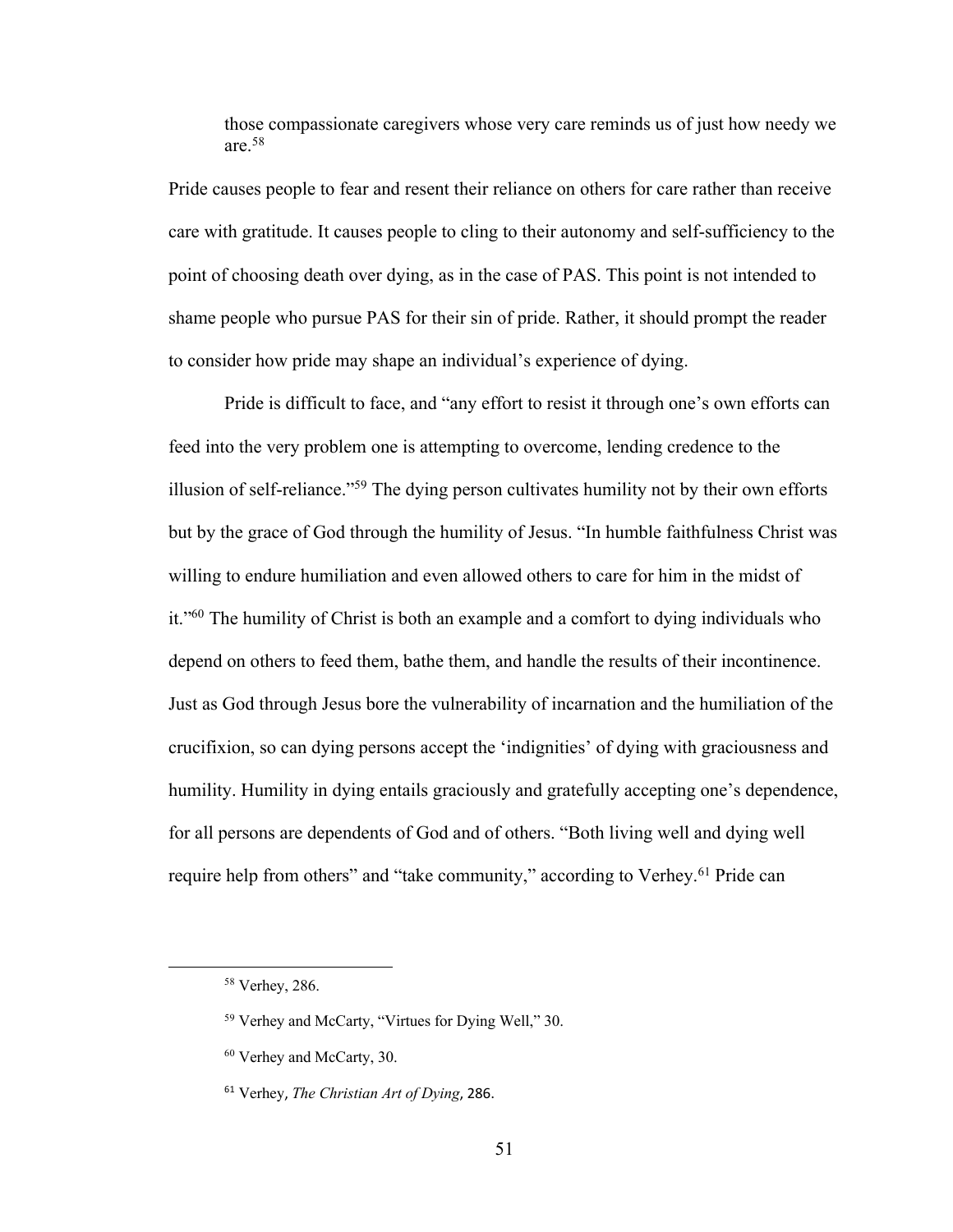prevent the dying from receiving care as a gift, deceiving them with the lie that they were ever fully independent.

Lastly, *ars moriendi* literature names avarice as a temptation faced by the dying. The literature portrays avarice as a clinging to worldly things. In *Crafte*, avarice is an "overmoche occupacion & busyness owtewarde aboute temporall thynges as her wyfes, her children, her carnall ffrendes, and wordely rychesses, and other thynges that they haue loued inordynatly byffore."<sup>62</sup> This paper has already mentioned the problematic nature of the dualism present in the *ars moriendi*, which denigrates bodies and "worldly" things. Verhey critiques this dualism, but he maintains that the *ars moriendi* is right to condemn avaricious clinging—whether it be to possessions, loved ones, or life—when clinging to those things becomes idolatrous.63 Still, "temporall thynges" are God-given and good. "Dying well," says Verhey, "requires that I do not cling to them anxiously as if I could expect them to save me from my mortality…but it also requires that I do not discard them as distractions."64 Ascetic denial of love is not a virtue of dying well.

Avarice is balanced by the virtue of "letting go, of serenity, and of generosity," for want of an entirely adequate term.<sup>65</sup> McCarty and Verhey describe this temptation as "an anxious, tightfisted grasping, a desperate and idolatrous clinging to life above all else."66 Verhey also describes avarice as "the anxiety that prompts us to hoard the little

 $62$  "Crafte and Knowledge," 8. Avarice is a preoccupation and busyness outward about temporal things, such as their wives, their children, their carnal friends, and worldly riches, and other things that they have loved inordinately before.

<sup>63</sup> Verhey, *The Christian Art of Dying*, 154.

<sup>64</sup> Verhey, 154.

<sup>65</sup> Verhey and McCarty, "Virtues for Dying Well," 30.

<sup>66</sup> Verhey and McCarty, 30.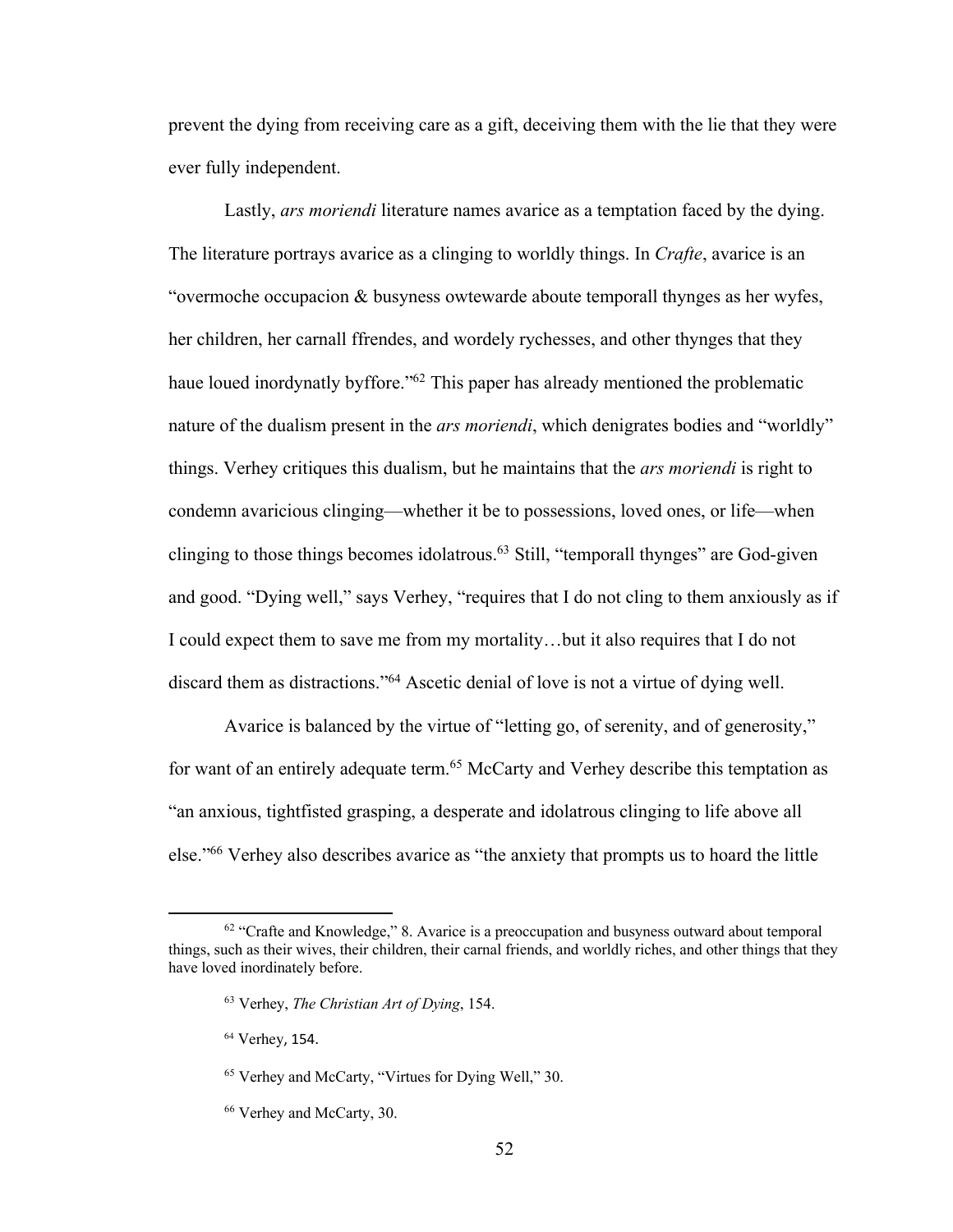resources we think we have against out vulnerability to suffering and death."67 For some people, those "little resources" may be relationships, experiences, or possessions from which they derive meaning. Others may cling to medical technology to preserve and prolong their biological life at any cost. Dying individuals who opt for PAS may cling to their autonomy as the last barrier between them and the 'indignity' of dependence. In opposition to the temptation to cling anxiously to life, Jesus demonstrates the virtue of serenity, or letting go, on the cross. He is free from anxiety and a worried clinging to life because of his confidence in God's grace and goodness. His prayer, "Father, into your hands I commend my spirit," is an expression of letting go made possible by his faith, hope, and patient love. The appropriate response to avoid avarice in dying is to trust in God's grace and commend oneself and loved ones "into the hands of a God who can be trusted."68

The virtues advocated by the *ars moriendi* were exemplified in the life and death of Jesus. He exhibited faithfulness in his dying, trusting in God though he suffered and felt grief, praying, "Father, into your hands I commend my spirit."69 The dying and resurrection of Jesus creates the paradigm for Christian hope; Jesus did not hope to die, but "he hoped for the good future of God" and "recognized that there were goods more compelling than his own survival."70 In his faithfulness to God and his hope in God's

<sup>67</sup> Verhey, *The Christian Art of Dying*, 289.

<sup>68</sup> Verhey and McCarty, "Virtues for Dying Well," 30-31

<sup>69</sup> Verhey, *The Christian Art of Dying*, 259-260.

<sup>70</sup> Verhey, 269.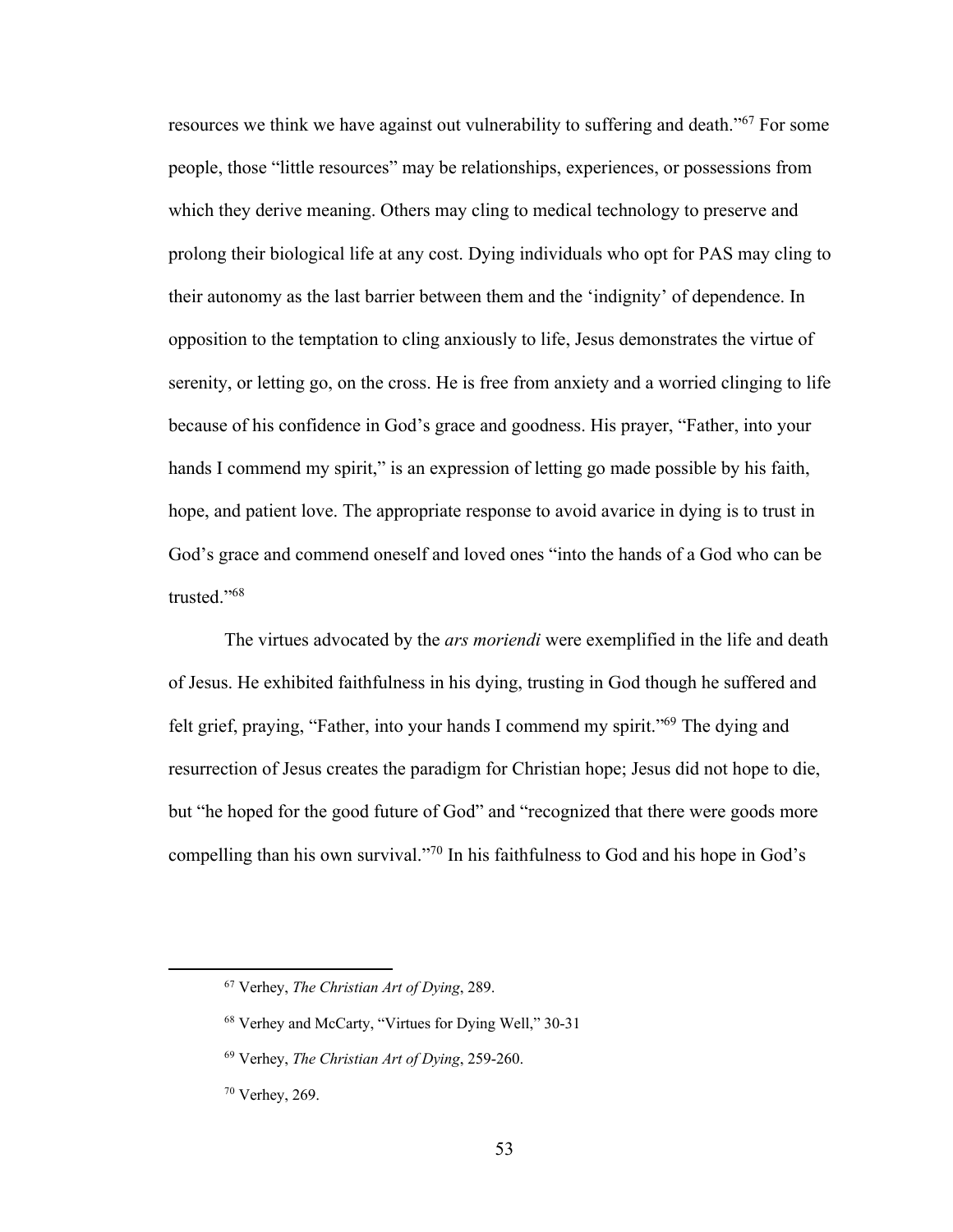good future, Jesus exhibits patience as he dies. Verhey describes the patience of God that is exhibited in Jesus:

God is not short-tempered; he is slow to anger, eager to forgive. It is not apathy or indifference…God's patience is God's refusal to give up on God's children; it is God's refusal to give up on the desire to bless them (even the Ninevites, Jon. 4:2); it is God's decision to accept suffering rather than to surrender love…Such patience is surely on display when Jesus is on the way to the cross and when he hangs there.<sup>71</sup>

Jesus does not lash out in anger at those who torment him, nor at the disciples who failed him. Instead, he loves patiently and unrelentingly, even as he suffers.

Jesus's humility as he died is perhaps the most instructive virtue of his death, particularly considering PAS and the human urge to avoid vulnerability. He submits himself fully to God's plan, with no arrogance or contempt for the vulnerability and weakness thrust upon him. Beyond acting humbly, Jesus was humiliated. His experience of humiliation does not commend humiliation as good, just as his dying does not commend death. However, the humiliation of Jesus offers comfort to the dying who have been, or fear being, humiliated by their failing bodies. Verhey points out that one does not need to be exceedingly proud to find incontinence humiliating. Even those who accept a posture of acknowledging their dependence may find their experience of dying to be humiliating at times.<sup>72</sup> In those moments, the crucifixion of Jesus reminds the dying that "Jesus died in solidarity with the humiliated."73 In fact, he was deliberately humiliated by his executioners and the spectators to his death. The Jesus that God raises

<sup>71</sup> Verhey, 282.

<sup>72</sup> Verhey, 286.

<sup>73</sup> Verhey, 287.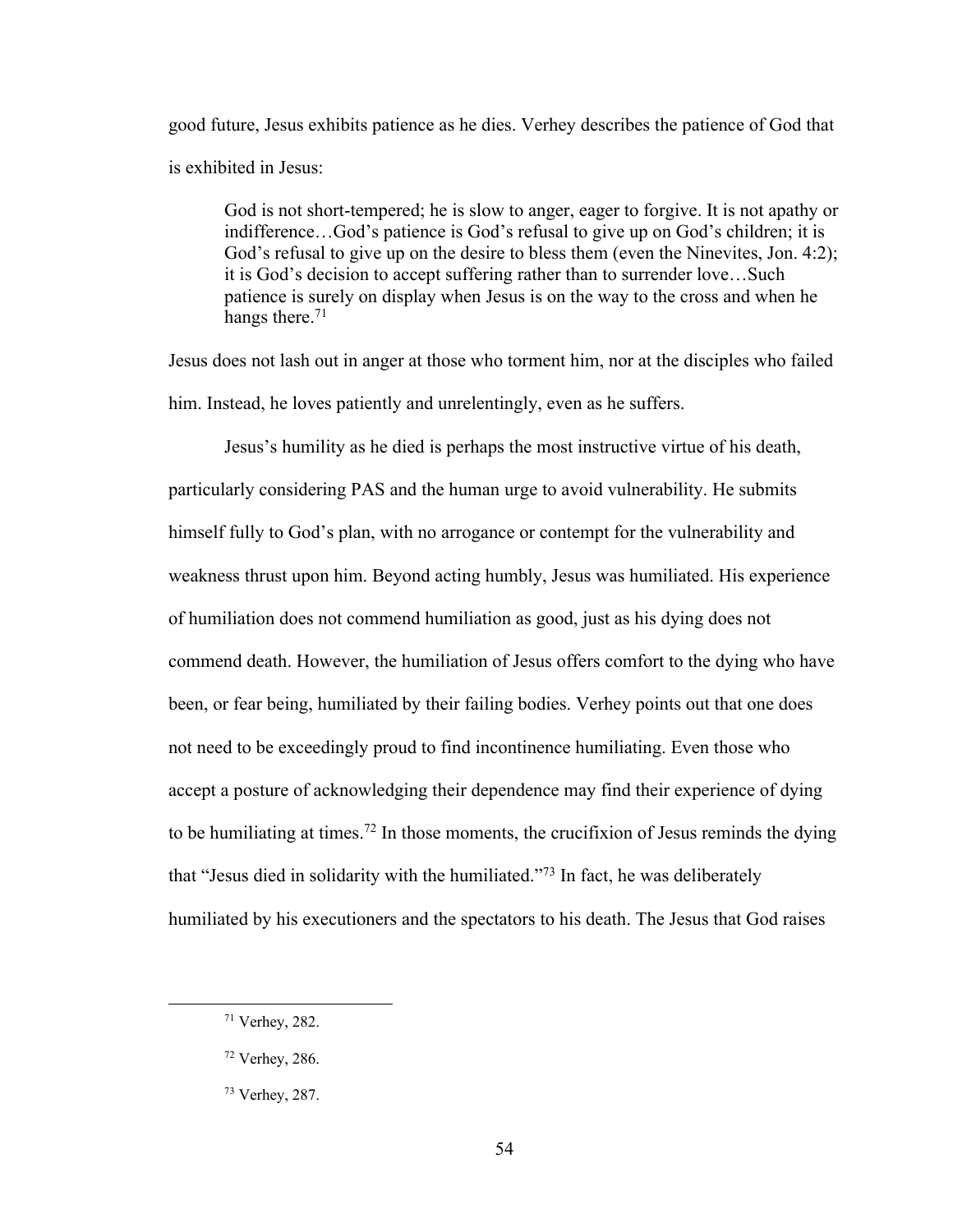and exalts is the same Jesus that was brutalized and humiliated, and that is the promise and the comfort of the solidarity of Jesus with the suffering and the humiliated.

The last virtue of the *ars moriendi*, serenity or letting go, is demonstrated by Jesus in his freedom from anxiety and trust in God as he is dying, as was mentioned in the previous discussion of avarice. However, the example of Jesus also demonstrates that serenity allows space for lament and does not deny grief. "His freedom from anxiety," Verhey says, "was not a matter of indifference to life or to his family and friends," "was not freedom from sadness in the face of death," and "did not mute the voice of the sufferer."<sup>74</sup> Jesus, in fact, demonstrates his serenity through lamentation. Lamentation cries out from a place of suffering, loneliness, bewilderment, and all the painful realities of the world. However, the act of crying out demonstrates trust and hope in God, the divine listener. Jesus cries out, "My God, my God, why have you forsaken me?" (Psalm 22) and alternately prays, "Into your hands I commend my spirit" (Psalm 31), both lines from psalms of lament.75 Jesus honestly confronts his great sorrow and despair, yet he does so in a posture of letting go and trusting in God.

The virtues of the *ars moriendi* and the example of Jesus harmonize readily with the intentional Christian community described by Kay Toombs. That community presented by Toombs offers a backdrop of sacrificial love, mutual care, and affirmation of dignity. Such a backdrop allows the transformative practice of *ars moriendi* to take place, for the cultivation of those virtues of faithfulness, hope, patient love, humility, and serenity occurs most readily in a communal context. Importantly, the Christian

<sup>74</sup> Verhey, 290.

<sup>75</sup> Verhey, 228-229 and 290.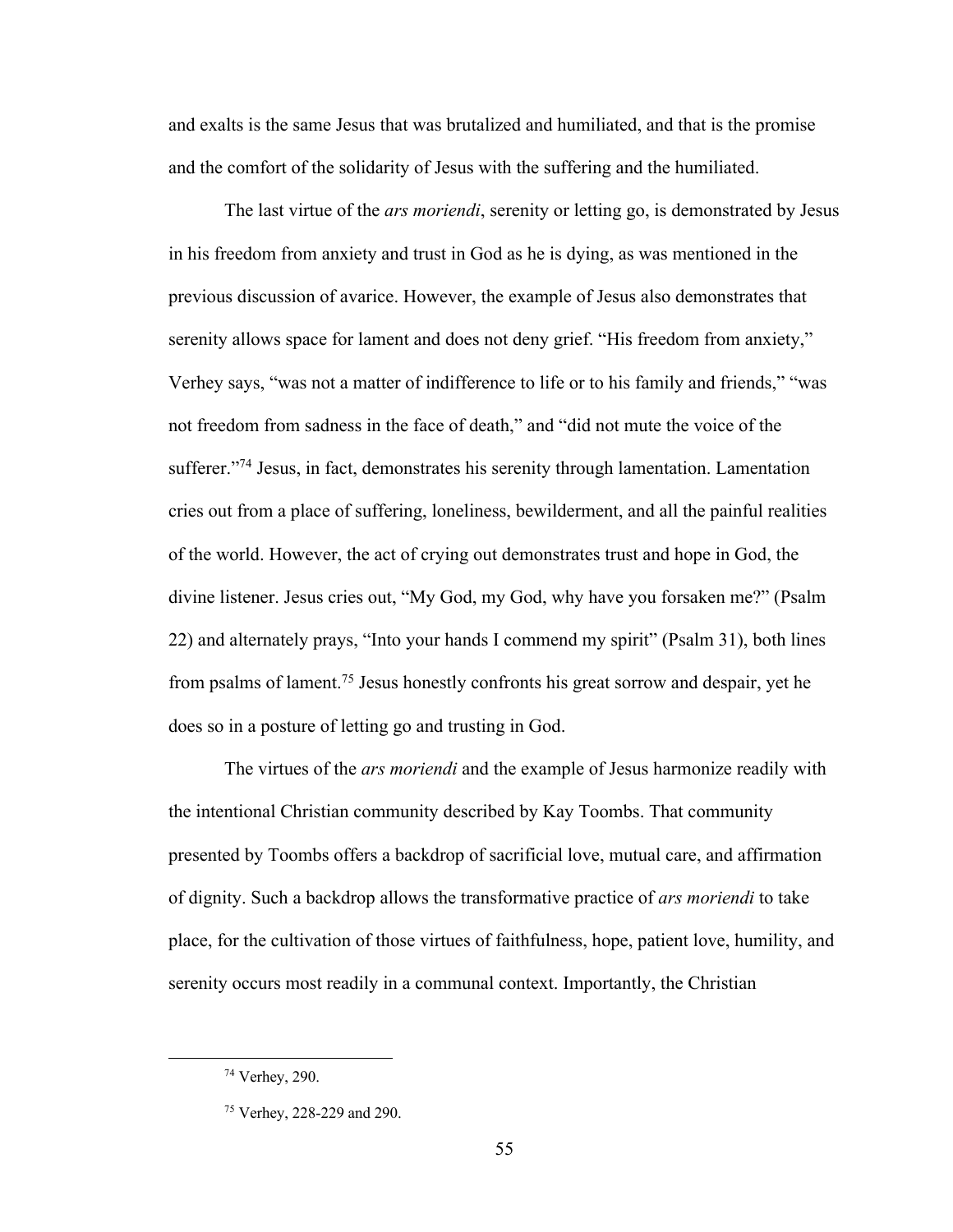community that practices the virtues of the *ars moriendi* does not deny the grief, pain, and suffering that accompany dying and debility. Jesus suffered, he was humiliated, he lamented, and he died. Rather, the community reflects between its members examples of care and solidarity that do not shy away from the messiness, fear, and vulnerability. That community follows the example of Jesus as it practices how to live together, care for the dying, and die well.

# *Conclusion*

The phenomena of physician assisted suicide and euthanasia represent the harmful impact that absolute individualism and an overvaluation of autonomy have on dying in Western society. Rather than accepting the vulnerability, dependence, and limitations that accompany the dying process, many dying individuals fearfully cling to their autonomy, to the point of intentionally expediting death, as control slips through their fingers.

The heavy emphases on autonomy and freedom within Western culture have led many to believe that their dignity is dependent on their capacity for action and selfdetermination. Intentional Christian community, paired with a mindful approach to dying inspired by the *ars moriendi*, offers an alternative attitude towards dying. This attitude allows for vulnerability, dependence, and loss of physical abilities to occur without denigrating the dignity of the dying individual. If covenantal community and interdependence were valued by the dominant culture in the same way that autonomy is, PAS and euthanasia would seem to be less viable options. Instead of choosing an expedited death to avoid to indignity of suffering and dependency, dying individuals could rest assured in knowing that their communities would support them and affirm their dignity through the end of life.

56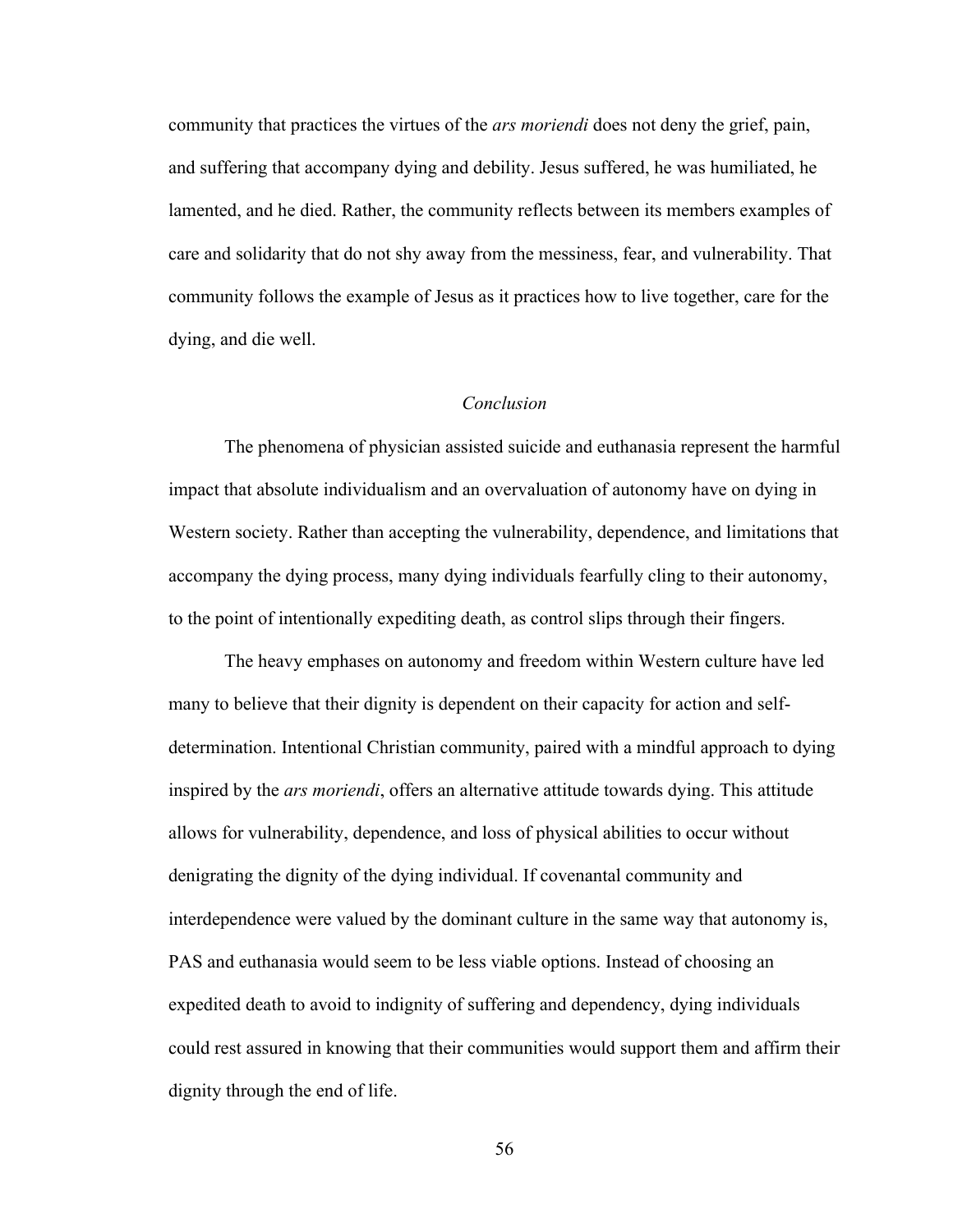#### BIBLIOGRAPHY

Atkinson, David William. *The English Ars Moriendi*. New York: Peter Lang, 1992.

- Behuniak, Susan M. "Death with "dignity": The Wedge That Divides the Disability Rights Movement from the Right to Die Movement." *Politics and the Life Sciences* 30, no. 1 (2011): 17-32.
- *Britannica Academic*, s.v. "Ableism," accessed April 16, 2021, https://academic-ebcom.ezproxy.baylor.edu/levels/collegiate/article/ableism/604937.
- Death with Dignity National Center. "Death with Dignity." https://www.deathwithdignity.org/.
- McCarty, Brett, and Allen Verhey. "The Virtues for Dying Well." Essay. In *Death: Christian Reflection: A Series in Faith and Ethics*, edited by Robert Kruschwitz, 26–33. Waco, TX: The Center for Christian Ethics, Baylor University, 2013.
- Newell, Christopher. "Disability, Bioethics, and Rejected Knowledge." *The Journal of Medicine and Philosophy* 31, no. 3 (2006): 269–83. https://doi.org/10.1080/03605310600712901.
- "Oregon Revised Statute: Oregon's Death with Dignity Act." Oregon Health Authority, 2019. https://www.oregon.gov/oha/PH/PROVIDERPARTNERRESOURCES/ EVALUATIONRESEARCH/DEATHWITHDIGNITYACT/Pages/ors.aspx.
- Public Health Division, Center for Health Statistics, Oregon Death with Dignity Act: 2019 Data Summary § (2020). https://www.oregon.gov/oha/PH/PROVIDER PARTNERRESOURCES/EVALUATIONRESEARCH/DEATHWITHDIGNITY ACT/ Documents/year22.pdf .
- Reinders, Hans S. *Receiving the Gift of Friendship: Profound Disability, Theological Anthropology, and Ethics*. Grand Rapids, MI: William B. Eerdmans Publishing, 2008.
- Rosenfeld, Barry. *Assisted Suicide and the Right to Die: the Interface of Social Science, Public Policy, and Medical Ethics* 1st ed. Washington, DC: American Psychological Association, 2004.
- Smith, Christian. *What Is a Person?: Rethinking Humanity, Social Life, and the Moral Good from the Person Up*. Chicago, IL: University of Chicago Press, 2011